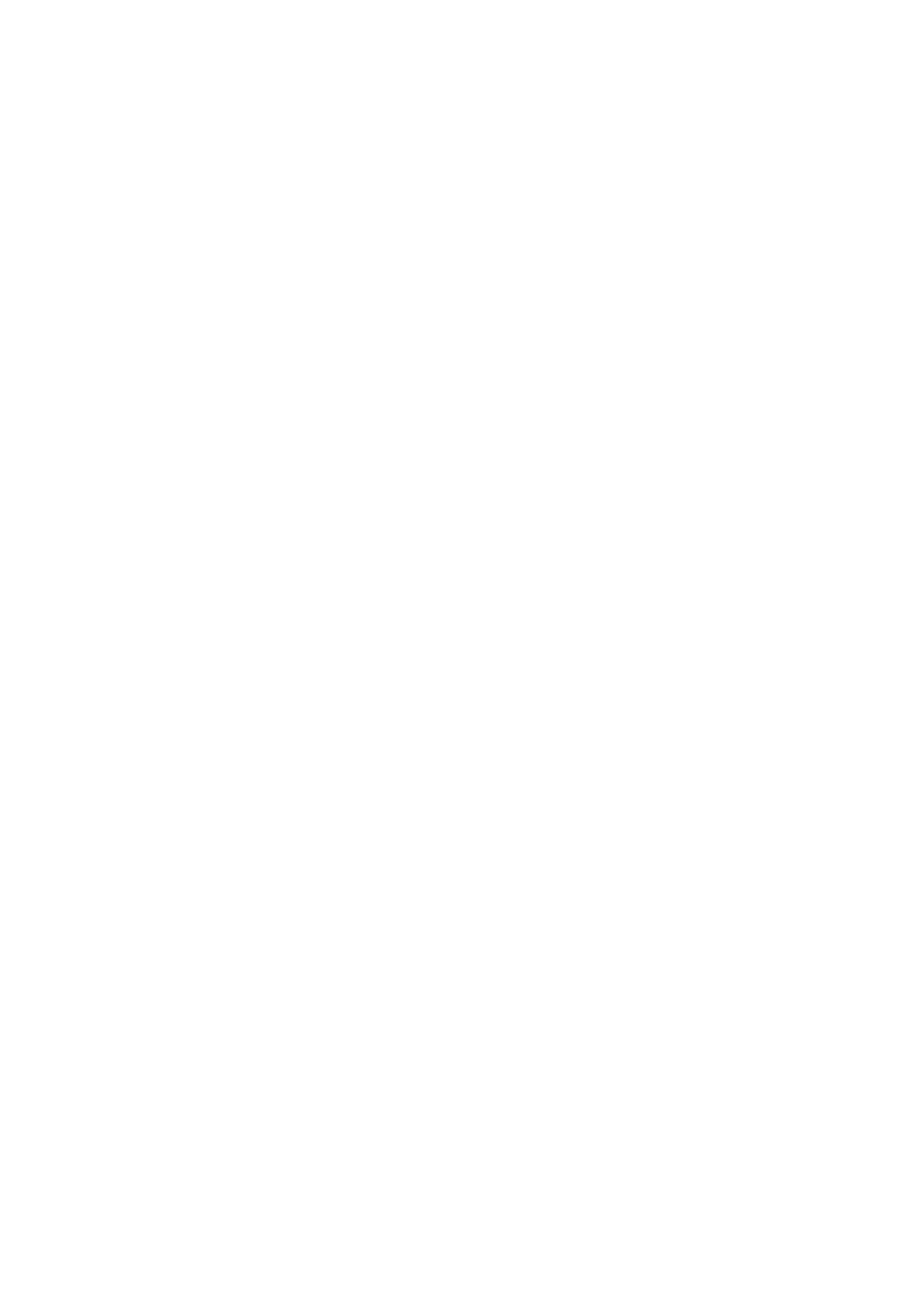# **CONTENTS**

| $\mathbf 1$ .    |        |                                                                     |
|------------------|--------|---------------------------------------------------------------------|
| 2.               |        |                                                                     |
|                  | 2.1.   |                                                                     |
| 3.               |        |                                                                     |
|                  | 3.1.   |                                                                     |
|                  | 3.2.   |                                                                     |
|                  | 3.3.   |                                                                     |
|                  | 3.4.   |                                                                     |
|                  | 3.5.   |                                                                     |
| $\overline{4}$ . |        |                                                                     |
|                  | 4.1.   |                                                                     |
|                  | 4.1.1. |                                                                     |
|                  | 4.1.2. |                                                                     |
|                  | 4.1.3. |                                                                     |
|                  | 4.1.4. |                                                                     |
|                  | 4.1.5. |                                                                     |
|                  | 4.1.6. |                                                                     |
|                  | 4.2.   |                                                                     |
|                  | 4.3.   |                                                                     |
|                  |        |                                                                     |
| 5.               |        | GAPS IN KNOWLEDGE AND FUTURE RESEARCH REQUIRED 37                   |
| 6.               |        |                                                                     |
| 7.               |        |                                                                     |
| 8.               |        | APPENDIX I: COMPANIES INVITED TO SUBMIT DATA TO INFORM THE REVIEW40 |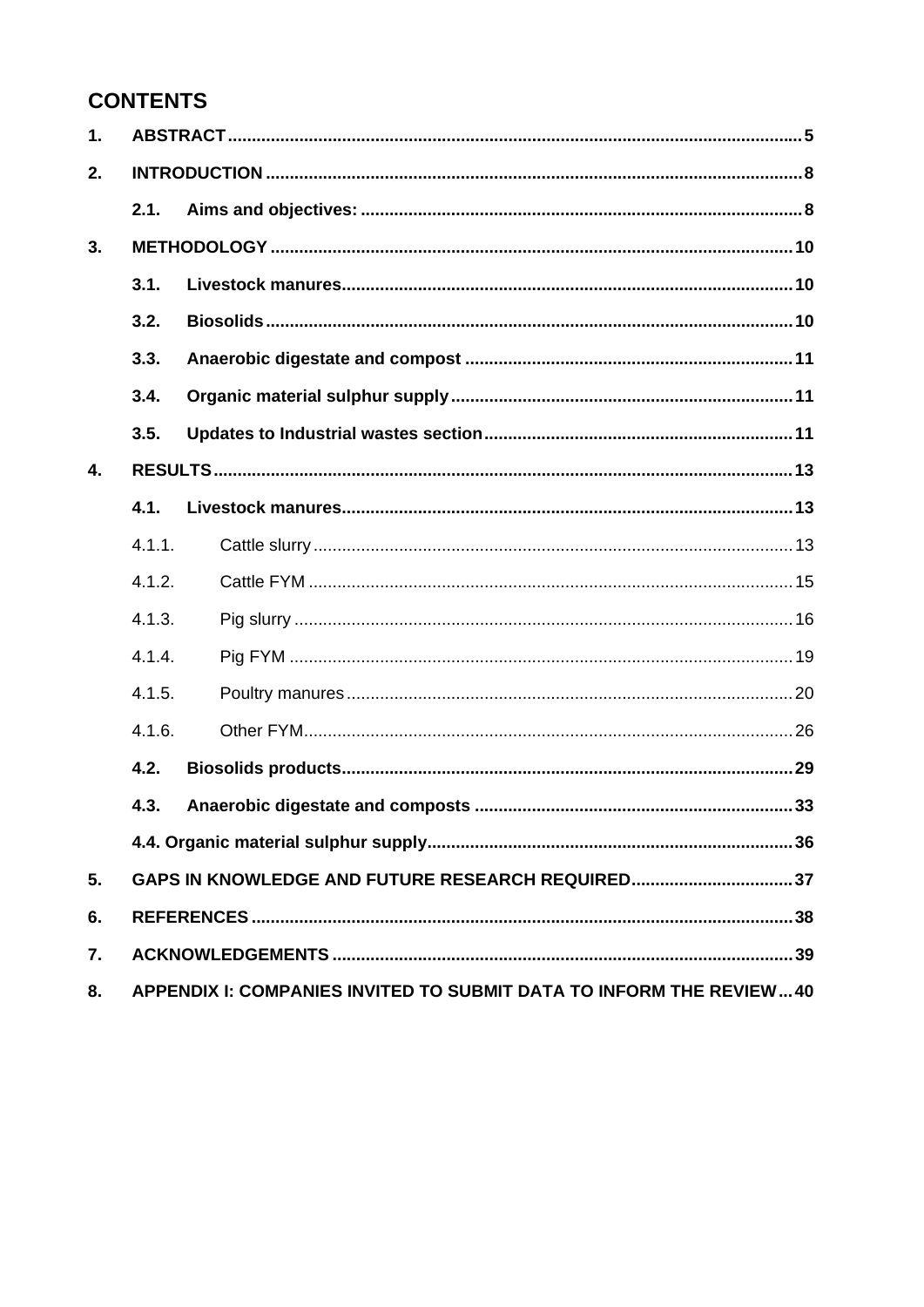## **1. Abstract**

The Crop Nutrient Management Partnership (CNMP) was set up by AHDB to review and revise the "Fertiliser Manual (RB209)" and produce a new "Nutrient Management Guide (RB209)" for release in May 2017. The main aim of this work package was to review organic material analysis data published since the 8<sup>th</sup> edition of RB209 to identify whether changes to the guidance on organic material nutrient supply was justified.

For livestock manures, analysis data from 848 manure samples collected since 2008 were collated to provide a database of manure nutrient contents. The data came from Defra, LINK and AHDB funded research projects and from commercial samples collected by Slurrywise/Lancrop. Relationships between dry matter, total N, total  $P_2O_5$ ,  $K_2O$ , MgO and SO<sub>3</sub> were plotted for the slurries and poultry manure data using linear regression (Genstat). The equations were used to derive nutrient content values for contrasting slurry/poultry manure dry matter contents which were compared with those included in the 8<sup>th</sup> edition of RB209. For farmyard manures, statistical t-tests were used to determine whether there were significant differences between the nutrient contents of the 'new' data and the old RB209 database for each manure type.

Information on total N and  $P_2O_5$  contents of biosolids products applied to agricultural land in England and Wales was obtained from the UK Water Industry Biosolids Network. The information was supplemented with data from research projects to identify whether biosolid products and nutrient contents listed in RB209 reflected current industry practice.

A database consisting of analysis data from around 2,000 compost, 1,300 food-based digestate and 800 farm-sourced digestate samples was provided by Renewable Energy Association Limited's Biofertiliser Certification Scheme and NRM laboratories. The database was used to compare typical dry matter and nutrient content for green and green food compost in the 8<sup>th</sup> edition of RB209 with more up to date data. The database was used to derive typical dry matter and nutrient contents for whole, separated liquid and separated fibre fractions of food and farm-sourced digestate.

Information from AHDB and Water Industry Funded research (AHDB report RD-2008-3606) was reviewed to provide improved guidance on the crop available sulphur supply from contrasting livestock manures and biosolids types and application timings.

The outputs from the review suggest:

#### *(i) Livestock manures section*

• No changes to existing cattle slurry dry matter, total N, readily available N, total  $P_2O_5$ , total MgO and total  $SO_3$  figures. Reduce  $K_2O$  figures (by  $c.0.7$  kg/m<sup>3</sup>) to reflect lower concentrations observed in the 'new' dataset.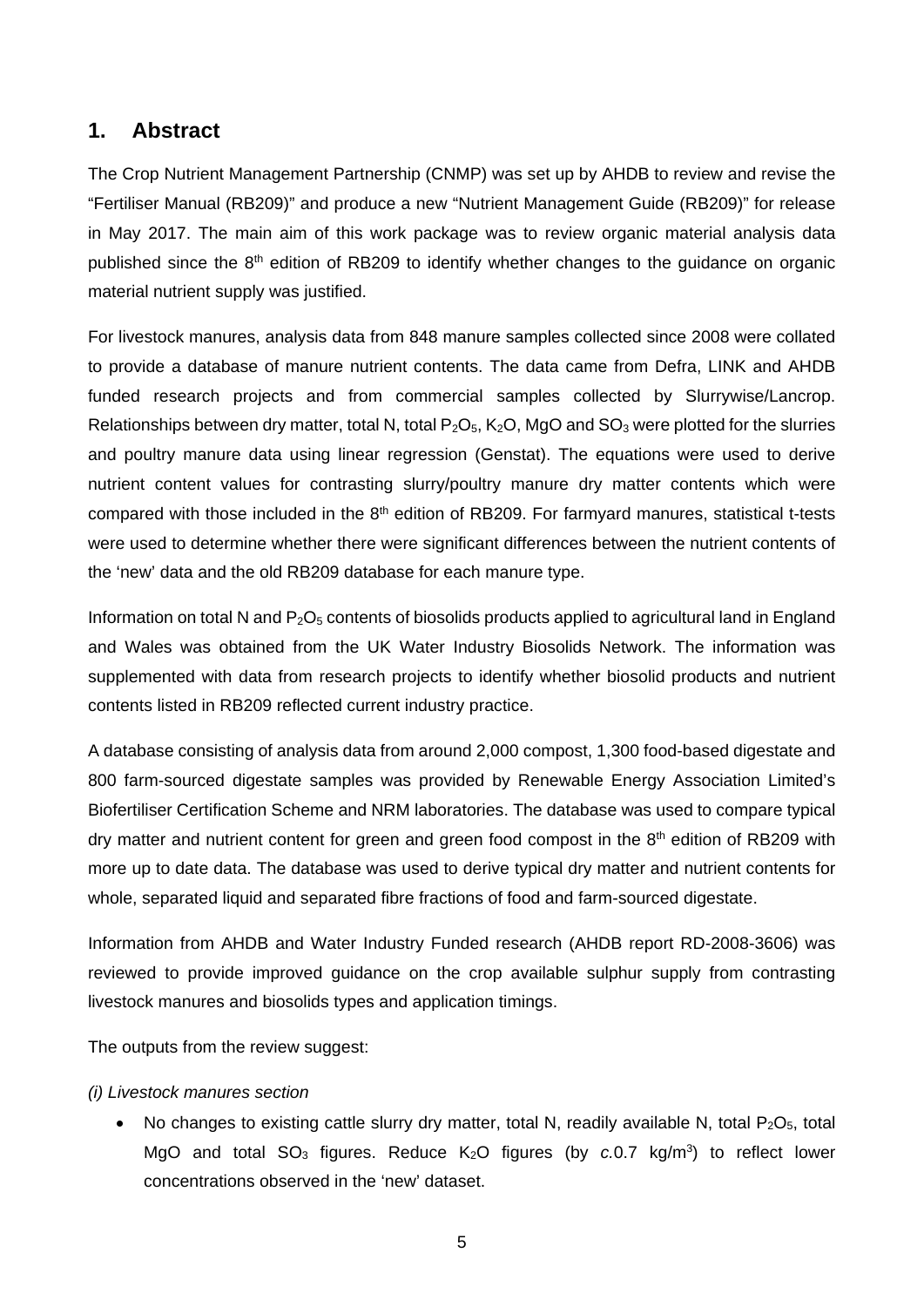- No change to cattle FYM dry matter, total N, readily available N, total  $P_2O_5$ , total MgO and total SO<sub>3</sub> figures. Update total cattle FYM K<sub>2</sub>O figures from 8.0 kg/t K<sub>2</sub>O to 9.0 kg/t K<sub>2</sub>O to reflect the higher values observed in the 'new' dataset.
- No change to pig slurry dry matter, total N, readily available N, total MgO and total  $SO<sub>3</sub>$ figures.
- Reduce pig slurry  $P_2O_5$  and  $K_2O$  figures to reflect the lower values derived from the RB209 2016 database which reflect changes in diets since the  $8<sup>th</sup>$  edition of RB209 was published.
- No change to pig FYM dry matter, total N, readily available N, total P<sub>2</sub>O<sub>5</sub>, K<sub>2</sub>O, total MgO and total  $SO<sub>3</sub>$  figures.
- Replace layer manure and broiler litter tables with one poultry manure table giving nutrient contents based on the relationships between dry matter and nutrient content.
- Update information on the readily available nitrogen (RAN) composition of poultry manure to reflect increased uric acid N concentrations.
- Reduce poultry manure total  $P_2O_5$  concentrations (by  $c.8$  kg/t at 60% dry matter) to reflect reduction caused by increased use of phytase in diets and consequent enhanced feed P use efficiency.
- Increase total K<sub>2</sub>O concentrations (by *c.*3 kg/t at 60% DM) to reflect increases caused by changes in feed formulations.
- Replace existing information on the nutrient content of horse FYM with more robust information collected in Defra project WQ1568.
- Small changes to MgO and SO<sub>3</sub> contents of duck and sheep FYM.

## *(ii) Biosolids products*

- Remove the standard values for liquid digested biosolids due to the small volume of material applied to land (less than 1% of total biosolids).
- Change dry matter and total  $P_2O_5$  content of all biosolids products to those reported by the UK Water Industry's Biosolids network (2013).
- Update figures for biosolids sulphur content with data from LINK project 0988.

## *(iii) Anaerobic digesate and composts*

- Update RB209 with values for the dry matter and nutrient content for anaerobic digestate according to feedstock and treatment.
- Provide pie charts describing whole digestate and separated digestate fibre RAN contents.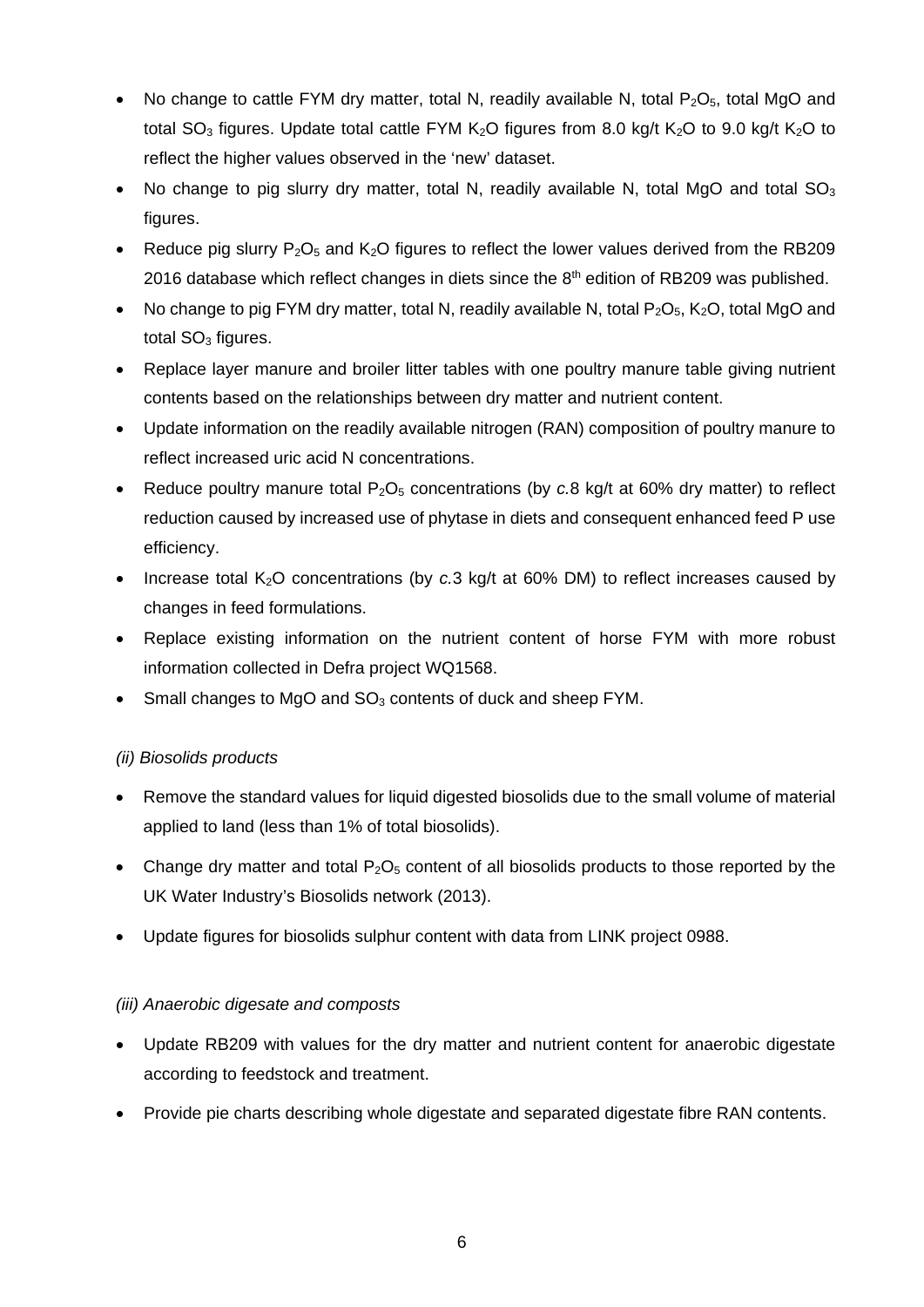- Add information on the crop available nitrogen supply from contrasting digestate application timings, by providing more detailed guidance in the text based on the findings of the WRAP funded 'Digestate and Compost in Agriculture' (DC-*Agri*) project.
- Update total  $P_2O_5$  and  $SO_3$  values for green/food and  $K_2O$  values in green compost to reflect the higher values in the 'new' dataset.
- (iv) Organic material sulphur supply
- Update RB209 to include information on sulphur supply from contrasting manure types and application timings which is currently available in AHDBCereals & Oilseeds Information sheet 28.
- (v) Nutrient content tables
- The readily available nitrogen (RAN) content column should be removed from the nitrogen content tables and replaced with asterisks and footnotes to indicate high RAN manures.
- Emphasise that the nutrient content tables provide good guidance in the absence of manure analysis.

The provision of data from NRM Laboratories, the BioFertiliser Certification Scheme, SlurryWise Contractors, Lancrop Laboratories and the UK Water Industry's Biosolids Network is gratefully acknowledged.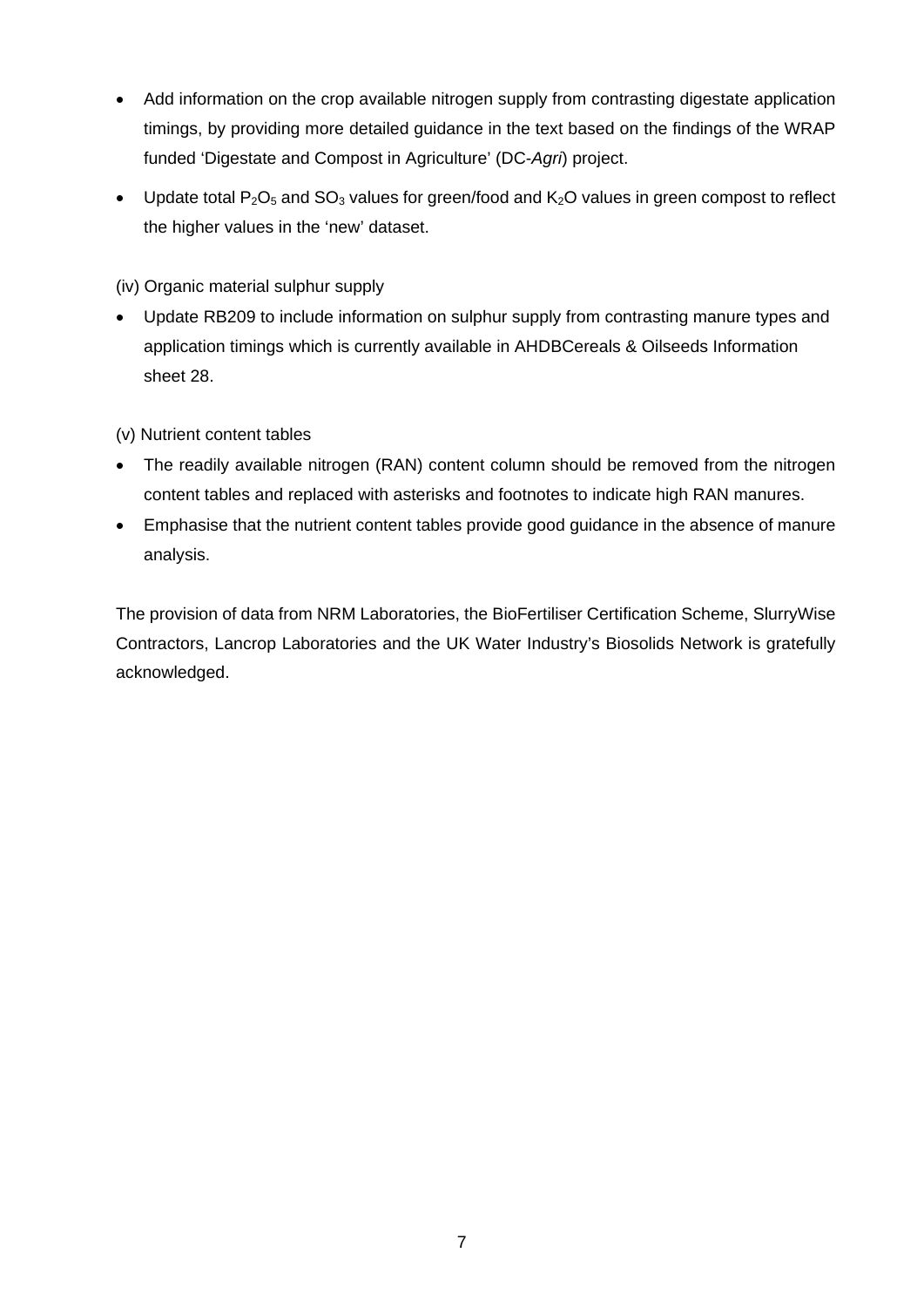## **2. Introduction**

Over 100 million tonnes of organic materials (i.e. livestock manure, biosolids, compost, digestate, paper crumble and other 'industrial' wastes) are applied to land each year. These applications supply an estimated 460 kt of nitrogen (N), 300 kt of phosphate ( $P_2O_5$ ) and 428 kt of potash (K<sub>2</sub>O), and are estimated to be worth in the region of £500 million (Defra, 2008; Water UK, 2011; WRAP, 2013; WRAP, 2014). Organic materials also supply sulphur, magnesium and micronutrients, thus reducing the need for manufactured fertiliser applications to supply sufficient nutrients to satisfy optimum crop demand.

The data on livestock manure nutrient contents published in the 8th edition of Defra's "Fertiliser Manual (RB209)" (Anon, 2010) was collated by ADAS in 2003, based on data from the Manure ANalysis DatabasE (MANDE) project (Defra project NT2006). Since then, changes to livestock management practices likely to affect the nutrient concentrations of livestock manures applied to land have included:

- Extended use of phytase in pig and poultry diets to improve feed phosphate utilisation;
- Improvements to pig feed conversion ratios, together with reductions in the crude protein content of pig diets and the use of supplementary synthetic amino acids
- Phasing out of battery cages and the move to on-belt removal or deep litter systems for laying hens which has reduced the amount of deep-pit layer manure produced
- Changes to cattle feeding regimes as a result of longer housing periods and the associated reduction in grazing

Changes in biosolids production technologies, in particular enhanced phosphate removal from waste water and advanced chemical and thermal digestion processes may have impacted on the nutrient content of biosolids products. In addition, the significant increase in the bio-energy sector, which has seen digestate volumes applied to land from less than 0.5 million tonnes in 2010 to over 2 million tonnes in 2014 has led to the need for improved guidance on the nutrient content of anaerobic digestate. The increase in anaerobic digestion has also impacted on the feedstocks available for composting; consequently there was a need to ensure that the figures for the nutrient content of composts were up to date and representative of current practice. In addition, the increasing prevalence of sulphur deficiency in agricultural crops required improved advice on the sulphur supply from contrasting organic material applications.

## **2.1. Aims and objectives:**

To review livestock manure and other organic material analysis data and information on manure nutrient supply published since the 8th edition of RB209 to identify whether changes to the guidance on manure nutrient supply were justified. Specific objectives were: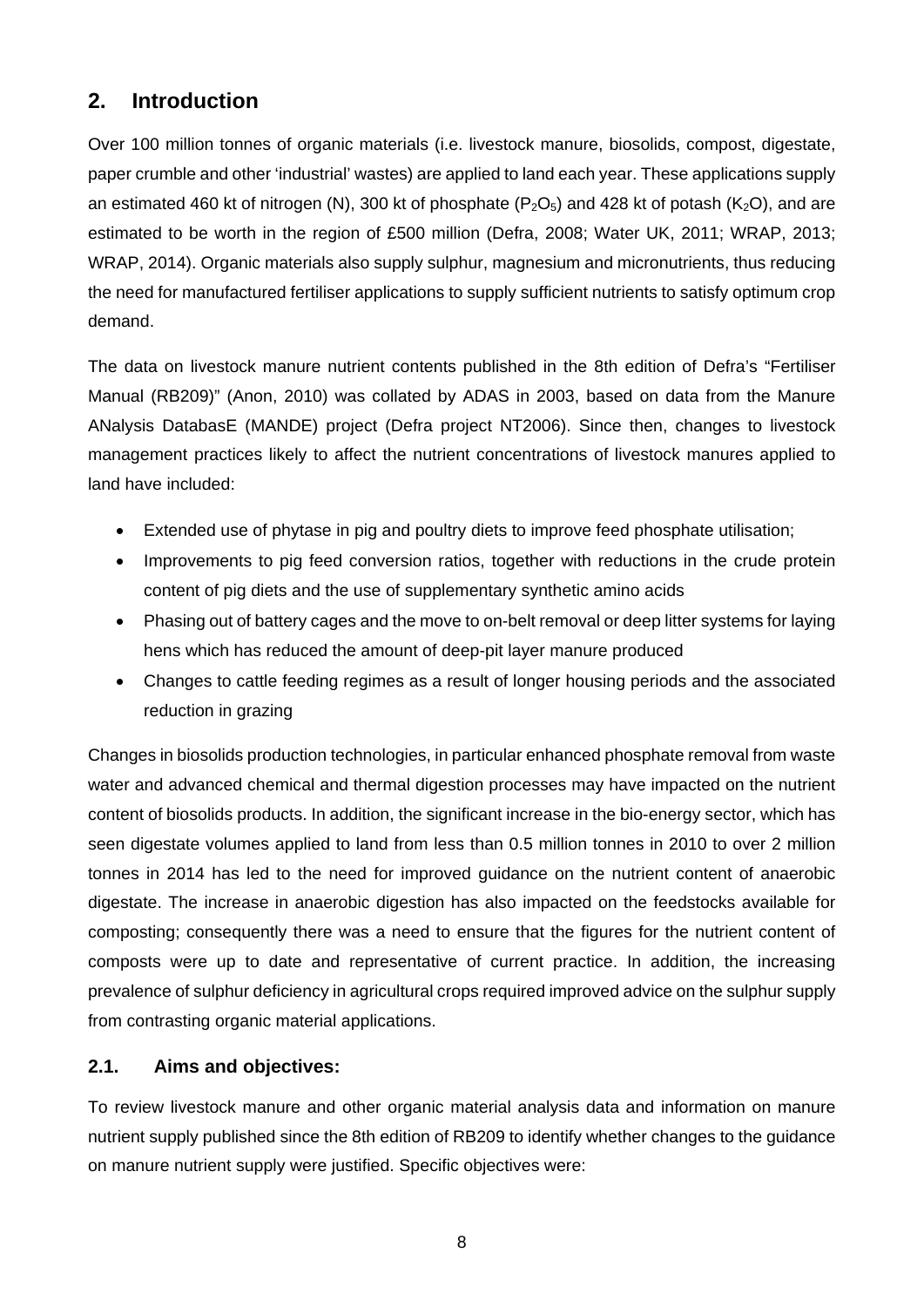- To review livestock manure analysis data for cattle and pig slurry, cattle, pig, duck, sheep and goat FYM and poultry manure in RB209 and identify any changes required to reflect recent changes in farm practice
- To review information from the UK water Industry's Biosolids Network and R&D projects on the types of biosolids products applied to land and their nutrient contents to ensure the information reported in the fertiliser manual reflects current practice
- To review analysis data on the nutrient and dry matter contents of food-based and farmsourced digestate and identify whether the inclusion of information for whole, separated fibre and separated liquid digestate products is justified.
- To review recent research on sulphur availability from organic materials and provide improved guidance on organic material sulphur supply.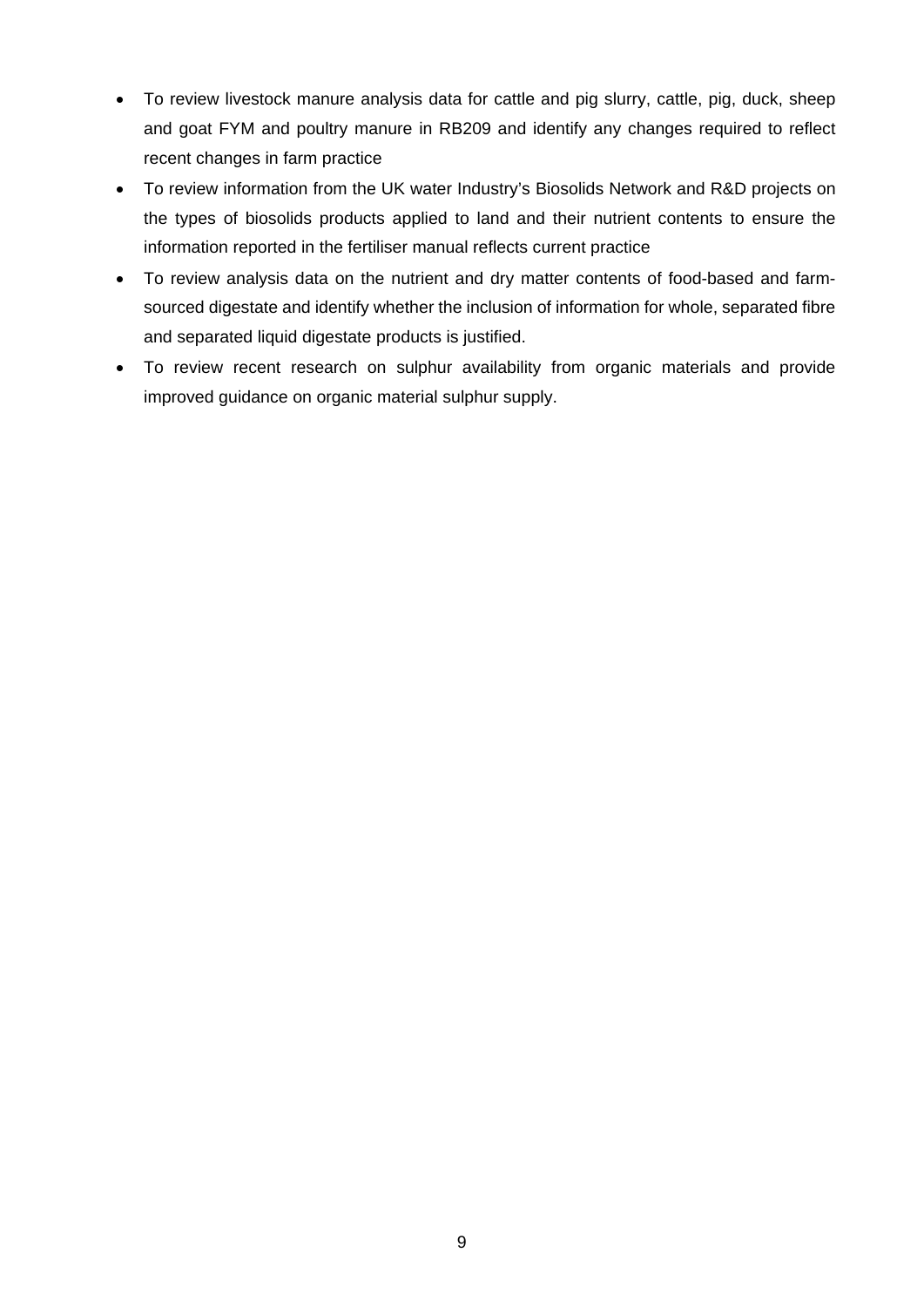## **3. Methodology**

## **3.1. Livestock manures**

Manure analysis data from samples collected since 2008 were collated to provide a new RB209 2016 database of manure nutrient contents (Table 1). The majority of data came from Defra, LINK and AHDB funded research projects where samples were taken by scientific research staff according to standard operating procedures. Additional data were provided by Slurrywise contractors and Lancrop laboratories which came from samples collected by contractors, farmers and agronomists.

All samples were analysed for total nitrogen (N), total phosphate  $(P_2O_5)$ , total potash (K<sub>2</sub>O) and total magnesium (MgO). Samples from Defra/LINK and AHDB research projects were also analysed for total sulphur (as  $SO_3$ ) and ammonium-N (NH<sub>4</sub>-N). Poultry manure (i.e. broiler and turkey litter and layer manure) samples were analysed for uric-acid-N and FYM samples were analysed for nitrate- $N (NO<sub>3</sub>-N).$ 

Relationships between dry matter, total N, total  $P_2O_5$ ,  $K_2O$ , MgO and SO<sub>3</sub> were plotted for the slurries and poultry manure data included in the RB209 2016 database using linear regression (Genstat). Parallel lines analysis was used to identify differences in the relationships in dry matter and nutrient content between the two databases. The equations were used to derive nutrient content values for contrasting slurry/poultry manure dry matter contents that were compared with those included in the 8<sup>th</sup> edition of RB209.

Two sample t-tests were used to determine whether there were significant differences between the nutrient contents of cattle, pig, sheep and horse FYM in the RB209 2016 and RB209 8<sup>th</sup> edition databases.

## **3.2. Biosolids**

A database of total N and  $P_2O_5$  contents of biosolids products applied to agricultural land in England and Wales was obtained from the UK Water Industry Biosolids Network. The database was supplemented with data from Water Industry/AHDB research project RD-2008-3606 and LINK project 0988 to include information on total  $K_2O$ , total MgO and total  $SO_3$  content for contrasting biosolids products. The database was interrogated to identify whether there was a need to change the biosolid product types listed in RB209 to reflect current practice and whether the information on dry matter and nutrient products for the different products needed updating.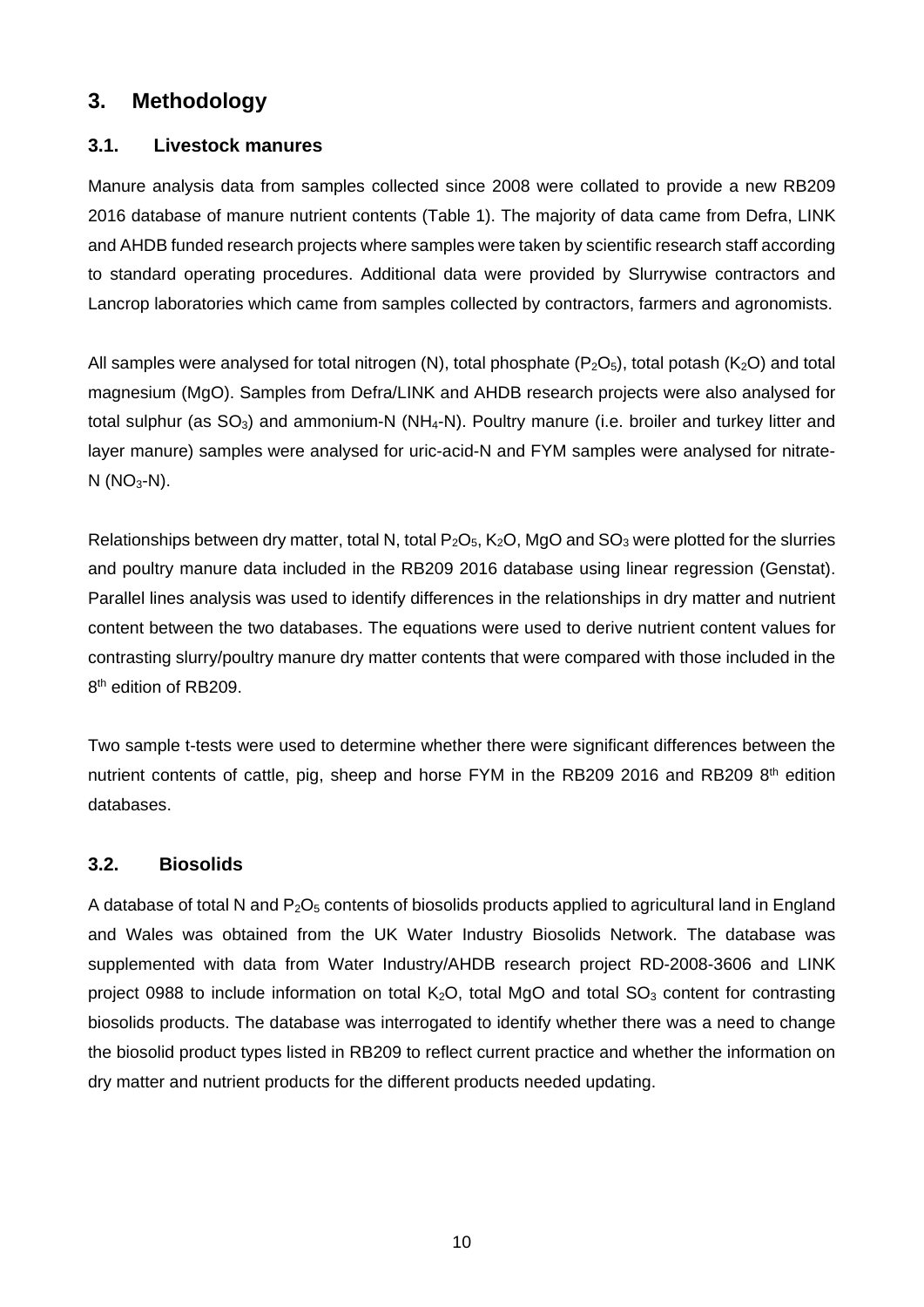### **3.3. Anaerobic digestate and compost**

The feedstock used in the bio-energy production process has a significant impact on the nutrient content of anaerobic digestate. Typically, anaerobic digestate from industrial bio-energy plants that use food waste will have higher nutrient contents than 'on-farm' digesters where manure and crops are used as feedstocks. In addition, there is increasing use of separation technologies where whole digestate is separated into liquid and solid fractions to reduce storage, handling and transportation costs. The nutrient concentrations and dry matter contents of the separated liquid and fibre fractions are likely to be significantly different from the whole digestate. Similarly, for composts that include food waste the nutrient content is likely to be different from plant based green compost materials.

A database consisting of analysis data from around 2,000 compost, 1,200 food-based digestate and 800 farm-sourced digestate samples was provided by Renewable Energy Association Limited's Biofertiliser Certification Scheme and NRM laboratories. The database was interrogated to provide typical dry matter, total N, ammonium-N, total  $P_2O_5$ ,  $K_2O$ ,  $SO_3$  and MgO contents of whole, separated liquid and separated fibre fractions of food-based and farm-sourced digestate and to identify whether the existing RB209 information on dry matter and nutrient contents for green and green/food composts needed updating.

#### **3.4. Organic material sulphur supply**

Information from AHDB and Water Industry Funded research (AHDB report RD-2008-3606) was reviewed to provide improved guidance on the crop available sulphur supply from contrasting livestock manures and biosolids types and application timings.

#### **3.5. Updates to Industrial wastes section**

Following discussions with representatives of the Environment Agency it was apparent that there was no suitable information available to update the 'Industrial Wastes' section of RB209. However, a number of minor changes to the text to ensure consistency with current regulations and signposting to relevant information were suggested and these will be included in the RB209 revision document.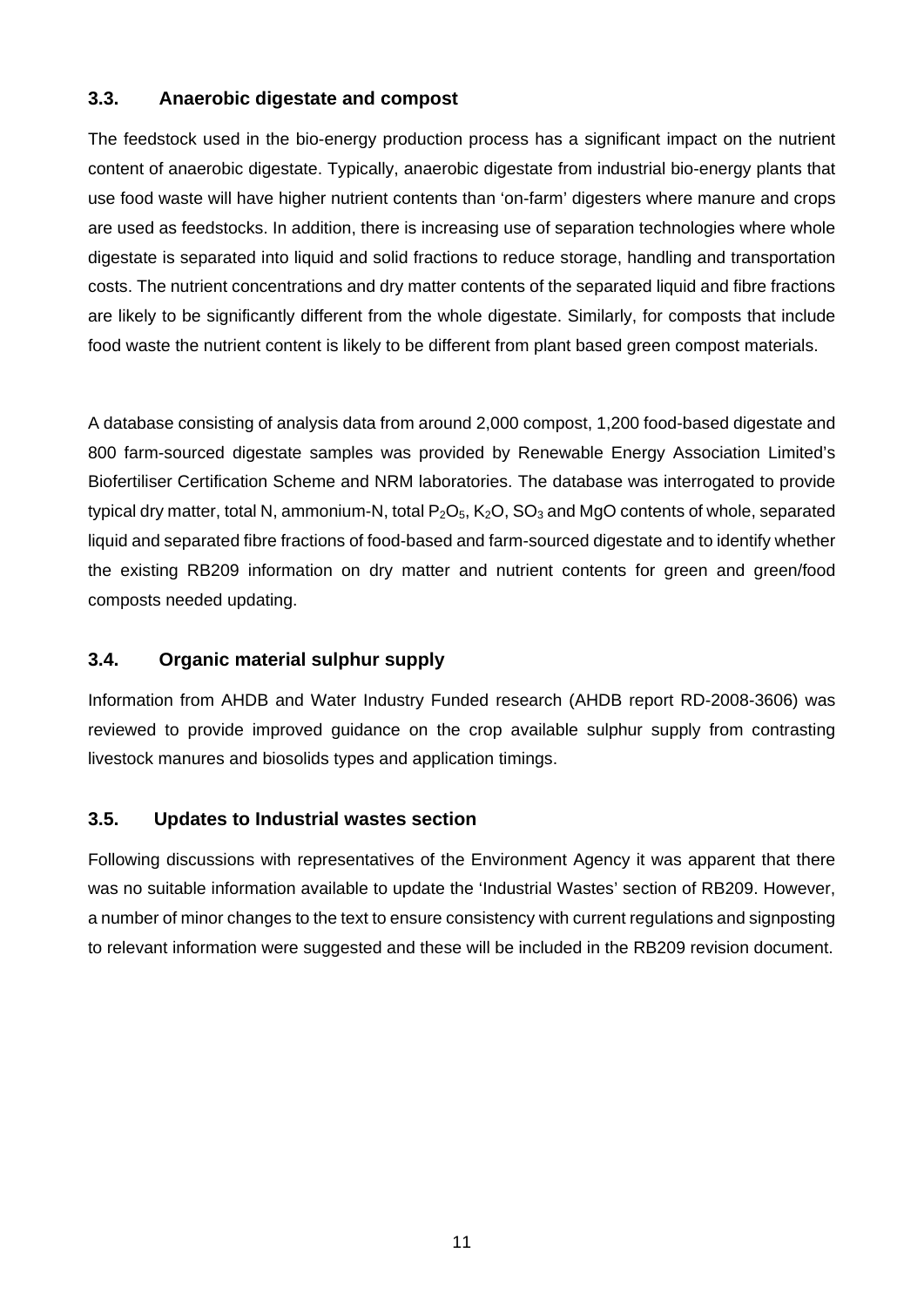|                    |                          | Defra projects        |                          |                          |                          |                          |                          |                          |                          |                          | <b>LINK</b>              | <b>AHDB Cereals &amp;</b> |  | Slurrywise/ | <b>Total</b> |
|--------------------|--------------------------|-----------------------|--------------------------|--------------------------|--------------------------|--------------------------|--------------------------|--------------------------|--------------------------|--------------------------|--------------------------|---------------------------|--|-------------|--------------|
|                    |                          |                       |                          |                          |                          |                          |                          |                          | <b>Oilseeds</b>          |                          | Lancrop                  |                           |  |             |              |
|                    |                          |                       |                          |                          |                          |                          |                          |                          | <b>Projects</b>          |                          |                          |                           |  |             |              |
| <b>Manure type</b> | <b>WQ0118</b>            | <b>SP0530</b>         | AC0116                   | AC0213                   | <b>WQ0140</b>            | <b>SCF0202</b>           | <b>WT1568</b>            | <b>LK0988</b>            | $216 -$                  | <b>PR522</b>             |                          |                           |  |             |              |
|                    |                          |                       |                          |                          |                          |                          |                          |                          | 0007                     |                          |                          |                           |  |             |              |
| Cattle slurry      | 30                       | 1                     | 13                       | $\overline{2}$           | 2                        | $\overline{\phantom{a}}$ | 33                       | 71                       |                          | 3                        | 79                       | 235                       |  |             |              |
| Pig Slurry         | $\, 8$                   | ۰                     | 1                        | $\blacksquare$           | $\sim$                   | 16                       | $\overline{\phantom{a}}$ | 75                       | $\overline{\phantom{a}}$ | 3                        | 115                      | 218                       |  |             |              |
| Poultry            | 4                        | ۰                     | 4                        | $\sim$                   | ٠                        | 65                       | $\overline{\phantom{a}}$ | ٠                        | ٠                        | 6                        | $\blacksquare$           | 79                        |  |             |              |
| manure             |                          |                       |                          |                          |                          |                          |                          |                          |                          |                          |                          |                           |  |             |              |
| Cattle FYM         | 2                        | 2                     | $\overline{7}$           | $\sim$                   | ۰                        | $\overline{\phantom{a}}$ | 60                       | 101                      | $\overline{2}$           | 5                        | $\overline{\phantom{a}}$ | 179                       |  |             |              |
| Pig FYM            | 3                        | ٠                     | 1                        | $\overline{\phantom{a}}$ | ۰                        | 26                       | $\sim$                   | 68                       | $\sim$                   | 6                        | $\blacksquare$           | 104                       |  |             |              |
| Sheep FYM          | $\overline{\phantom{a}}$ | $\sim$                | $\overline{\phantom{a}}$ | $\overline{\phantom{a}}$ | $\sim$                   | ٠                        | 8                        | $\overline{\phantom{a}}$ | $\overline{\phantom{a}}$ | $\overline{\phantom{a}}$ | $\overline{\phantom{a}}$ | 8                         |  |             |              |
| Duck FYM           | $\overline{\phantom{a}}$ | $\tilde{\phantom{a}}$ | $\overline{\phantom{a}}$ | ٠                        | ۰                        | 6                        | $\overline{\phantom{a}}$ | ٠                        | $\overline{\phantom{a}}$ | $\overline{\phantom{a}}$ | $\overline{\phantom{a}}$ | 6                         |  |             |              |
| Goat FYM           | $\overline{\phantom{a}}$ | ۰                     | $\overline{\phantom{a}}$ | $\overline{\phantom{a}}$ | $\sim$                   | $\blacksquare$           | 6                        | -                        | $\overline{\phantom{a}}$ | $\overline{\phantom{a}}$ | $\overline{\phantom{a}}$ | 6                         |  |             |              |
| Horse FYM          | $\overline{\phantom{a}}$ | $\blacksquare$        | $\overline{\phantom{a}}$ | ٠                        | $\overline{\phantom{a}}$ | $\overline{\phantom{a}}$ | 6                        | ۰                        | $\overline{\phantom{a}}$ | $\overline{\phantom{a}}$ | $\overline{\phantom{a}}$ | 6                         |  |             |              |

## **Table 1. Number and source of manure analyses used to compile the RB209 2016 livestock manure database.**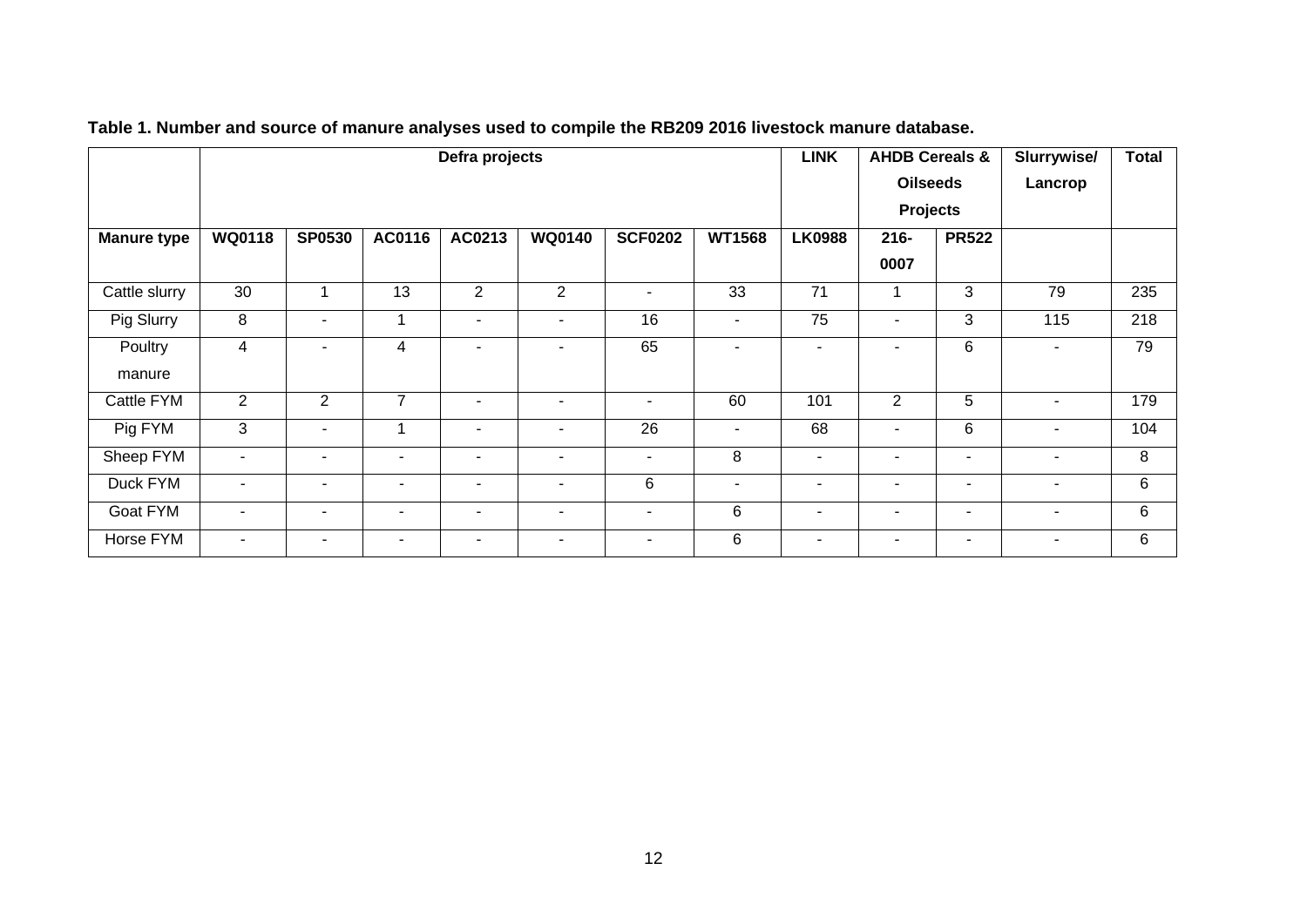## **4. Results**

## **4.1. Livestock manures**

### **4.1.1. Cattle slurry**

Analysis of the RB209 2016 database (Table 2) showed that cattle slurry DM content ranged from 0.2% to 17.2% (mean 6.2 %); total N from 0.1 kg/m<sup>3</sup> to 6.5 kg/m<sup>3</sup> (mean 2.6 kg/m<sup>3</sup>); total P<sub>2</sub>O<sub>5</sub> from <0.1kg/m<sup>3</sup> to 3.8 kg/m<sup>3</sup> (mean 1.0 kg/m<sup>3</sup>); total K<sub>2</sub>O from 0.10 kg/m<sup>3</sup> to 7.0 kg/m<sup>3</sup> (mean 2.6 kg/m<sup>3</sup>); total MgO from <0.1 kg/m<sup>3</sup> to 2.3 kg/m<sup>3</sup> (mean 0.7 kg/m<sup>3</sup>); and total  $SO_3$  from 0.1 kg/m<sup>3</sup> to 2.7 kg/m<sup>3</sup> (mean 0.7 kg/m<sup>3</sup>). Slurry ammonium-N content ranged between 0.1-3.1 kg/m<sup>3</sup> (mean 1.1 kg/m<sup>3</sup>) and accounted for 44% of total N content which was similar to the proportion of readily available N to total N in the RB209  $8<sup>th</sup>$  edition database.

|         | <b>Dry</b> | <b>Total N</b> | Ammonium-     | <b>Total</b>                  | Total $K_2O$ | <b>Total</b> | Total $SO3$     |
|---------|------------|----------------|---------------|-------------------------------|--------------|--------------|-----------------|
|         | matter*    | $(kg/m3)*$     | N             | P <sub>2</sub> O <sub>5</sub> | $(kg/m^3)^*$ | <b>MgO</b>   | $(kg/m^3)^{**}$ |
|         | (%)        |                | $(kg/m^3)$ ** | $(kg/m^3)^*$                  |              | $(kg/m^3)^*$ |                 |
| Average | 6.2        | 2.6            | 1.0           | 1.0                           | 2.6          | 0.7          | 0.7             |
| Median  | 5.5        | 2.5            | 1.0           | 1.0                           | 2.4          | 0.6          | 0.6             |
| Maximum | 17.2       | 6.5            | 3.1           | 3.8                           | 7.0          | 2.3          | 2.7             |
| Minimum | 0.2        | 0.1            | 0.1           | < 0.1                         | 0.1          | < 0.1        | 0.1             |

**Table 2. Cattle slurry nutrient composition RB209 2016 database.** 

*\* database comprised of 235 analysis results* 

*\*\* database comprised of 158 analysis results*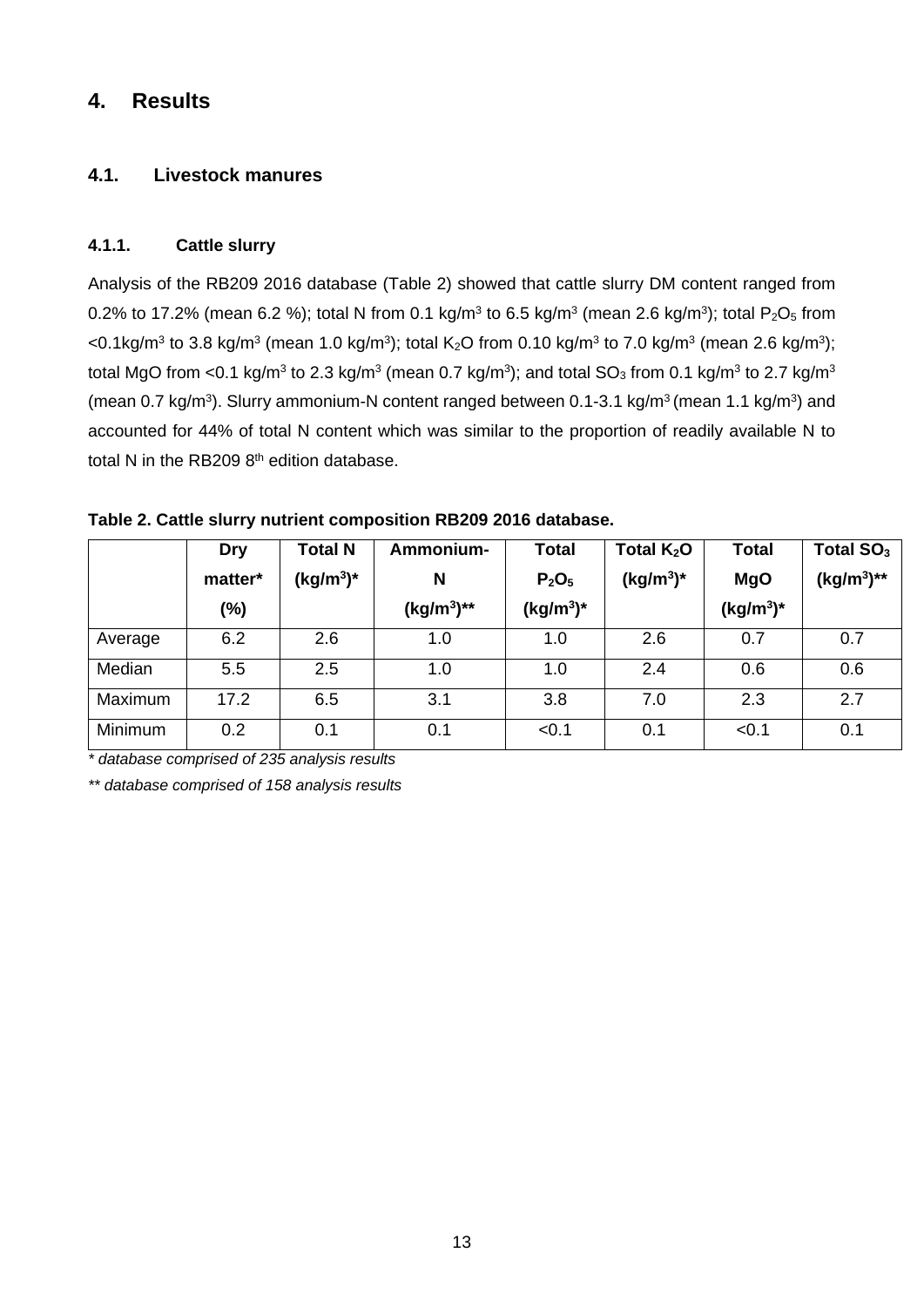

**Figure 1. Comparison of relationships between cattle slurry dry matter and total N content for the RB209 8th edition and RB209 2016 livestock manure nutrient content databases.** 

A comparison of the relationship between slurry dry matter and total N content from the RB209 2016 manure and RB209 8<sup>th</sup> edition databases (Figure 1), showed no difference between the two datasets (*P* >0.05). The relationship was more robust for the RB209 2016 dataset (60% of the variation accounted for) than for the RB209 8<sup>th</sup> edition dataset (37% of the variation accounted for).

| RB209 8 <sup>th</sup> edition | <b>RB209 2016</b>            |
|-------------------------------|------------------------------|
| $N = 1.18 + 0.25$ DM          | $N = 1.00 + 0.26$ DM         |
| $(n=179; r^2=37%)$            | $(n=235; r^2=60\%)$          |
| $NH_4-N = 0.80 + 0.08$ DM     | $NH_4-N = 0.75 + 0.05$ DM    |
| $(n=183; r^2=8%)$             | $(n=156)$ ; $r^2=12\%)$      |
| $P_2O_5 = 0.30 + 0.15$ DM     | $P_2O_5 = 0.25 + 0.13$ DM    |
| $(n=187; r^2=38%)$            | $(n=235; r^2=50\%)$          |
| $K_2O = 1.84 + 0.25$ DM       | $K_2O = 1.25 + 0.22$ DM      |
| $(n=187; r^2=0.12)$           | $(n=235; r^2=36\%)$          |
| $SO_3 = 0.02 + 0.11$ DM       | $SO_3 = 0.15 + 0.1$ DM       |
| $(n=92; r^2=0.84)$            | $(n=156; r^2=65%)$           |
| $MgO = 0.01 + 0.09$ DM        | $MgO = 0.15 + 0.09$ DM       |
| (n 48; $r^2 = 61$ )           | (n=235; r <sup>2</sup> =62%) |

Table 3. Relationships between nutrient (kg/m<sup>3</sup>) and dry matter (DM %) contents of cattle **slurry in the RB209 2016 and RB209 8th edition databases.**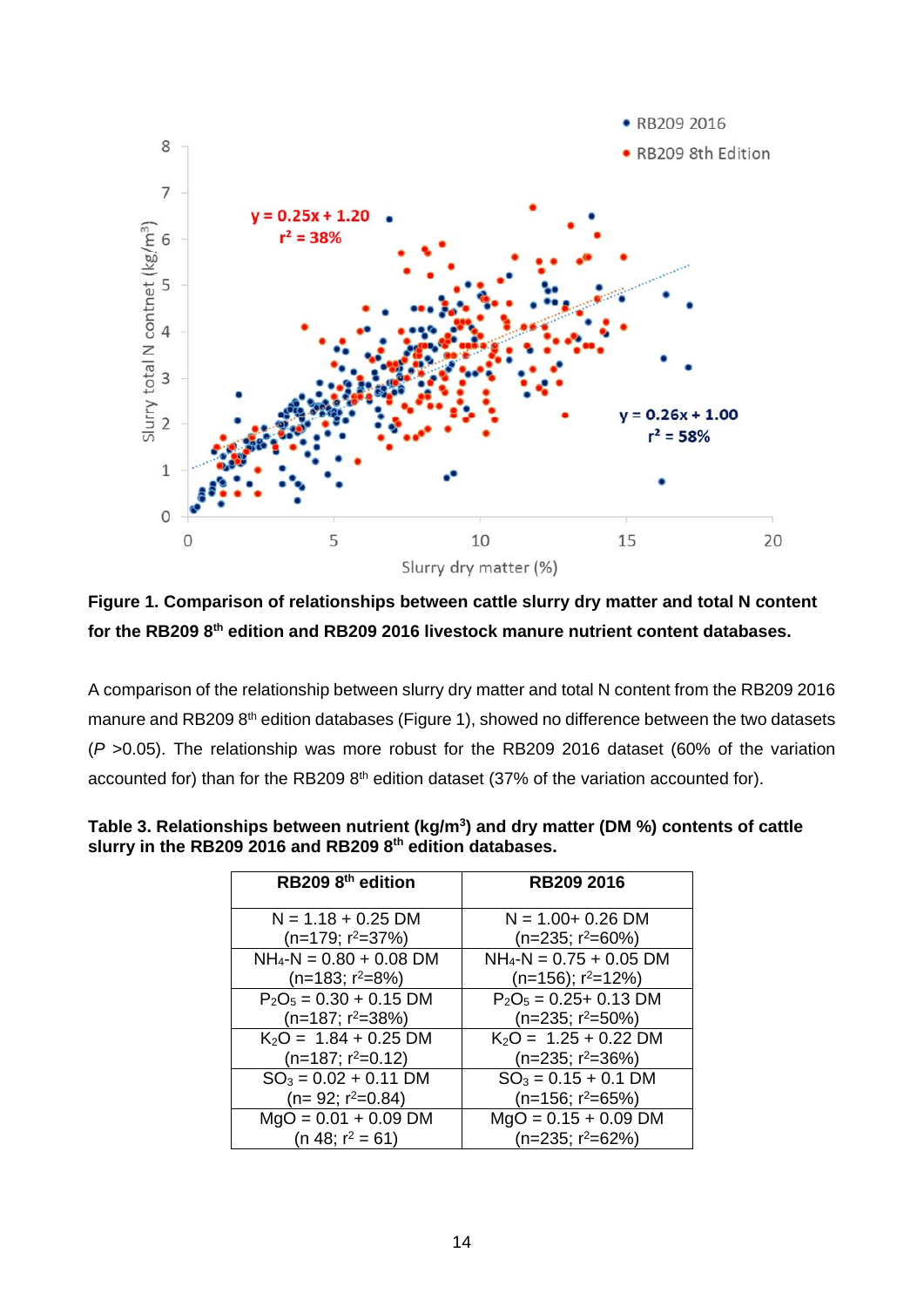Parallel line regression analysis also showed that the relationships between slurry dry matter content and total  $P_2O_5$ ,  $SO_3$  and MgO contents were not different for the two data sets. (Table 3). However, the data analysis suggested the relationship between slurry dry matter and  $K<sub>2</sub>O$  content was different  $(P<0.01)$  for the two datasets with lower slurry  $K<sub>2</sub>O$  concentrations measured in the 2016 data.

A comparison of nutrient contents calculated using the regression equations derived from the 2016 dataset and the RB209 8<sup>th</sup> edition dataset are presented in Tables 4 and 5. The data show that there is little or no difference in cattle slurry total N, ammonium-N, total  $P_2O_5$ , total MgO and total SO<sub>3</sub> contents calculated from the different datasets. The total K2O content calculated using the RB209 2016 dataset was 0.7 kg/t (15-30%) lower than the RB209  $8<sup>th</sup>$  edition for all dry matter contents.

**Table 4. Comparison of cattle slurry total N and ammonium N contents derived from RB209 8th edition and RB209 2016 manure databases** 

| Dry matter | <b>Total N</b>                |            | <b>Ammonium N</b>    |            |  |
|------------|-------------------------------|------------|----------------------|------------|--|
| $(\%)$     | (kg/m <sup>3</sup> )          |            | (kg/m <sup>3</sup> ) |            |  |
|            | RB209 8 <sup>th</sup> edition | RB209 2016 | RB209 8th            | RB209 2016 |  |
|            |                               |            | edition              |            |  |
| 2          | 1.6                           | 1.5        | 0.9                  | 0.8        |  |
| 6          | 2.6                           | 2.6        | 1.2                  | 1.0        |  |
| 10         | 3.6                           | 3.6        | 1.3                  | 1.2        |  |

Table 5. Comparison of cattle slurry total P<sub>2</sub>O<sub>5</sub>, K<sub>2</sub>O, MgO and SO<sub>3</sub> contents derived from **RB209 8th edition and RB209 2016 manure databases.** 

| <b>Dry</b><br>matter<br>$(\% )$ | Total $P_2O_5$          |      | Total $K_2O$            |      | <b>Total MgO</b>        |      | Total SO <sub>3</sub>   |      |
|---------------------------------|-------------------------|------|-------------------------|------|-------------------------|------|-------------------------|------|
|                                 | 8 <sup>th</sup> edition | 2016 | 8 <sup>th</sup> edition | 2016 | 8 <sup>th</sup> edition | 2016 | 8 <sup>th</sup> edition | 2016 |
| 2                               | 0.6                     | 0.5  | 2.4                     | 1.7  | 0.2                     | 0.3  | 0.3                     | 0.3  |
| 6                               | 1.2                     | 1.1  | 3.2                     | 2.5  | 0.6                     | 0.7  | 0.7                     | 0.7  |
| 10                              | 1.8                     | 1.6  | 4.0                     | 3.4  | 0.9                     | 1.0  | 1.0                     | 1.1  |

#### **4.1.2. Cattle FYM**

Two sample t-tests showed that there were no difference in cattle FYM total  $P_2O_5$  and MgO contents between the RB209 8<sup>th</sup> edition and 2016 manure datasets (Table 6). Two-sample *t*-test results indicated that mean DM, total N and total  $SO<sub>3</sub>$  contents in the 2016 dataset were higher ( $P<0.05$ ) than in the RB209  $8<sup>th</sup>$  edition database. However, the median values for total dry matter and total N in the 2016 dataset were lower, and for total  $SO<sub>3</sub>$  content, similar to the figures derived from the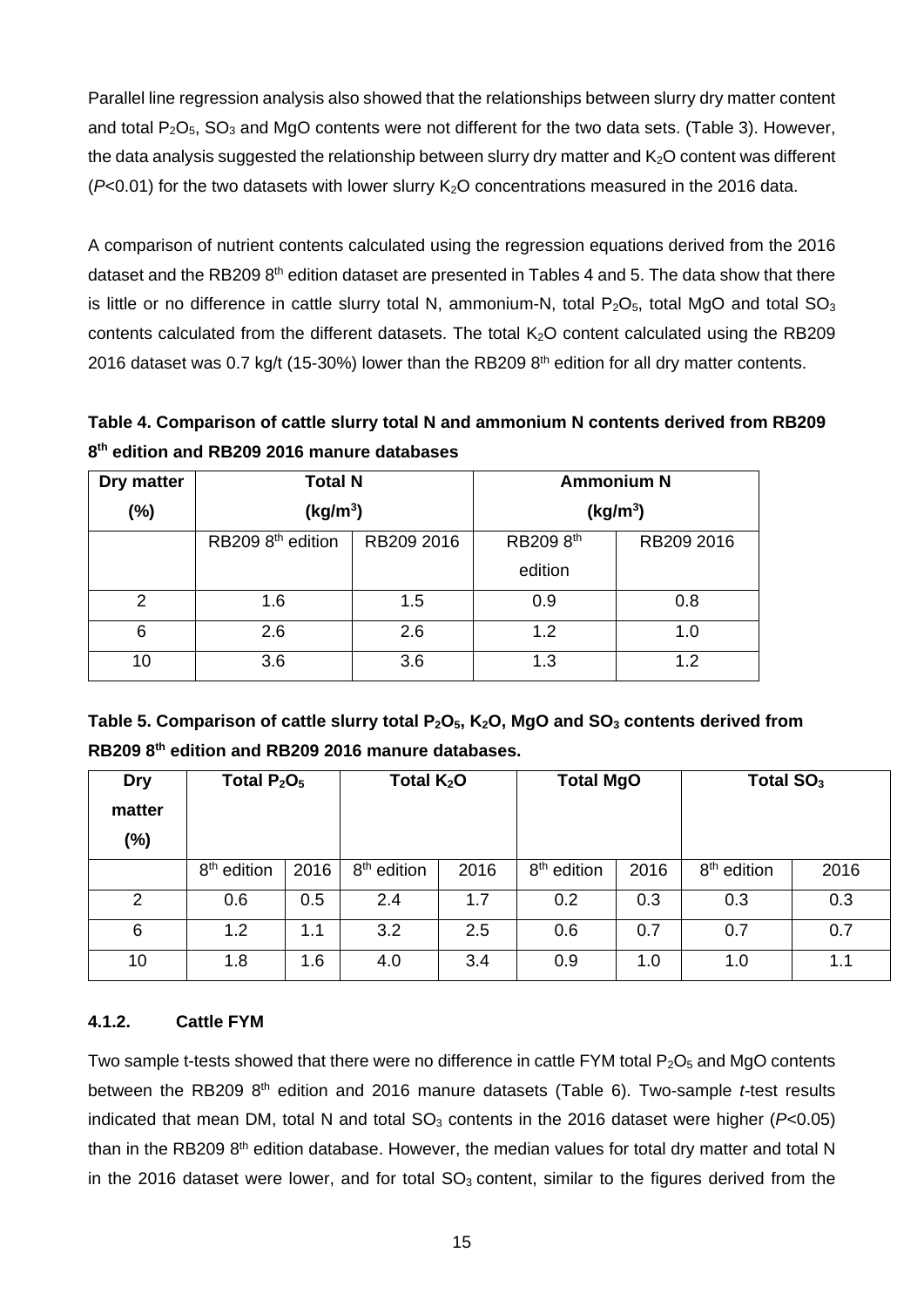RB209 8<sup>th</sup> edition dataset, indicating that overall there was no significant difference in cattle FYM dry matter, total N or sulphur content between the two datasets.

Cattle FYM RAN content of old FYM was the same for both datasets, whilst RAN content of fresh cattle FYM in the 2016 dataset was 0.7 kg/t compared with 1.2 kg/t in the  $8<sup>th</sup>$  edition RB209 dataset. There was some evidence to suggest that cattle FYM total  $K<sub>2</sub>O$  content had increased since the RB209 8<sup>th</sup> edition database was compiled. Two sample *t*-tests showed that the mean total  $K_2O$ content of cattle FYM samples in the 2016 dataset (9.4 kg/t) were significantly (*P*<0.001) greater than the RB209  $8<sup>th</sup>$  edition value (8.0 kg/t). Similarly, the median value of the 2016 dataset was 8.5 kg/t  $K<sub>2</sub>O$ , which further indicated that there was a difference in cattle FYM  $K<sub>2</sub>O$  content between the two databases. The increased K<sub>2</sub>O content of cattle FYM may reflect increases in the amount of straw used for cattle bedding in response to animal welfare requirements.

|                       | RB209 8 <sup>th</sup> edition |                                                                                                    | RB209 2016 database: n=179 (DM,N), n=36 (Old |              |  |  |  |  |
|-----------------------|-------------------------------|----------------------------------------------------------------------------------------------------|----------------------------------------------|--------------|--|--|--|--|
|                       |                               | RAN), n=23 (Fresh RAN) n=174 (P <sub>2</sub> O <sub>5</sub> ,K <sub>2</sub> O,SO <sub>3</sub> MgO) |                                              |              |  |  |  |  |
|                       |                               | Mean*                                                                                              | <b>Median</b>                                | Range        |  |  |  |  |
| Dry matter $(\%)$     | 25                            | 26.4                                                                                               | 23.1                                         | 14.5-73.4    |  |  |  |  |
|                       |                               | (P<0.001)                                                                                          |                                              |              |  |  |  |  |
| Total N (kg/t)        | 6.0                           | 6.7 (P<0.05)                                                                                       | 5.8                                          | $1.5 - 21.3$ |  |  |  |  |
| RAN $(kg/t)^1$        | $0.6$ (old) <sup>2</sup>      | 0.6                                                                                                |                                              |              |  |  |  |  |
|                       | 1.2 (fresh) $3$               | 0.7                                                                                                |                                              |              |  |  |  |  |
| Total $P_2O_5$ (kg/t) | 3.2                           | $3.4 \,(NS)$                                                                                       | 2.9                                          | $0.9 - 12.7$ |  |  |  |  |
| Total $K2O$ (kg/t)    | 8.0                           | $9.4$ ( $P<0.05$ )                                                                                 | 8.5                                          | $1.1 - 34.9$ |  |  |  |  |
| Total $SO3$ (kg/t)    | 2.4                           | $2.9$ ( $P<0.001$ )                                                                                | 2.5                                          | $0.9 - 8.3$  |  |  |  |  |
| Total MgO (kg/t)      | 1.8                           | 2.0 (NS)                                                                                           | 1.8                                          | $0.4 - 7.4$  |  |  |  |  |

**Table 6. Comparison of the 2016 and RB209 8th edition datasets: cattle FYM dry matter and nutrient contents (fresh weight basis)** 

1RAN is the N in the ammonium-N and nitrate-N form.

2Old FYM is FYM that has been stored for 3 months or more (36 samples); *t-*test comparison not undertaken. 3Fresh FYM is FYM that is spread straight from the building (23 samples); *t-*test comparison not undertaken. \*The *p* value (in brackets) indicates whether the updated mean value is significantly different from the 8<sup>th</sup> Edition RB209 value; *ns*= not significant.

## **4.1.3. Pig slurry**

Analysis of the RB209 2016 database (Table 7) showed that pig slurry DM content ranged from 0.3% to 11.8% (mean 2.8 %); total N from 0.4 kg/m<sup>3</sup> to 9.2 kg/m<sup>3</sup> (mean 3.3 kg/m<sup>3</sup>); total P<sub>2</sub>O<sub>5</sub> from  $\leq$ 0.1kg/m<sup>3</sup> to 6.5 kg/m<sup>3</sup> (mean 1.1 kg/m<sup>3</sup>); total K<sub>2</sub>O from  $\leq$ 0.1 kg/m<sup>3</sup>to 6.7 kg/m<sup>3</sup> (mean 2.2 kg/m<sup>3</sup>); total MgO from <0.1 kg/m<sup>3</sup> to 2.6 kg/m<sup>3</sup> (mean 0.4 kg/m<sup>3</sup>); and total  $SO_3$  from <0.1 kg/m<sup>3</sup> to 3.3 kg/m<sup>3</sup>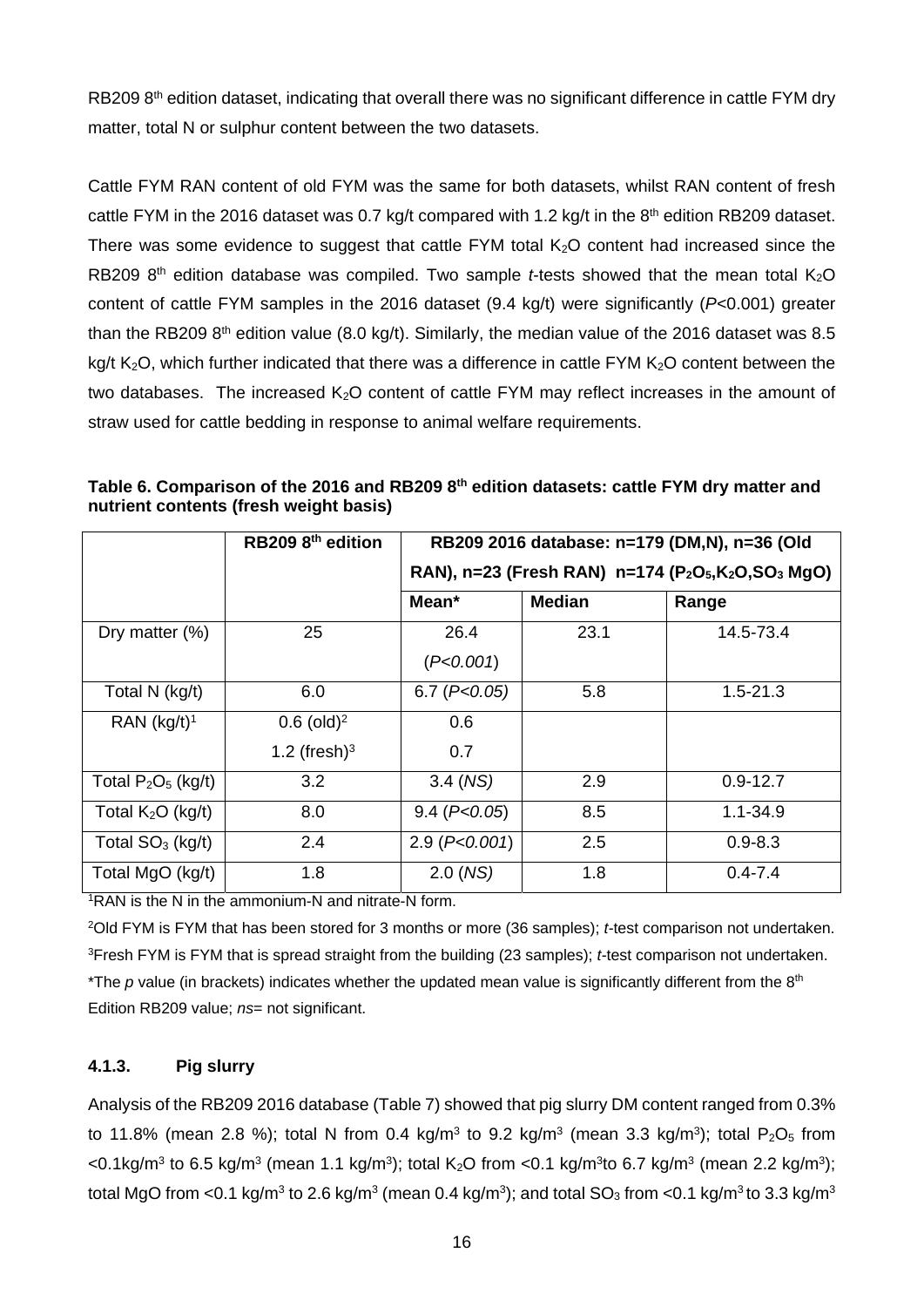(mean 0.8 kg/m<sup>3</sup>). Slurry ammonium-N content ranged between 0.2-4.8 kg/m<sup>3</sup> (mean 2.3 kg/m<sup>3</sup>) and accounted for 70% of total N content which was similar to the proportion of readily available N to total N in the RB209  $8<sup>th</sup>$  edition database.

|         | <b>Dry</b><br>matter*<br>$(\%)$ | <b>Total N</b><br>$(kg/m^3)^*$ | Ammonium-<br>N<br>$(kg/m^3)$ ** | <b>Total</b><br>P <sub>2</sub> O <sub>5</sub><br>$(kg/m^3)^*$ | Total $K_2O$<br>$(kg/m^3)^*$ | <b>Total</b><br><b>MgO</b><br>$(kg/m^3)^*$ | Total SO <sub>3</sub><br>$(kg/m^3)$ ** |
|---------|---------------------------------|--------------------------------|---------------------------------|---------------------------------------------------------------|------------------------------|--------------------------------------------|----------------------------------------|
| Average | 2.8                             | 3.3                            | 2.3                             | 1.1                                                           | 2.2                          | 0.4                                        | 0.8                                    |
| Median  | 2.1                             | 3.2                            | 2.3                             | 0.7                                                           | 2.0                          | 0.3                                        | 0.6                                    |
| Maximum | 11.8                            | 9.2                            | 4.8                             | 6.5                                                           | 6.7                          | 2.6                                        | 3.3                                    |
| Minimum | 0.3                             | 0.4                            | 0.2                             | < 0.1                                                         | < 0.1                        | < 0.1                                      | < 0.1                                  |

**Table 7. Pig slurry nutrient composition 2016 RB209 database.** 

A comparison of the relationship between slurry dry matter and total N content of the RB209 2016 database and the RB209 8<sup>th</sup> edition database (Figure 2), showed that the intercept and slope of the line were very similar. As was the case for cattle slurry, a comparison of the regression equations derived from each dataset showed that the relationships between slurry dry matter content and all other nutrient contents were very similar (Table 8).



**Figure 2. Comparison of relationships between pig slurry dry matter and total N content for the RB209 8th edition and RB209 2016 livestock manure nutrient content databases.**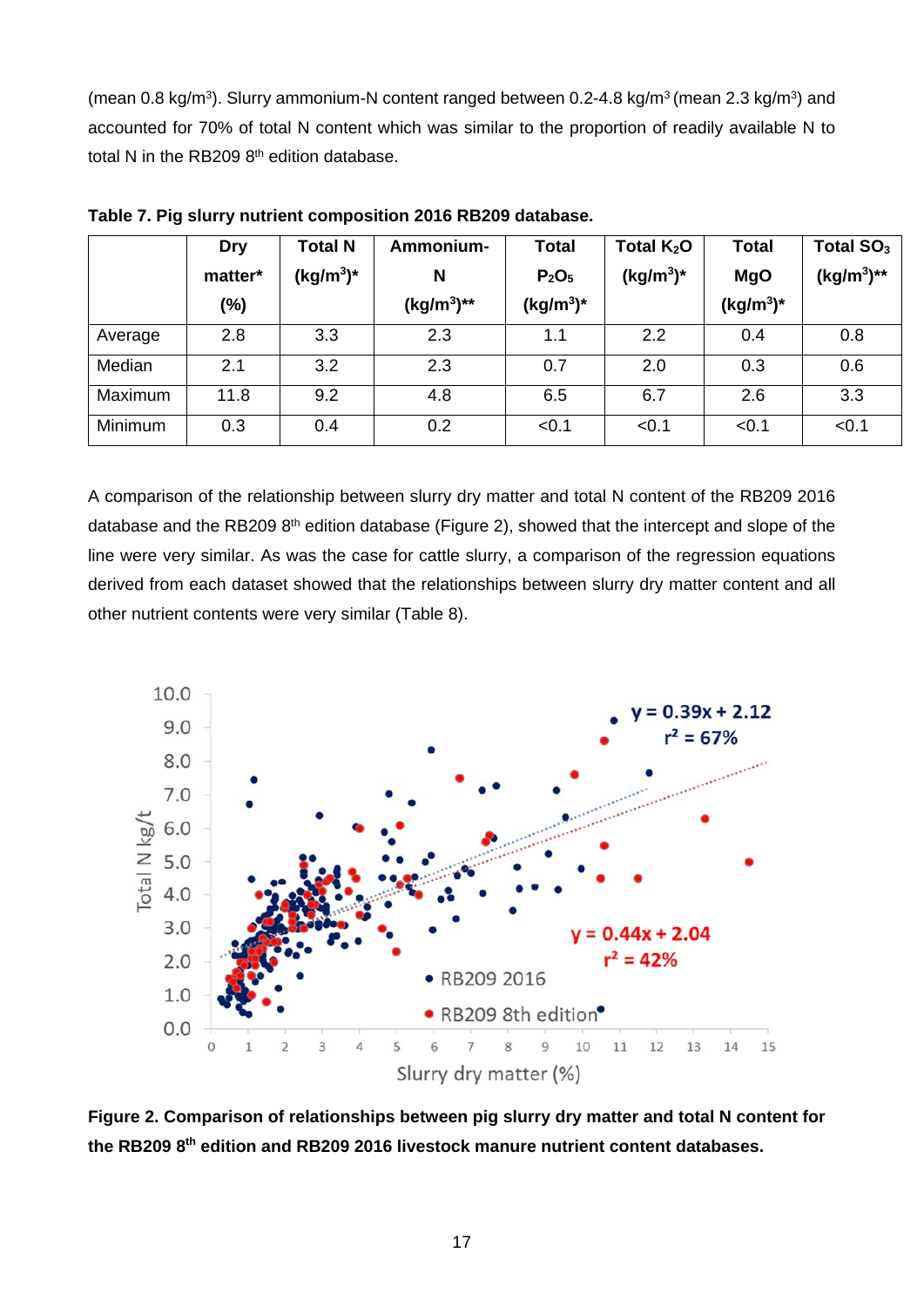As was the case with cattle slurry, regression analysis also showed that the relationships between slurry dry matter content and all other nutrient contents were similar for both the RB209 2016 and RB209 8<sup>th</sup> edition datasets (Table 8).

| RB209 8 <sup>th</sup> Edition | <b>RB209 2016</b>             |
|-------------------------------|-------------------------------|
| <b>Linear Regression</b>      | <b>Linear Regression</b>      |
| $N = 2.12 + 0.39$ DM          | $N = 2.04 + 0.44$ DM          |
| $(n=71; r^2=67%)$             | $(n=217 r^2 = 42\%)$          |
| $RAN = 1.87 + 0.12 DM$        | $RAN = 1.94 + 0.12 DM$        |
| (n=74; r <sup>2</sup> =20%)   | $(n=103; r^2=15%)$            |
| $P_2O_5 = 0.20 + 0.40$ DM     | $P_2O_5 = 0.04 + 0.36$ DM     |
| $(n=75; r^2=71\%)$            | $(n=217, r2=55%)$             |
| $K_2O = 1.75 + 0.17$ DM       | $K_2O = 1.44 + 0.20$ DM       |
| (n=75; r <sup>2</sup> =29%)   | $(n=217; r^2=19%)$            |
| $SO_3 = 0.46 + 0.12$ DM       | $SO_3 = 0.27 + 0.16$ DM       |
| $(n=17; r^2=65%)$             | (n=104; r <sup>2</sup> =0.61) |
| $MgO = 0.03 + 0.18$ DM        | $K_2O = 0.05 + 0.15$ DM       |
| (n=15; r <sup>2</sup> =81%)   | $(n=217; r^2=52\%)$           |

Table 8. Relationships between nutrient (kg/m<sup>3</sup>) and dry matter (DM %) contents of pig **slurry in the RB209 2016 and RB209 8th edition databases.**

As was the case for cattle slurry, there was little or no difference in pig slurry total N, ammonium-N, MgO and  $SO_3$  contents between the two datasets (Tables 9 and 10). However, pig slurry total  $P_2O_5$ and total K<sub>2</sub>O contents derived from the RB209 2016 database were consistently lower (by *c.*20% for  $P_2O_5$  and  $c.10\%$  for  $K_2O$ ) than the values in the  $8<sup>th</sup>$  edition of RB209, which may reflect changes in pig diets with reduced levels of P and K in pig feed since the RB209  $8<sup>th</sup>$  edition manure analysis data was collected.

| Table 9. Comparison of pig slurry total N and ammonium N contents included in the 8th |
|---------------------------------------------------------------------------------------|
| edition of RB209 and calculated from the RB209 2016 database.                         |

| Dry matter | <b>Total N</b>          |     | <b>Ammonium N</b>       |            |  |
|------------|-------------------------|-----|-------------------------|------------|--|
| (%)        | (kg/m <sup>3</sup> )    |     | (kg/m <sup>3</sup> )    |            |  |
|            | 8 <sup>th</sup> edition |     | 8 <sup>th</sup> edition | RB209 2016 |  |
| 2          | 3.0                     | 2.5 | 2.2                     | 2.5        |  |
| 4          | 3.6                     | 3.8 | 2.5                     | 2.8        |  |
| 6          | 4.4                     | 4.7 | 2.8                     | 2.9        |  |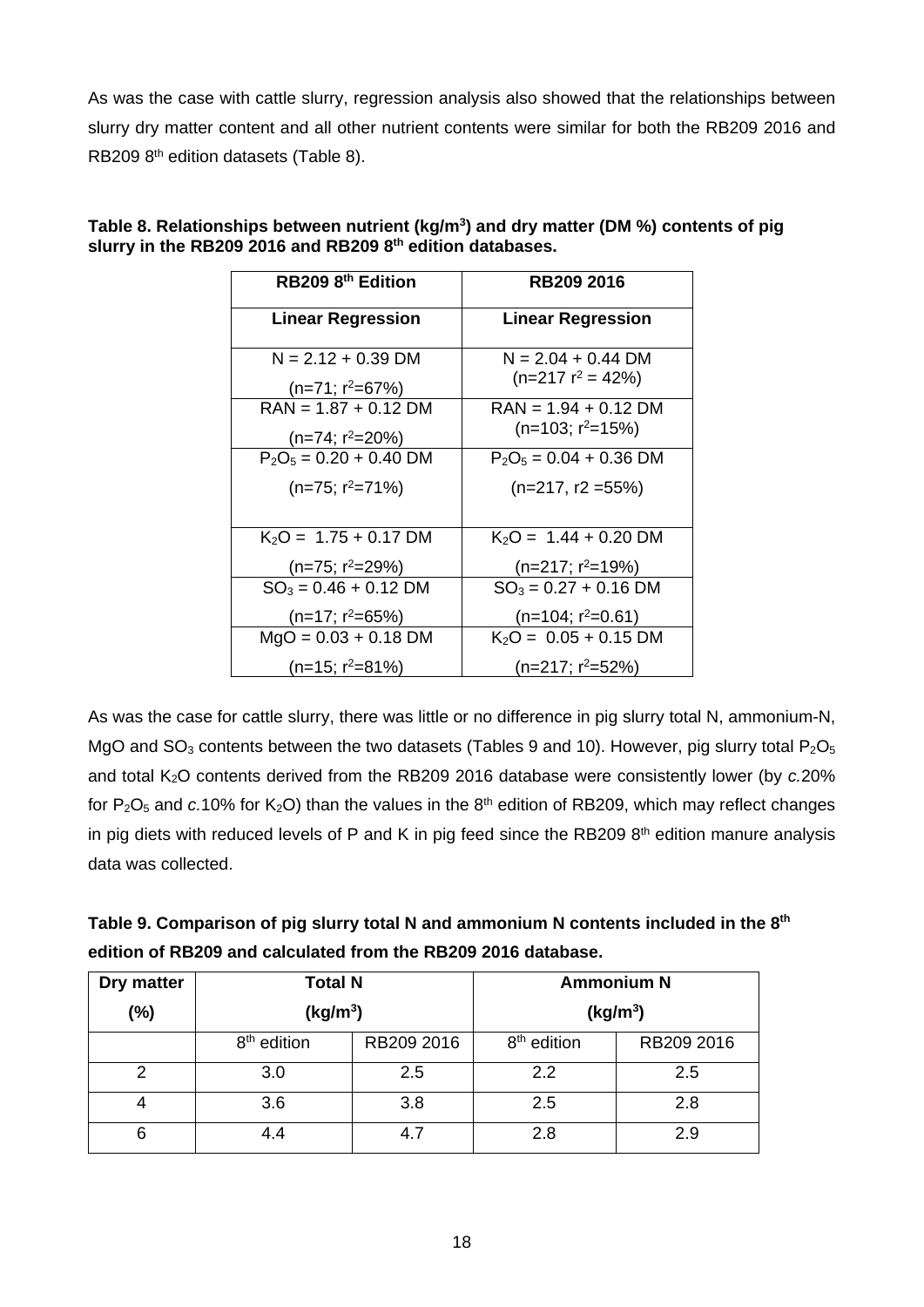| Dry<br>matter<br>$(\%)$ | Total $P_2O_5$  |              | Total $K_2O$    |              | <b>Total MgO</b> |              | Total $SO3$     |              |
|-------------------------|-----------------|--------------|-----------------|--------------|------------------|--------------|-----------------|--------------|
|                         | 8 <sup>th</sup> | <b>RB209</b> | 8 <sup>th</sup> | <b>RB209</b> | 8 <sup>th</sup>  | <b>RB209</b> | 8 <sup>th</sup> | <b>RB209</b> |
|                         | edition         | 2016         | edition         | 2016         | edition          | 2016         | edition         | 2016         |
| 2                       | 1.0             | 0.8          | 2.0             | 1.8          | 0.4              | 0.4          | 0.4             | 0.3          |
| 4                       | 1.8             | 1.5          | 2.4             | 2.2          | 0.7              | 0.7          | 0.7             | 0.6          |
| 6                       | 2.6             | 2.2          | 2.8             | 2.6          | 1.0              | 1.0          | 1.0             | 0.9          |

Table 10. Comparison of pig slurry total P<sub>2</sub>O<sub>5</sub>, K<sub>2</sub>O, MgO and SO<sub>3</sub> contents included in the 8<sup>th</sup> **edition of RB209 and calculated from the RB209 2016 database.** 

Overall recommendation:

- No change to pig slurry dry matter, total N, readily available N, total MgO and total  $SO<sub>3</sub>$  figures
- At the Livestock Technical Working Group Meeting on 26<sup>th</sup> April 2016, it was recommended that the readily available nitrogen content column should be removed from the nitrogen content tables and replaced with asterisks and footnotes to indicate high RAN manures.
- Emphasise that the nutrient content tables provide good guidance in the absence of manure analysis.
- Change pig slurry  $P_2O_5$  and  $K_2O$  figures to the lower values derived from the RB209 2016 database, which reflect changes in diets since the  $8<sup>th</sup>$  edition of RB209 was published.

#### **4.1.4. Pig FYM**

A review carried out as part of Defra project SCF0202 compared the nutrient contents of 104 pig FYM samples collected in 2014 with the database used for the RB209 8<sup>th</sup> edition (Table 11). The review reported that neither the DM content nor the nutrient concentrations of the more recent pig FYM samples were significantly different ( $p>0.05$ ) from the values published in the 8<sup>th</sup> edition of RB209. As a result, the SCF0202 review suggested that there was no justification for updating the typical nutrient values for pig FYM.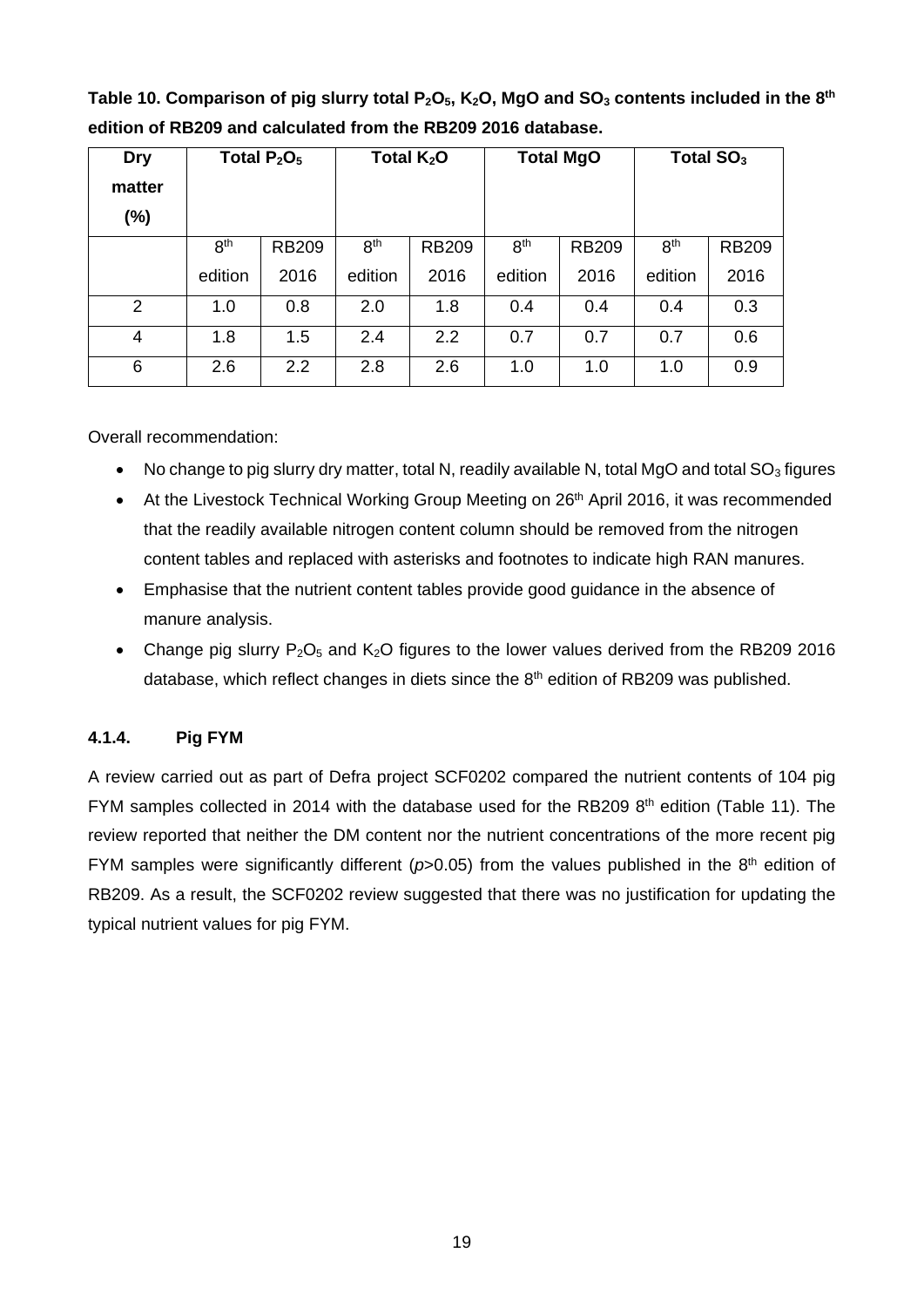| <b>Manure property</b>       | RB209 8th edition |                  | Updated data (n=104) |             |  |
|------------------------------|-------------------|------------------|----------------------|-------------|--|
|                              |                   | Mean*            | <b>Median</b>        | Range       |  |
| Dry matter (%)               | 25                | $24$ (ns)        | 22                   | $12 - 51$   |  |
| Total N (kg/t)               | 7.0               | $7.7$ ( $ns$ )   | 7.7                  | $1.0 - 21$  |  |
| RAN $(kg/t)^1$               | 1.0 (old) $^{2}$  | 0.8 <sup>2</sup> | ٠                    | ۰           |  |
|                              | 1.8 (fresh) $3$   | $1.8^{3}$        |                      |             |  |
| Total $P_2O_5$ (kg/t)        | 6.0               | $5.7$ ( $ns$ )   | 5.2                  | $0.8 - 22$  |  |
| Total $K2O$ (kg/t)           | 8.0               | $7.4$ ( $ns$ )   | 6.5                  | $1.0 - 26$  |  |
| Total SO <sub>3</sub> (kg/t) | 3.4               | 3.9 (ns)         | 3.3                  | $0.7 - 12$  |  |
| Total MgO (kg/t)             | 1.8               | 2.1 (ns)         | 2.0                  | $0.4 - 7.9$ |  |

#### **Table 11. Dry matter and nutrient contents of pig FYM (fresh weight basis).**

<sup>1</sup>RAN is N in the ammonium-N and nitrate-N forms.

2Old FYM is FYM that has been stored for 3 months or more (11 samples); *t-*test comparison not undertaken. 3Fresh FYM is FYM that is spread straight from the building (16 samples); *t-*test comparison not undertaken. \*The *p* value (in brackets) indicates whether the updated mean value is significantly different from the RB209 8th edition value; *ns*= not significant.

Recommendation:

• No change to pig FYM dry matter, total N, readily available N, total  $P_2O_5$ , K<sub>2</sub>O, total MgO and total  $SO<sub>3</sub>$  figures.

#### **4.1.5. Poultry manures**

#### *(i) Layer manure*

Work carried out as part of Defra project SCF0202 compared the nutrient contents of 31 layer manure samples collected in 2014 with the values in the  $8<sup>th</sup>$  edition of RB209 (Table 12). The comparison indicated that the mean DM content was significantly (*P*<0.001) greater in the recent samples (48%, compared with 35% RB209  $8<sup>th</sup>$  edition). The increase in dry matter content is likely to reflect changes in manure management practices that have occurred since the database for the 8<sup>th</sup> edition of RB209 was compiled; in particular, the change to on-belt manure removal systems, which produce drier layer manure than deep pit hosing systems.

There was a wide range of layer manure DM contents (22-85%) reflecting the different housing/production systems from which the manures were collected (including cage systems with deep pit or belt-scraped manure removal systems, and free range birds).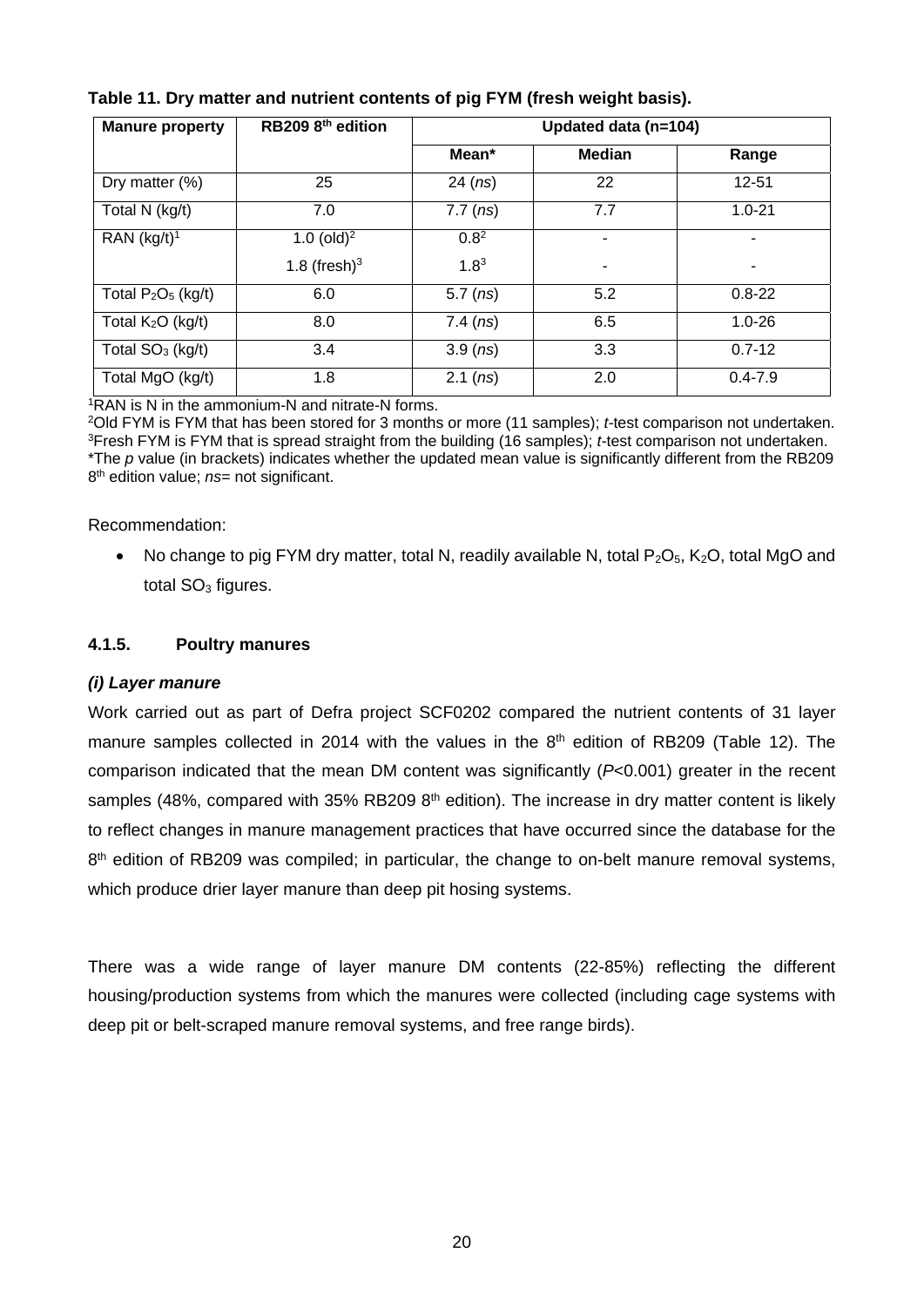| <b>Manure property</b>  | <b>Current RB209</b> | Recent data from Defra project SCF0202 (n=31) |               |             |  |  |
|-------------------------|----------------------|-----------------------------------------------|---------------|-------------|--|--|
|                         |                      | Mean*                                         | <b>Median</b> | Range       |  |  |
| Dry matter (%)          | 35                   | 48 (P<0.001)                                  | 44            | 22-85       |  |  |
| Total N (kg/t)          | 19                   | 21 (ns)                                       | 19            | $9.1 - 40$  |  |  |
| Ammonium-N (kg/t)       | 6.0                  | 3.5 (P<0.001)                                 | 3.4           | $0.9 - 6.9$ |  |  |
| Uric acid-N (kg/t)      | 3.0                  | 4.5<br>$(P<0.05)$ **                          | 3.8           | $0 - 15.8$  |  |  |
| RAN (kg/t) <sup>1</sup> | 9.5                  | $8.2$ (ns)                                    | 7.1           | $3.5 - 17$  |  |  |
| Total $P_2O_5$ (kg/t)   | 14                   | $15$ ( $ns$ )                                 | 14            | $6.8 - 27$  |  |  |
| Total $K_2O$ (kg/t)     | 9.5                  | 15 (P<0.001)                                  | 15            | $6.8 - 25$  |  |  |
| Total $SO3$ (kg/t)      | 4.0                  | 5.7 (P<0.001)                                 | 5.4           | $2.3 - 9.9$ |  |  |
| Total MgO (kg/t)        | 2.6                  | 4.4 $(P< 0.001)$                              | 3.8           | $1.9 - 7.5$ |  |  |

**Table 12. Dry matter and nutrient contents of layer manure (fresh weight basis).** 

1RAN is the N in the ammonium-N and uric acid-N forms. *Note: the value given in RB209 is not the same as the sum of the ammonium-N and uric acid-N values in the RB 209 8th edition database.*

\*The *p* value (in brackets) indicates whether the updated mean value is significantly different from the RB209 8<sup>th</sup> edition value; *ns*= not significant.

\*\**t*-test conducted on log transformed data.

Despite the increase in DM content, layer manure total N, RAN and  $P_2O_5$  concentrations in the recent samples remained similar ( $p$ >0.05) to the 8<sup>th</sup> edition RB209 values at 21, 8.2 and 15 kg/t, respectively. However, the composition of the RAN had significantly changed, with the ammonium-N concentration decreasing from 6.0 to 3.5 kg/t and the uric acid-N concentration increasing from 3.0 to 4.5 kg/t. Thus a greater proportion of the RAN was in the form of uric acid-N, probably because less N had been hydrolysed to the ammonium form due to the higher DM content of the manures. The potash, sulphur and magnesium concentrations in the recent samples all increased significantly  $(P<0.001)$  compared to the RB209 ( $8<sup>th</sup>$  edition) published values, which is in line with the increase in DM content.

#### **(ii) Broiler litter**

Information reported in Defra project SCF0202 compared the nutrient contents of 48 broiler/turkey samples taken in 2014 with RB209 (8<sup>th</sup> edition) values (Table 13). The comparison indicates that there has been no significant change (*P*>0.05) in the DM, total N, RAN or sulphur concentrations.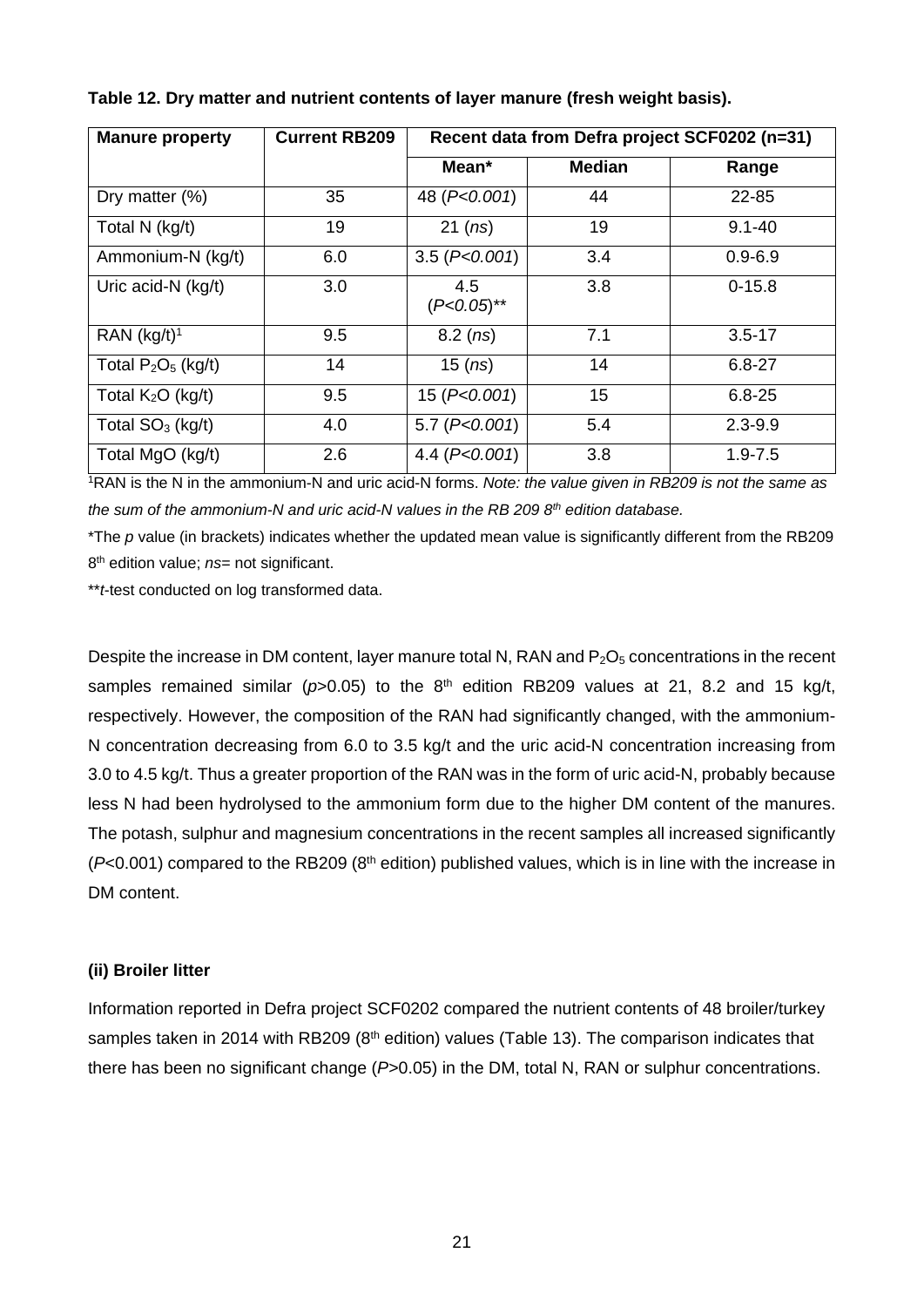| <b>Manure property</b>  | RB209 8th | Recent data from Defra project SCF0202 (n=48) |               |             |  |  |
|-------------------------|-----------|-----------------------------------------------|---------------|-------------|--|--|
|                         | edition   | Mean*                                         | <b>Median</b> | Range       |  |  |
| Dry matter $(\%)$       | 60        | $57$ ( $ns$ )                                 | 56            | 39-80       |  |  |
| Total N (kg/t)          | 30        | $28$ ( $ns$ )                                 | 29            | $5.5 - 43$  |  |  |
| Ammonium-N (kg/t)       | 5.7       | 4.0 $(P<0.001)$                               | 4.2           | $0.3 - 9.0$ |  |  |
| Uric acid-N (kg/t)      | 3.9       | 5.0 $(P<0.05)$ **                             | 5.1           | $0 - 10.9$  |  |  |
| RAN (kg/t) <sup>1</sup> | 10.5      | 9.1 $(ns)$                                    | 10.0          | $0.1 - 14$  |  |  |
| Total $P_2O_5$ (kg/t)   | 25        | 15 (P< 0.001)                                 | 16            | $6.0 - 25$  |  |  |
| Total $K2O$ (kg/t)      | 18        | 21 (P < 0.05)                                 | 20            | 4.9-29      |  |  |
| Total $SO3$ (kg/t)      | 8.0       | 8.2(ns)                                       | 8.3           | $2.0 - 12$  |  |  |
| Total MgO (kg/t)        | 4.4       | 5.8 $(P<0.001)$                               | 5.6           | $3.6 - 8.6$ |  |  |

**Table 13. Dry matter and nutrient contents of broiler/turkey litter (fresh weight basis).** 

1RAN is the N in the ammonium-N and uric acid-N forms. *Note: the value given in RB209 is not the same as*  the sum of the ammonium-N and uric acid-N values in the RB 209 8<sup>th</sup> edition database.

\*The *P* value (in brackets) indicates whether the updated mean value is significantly different from the RB209 8th edition value; *ns*= not significant.

\*\**t*-test conducted on log transformed data.

As with the layer manures, the composition of the RAN had significantly changed, with the ammonium-N concentration decreasing from 5.7 to 4.0 kg/t and the uric acid-N concentration increasing from 3.9 to 5.0 kg/t.

The range in litter DM contents (39-80%) was narrower than for layer manure and largely driven by the type and quantity of bedding material supplied; of the most widely used bedding materials, straw tends to be less absorbent than woodshavings and hence would produce lower DM litter. Litter  $P_2O_5$ concentrations in the recent samples were significantly (*P*<0.001) lower at 15 kg/t than the figures in the  $8<sup>th</sup>$  edition of RB209 (25 kg/t).

The reduction in broiler litter  $P_2O_5$  content in the recent samples, probably reflected the increased use of dietary phytase since the 8<sup>th</sup> edition RB209 data was collected. Higher feed phytase levels and more efficient phytases enable a greater release of P from plant-based feed and so less mineral P is added to diets in the form of calcium phosphates. In some cases, there may also have been a reduction in P specifications for feeds in response to recent shortages of rock phosphate.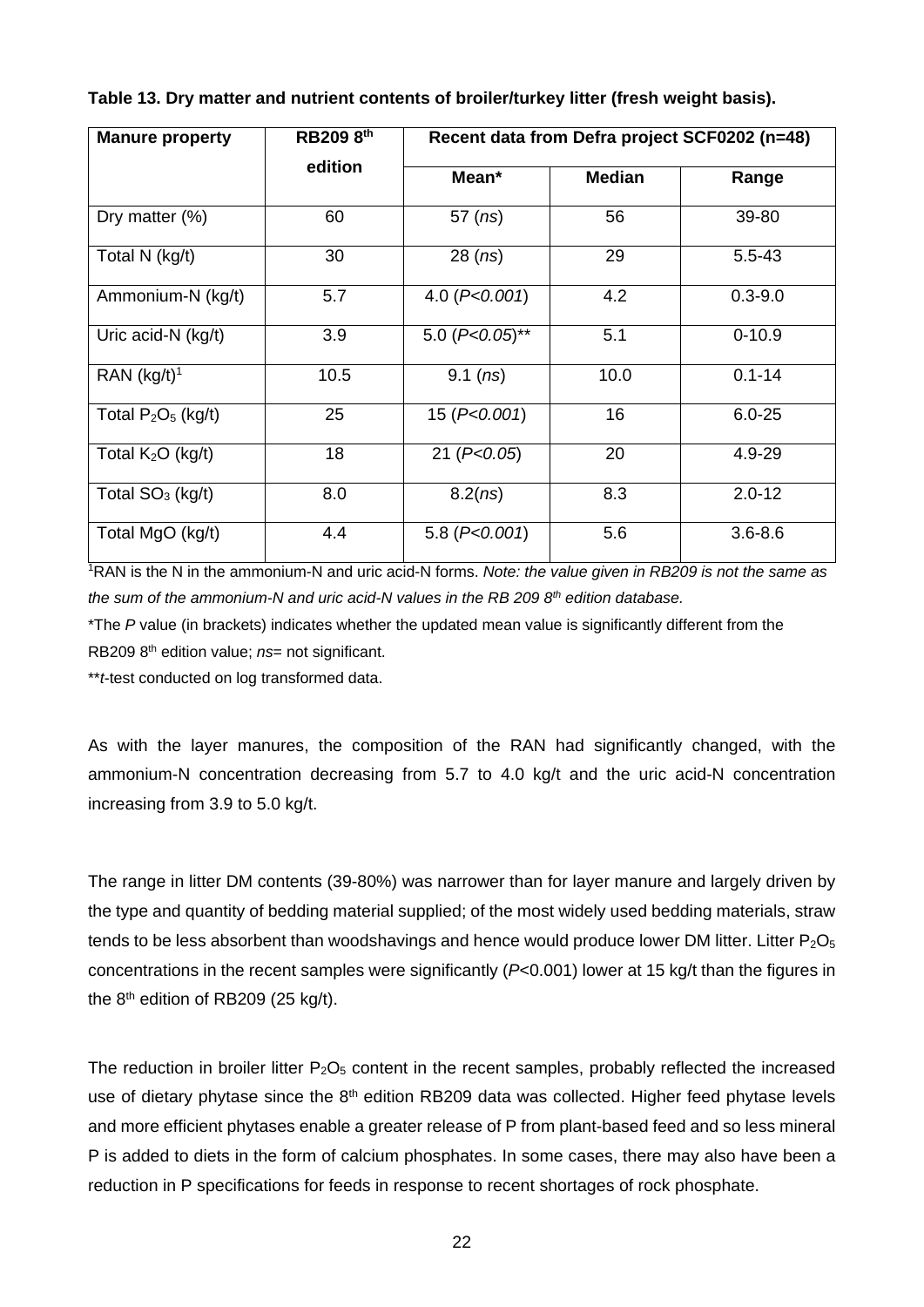The data comparison indicated that total  $K_2O$  concentrations in the recent broiler litter samples at 21 kg/t were greater than the values in the 8<sup>th</sup> edition of RB209 (18 kg/t). This may reflect the use of higher protein feeds, related to the higher amino acid specifications which are needed for modern poultry genotypes. Typically, this leads to more soya being used in feed than previously, and many companies have reduced or dropped fishmeal from their formulations either for cost reasons or because some retailers want birds fed on vegetable-based feeds. Soya is high in K so both of these changes will have tended to increase K concentrations in the feed and hence in the excreta. It is not clear why magnesium concentrations have also increased (from 4.4 to 5.8 kg/t) as Mg is not routinely added to poultry diets, although it may be related to changes in feed digestibility.

#### **(iii) Relationships between poultry manure dry matter content and nutrient content**

Defra project SCF0202 investigated combining the data on layer manure and broiler/turkey litter into a single poultry manure database to determine whether poultry manure nutrient contents are driven by manure DM content, as previously reported by Nicholson *et al.* (1996) and implemented in MANNER-*NPK* and PLANET.

The analysis showed strong and highly significant (*P<*0.001) linear relationships between poultry manure dry matter contents and the total N (Figure 3), phosphate, potash, sulphur and magnesium contents (Table 14), with no distinction between the relationships for layer manure and broiler litter. The relationship between poultry manure DM and RAN contents was weaker  $(r^2 = 0.14; P<0.01)$ , although when RAN was expressed as a percentage of the total N content, there was a significant (r2= 0.28; *P*<0.001) inverse relationship with DM content (Figure 4; Table 2.8).



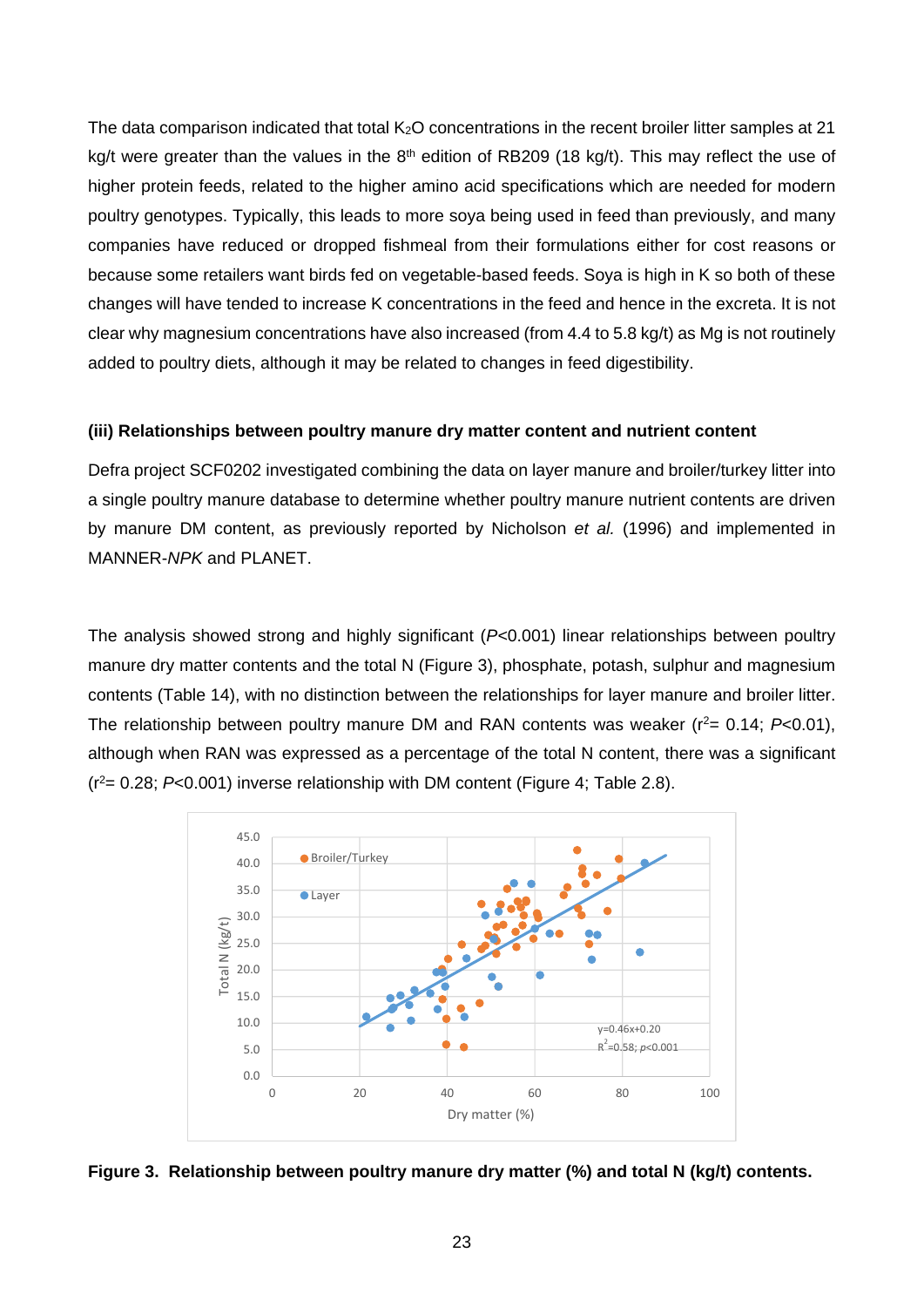

**Figure 4. Relationship between poultry manure dry matter (%) and RAN (% total N) contents.** 

This would indicate that the nutrient content figures for poultry manure (layer manure, and broiler and turkey litter) could be combined and given for a typical range of dry matter contents as is currently the case for slurries. Suggested values, calculated using the regression equations in Table 14, are presented in Tables 15 and 16.

**Table 14. Relationships between dry matter (%) and nutrient contents of poultry manures (Defra project SCF0202).** 

| <b>Nutrient</b>  | <b>Linear regression</b>                                        |
|------------------|-----------------------------------------------------------------|
| Total N (kg/t)   | N = $0.20 + 0.46$ DM (n=79; r <sup>2</sup> =0.58; P<0.001)      |
| RAN (kg/t)       | RAN = $4.54 + 0.08$ DM (n=74; r <sup>2</sup> =0.14; P<0.01)     |
| RAN (% total N)  | RAN = $55.2 - 0.36$ DM (n=74; $r^2 = 0.28$ ; P<0.001)           |
| Phosphate (kg/t) | $P_2O_5$ = 3.62 + 0.22 DM (n=79; r <sup>2</sup> =0.43; P<0.001) |
| Potash (kg/t)    | $K_2O = 2.48 + 0.30$ DM (n=79; r <sup>2</sup> =0.59; P<0.001)   |
| Sulphur (kg/t)   | $SO_3 = 0.39 + 0.13$ DM (n=79; r <sup>2</sup> =0.58; P<0.001)   |
| Magnesium (kg/t) | MgO = $1.10 + 0.08$ DM (n=79; r <sup>2</sup> =0.48; P<0.001)    |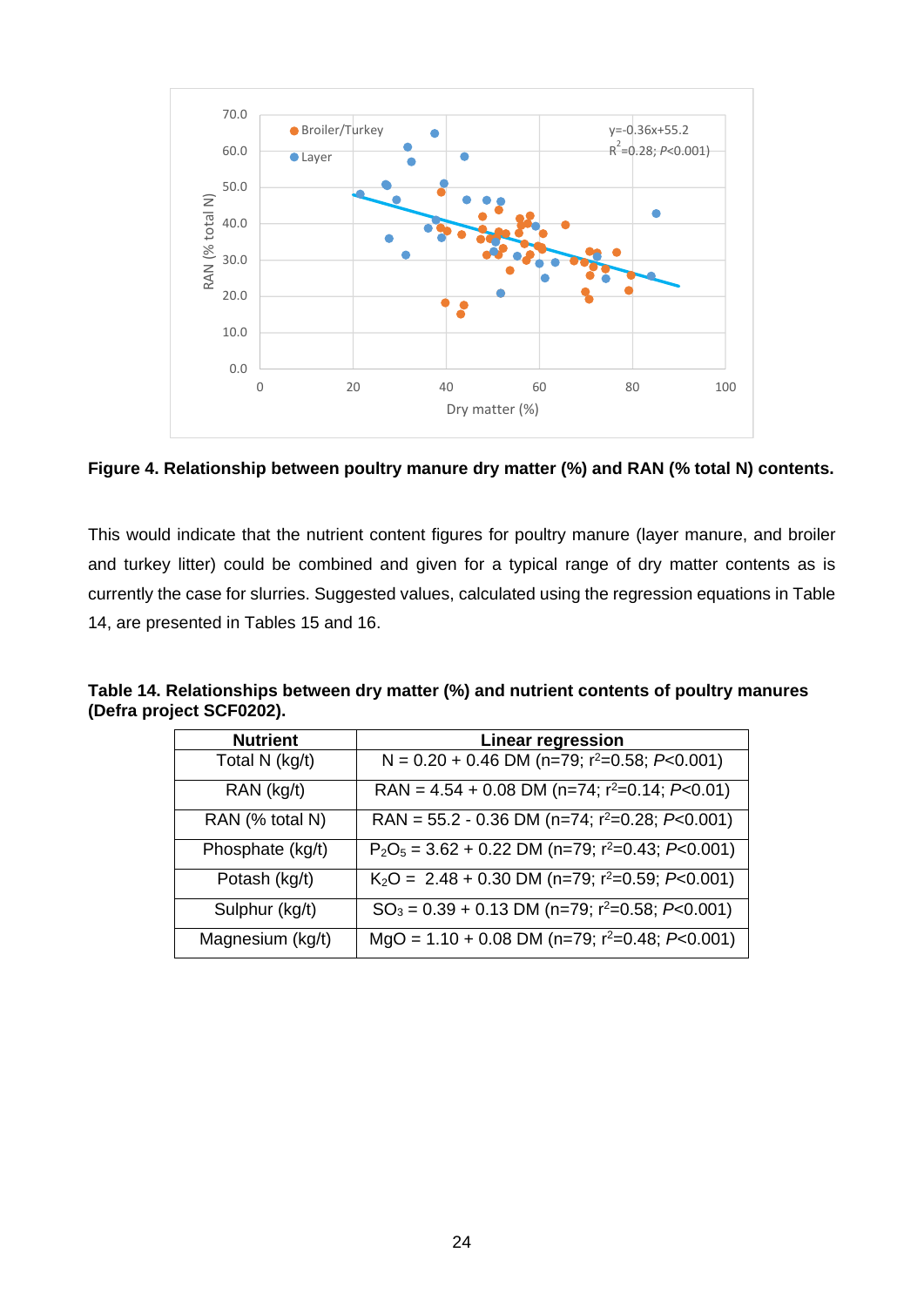**Dry matter (%) Total N (kg/t fw) RAN (kg/t fw) Current Revised Current Revised**  20 - 9.4 - 4.5  $35$  (layer)<sup>1</sup> | 19 | - | 9.5 | -40 - 19 - 7.8 60 (broiler)2 30 28 10.5 9.4 80 | - | 37 | - | 9.8

**Table 15. RB209 8th edition and suggested revised total and readily available N (RAN) contents for poultry manures (Defra project SCF0202).** 

 $1RB2098$ <sup>th</sup> edition gives a typical dry matter content of 35% for layer manure.

 $2RB2098$ <sup>th</sup> edition gives a typical dry matter content of 60% for broiler/turkey litter.

|  |                          |  | Table 16. RB209 8 <sup>th</sup> edition and suggested revised nutrient contents for poultry manures |  |  |
|--|--------------------------|--|-----------------------------------------------------------------------------------------------------|--|--|
|  | (Defra project SCF0202). |  |                                                                                                     |  |  |

| <b>Dry</b>          | $P2O5$ (kg/t fw) |                          | $K2O$ (kg/t fw)          |                          | $SO3$ (kg/t fw)          |                          | MgO (kg/t fw)            |                |
|---------------------|------------------|--------------------------|--------------------------|--------------------------|--------------------------|--------------------------|--------------------------|----------------|
| matter (%)          | <b>Current</b>   | <b>Revised</b>           | <b>Current</b>           | <b>Revised</b>           | <b>Current</b>           | <b>Revised</b>           | <b>Current</b>           | <b>Revised</b> |
| 20                  | -                | 8.0                      | -                        | 8.5                      | -                        | 3.0                      | $\overline{\phantom{a}}$ | 2.7            |
| 35 (layer) $1$      | 14               | $\overline{\phantom{a}}$ | 9.5                      | $\overline{\phantom{a}}$ | 4.0                      | $\overline{\phantom{a}}$ | 2.6                      |                |
| 40                  | -                | 12                       | $\overline{\phantom{a}}$ | 15                       | $\overline{\phantom{a}}$ | 5.6                      | $\overline{\phantom{a}}$ | 4.3            |
| 60<br>$(broiler)^2$ | 25               | 17                       | 18                       | 21                       | 8.0                      | 8.2                      | 4.4                      | 5.9            |
| 80                  | -                | 21                       | $\overline{\phantom{a}}$ | 27                       | $\overline{\phantom{a}}$ | 11                       | $\overline{\phantom{a}}$ | 7.5            |

1RB209 currently gives a typical dry matter content of 35% for layer manure.

2RB209 currently gives a typical dry matter content of 60% for broiler/turkey litter.

#### *Overall recommendations:*

- Replace layer manure and broiler litter tables with one poultry manure table giving nutrient contents based on the relationships between dry matter and nutrient content.
- Update information on the RAN composition to reflect increased uric acid N concentrations.
- Update total  $P_2O_5$  concentrations to reflect reduction caused by increased use of phytase in diets and consequent enhanced feed P use efficiency.
- $\bullet$  Update total K<sub>2</sub>O concentrations to reflect increases caused by changes in feed formulations.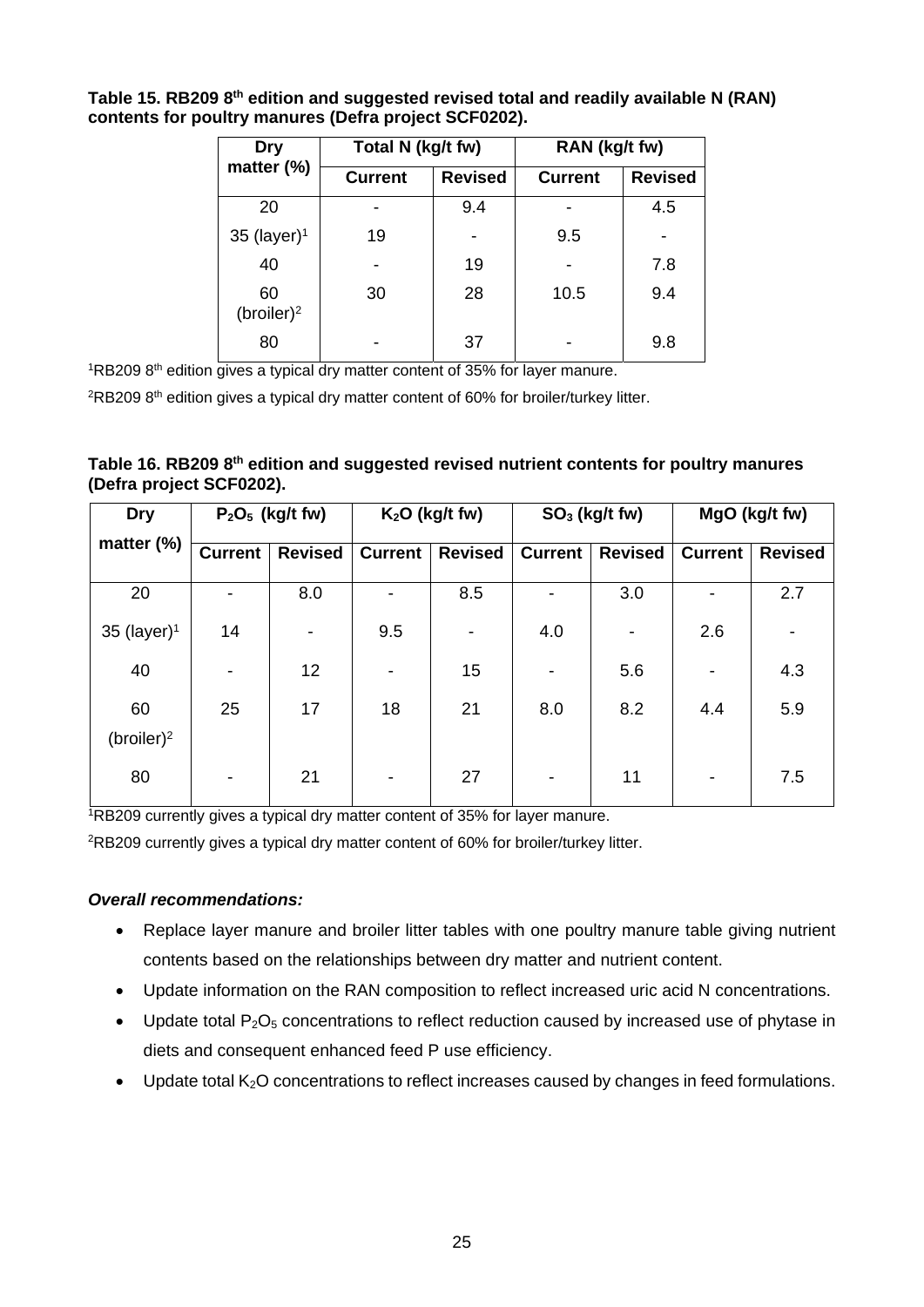#### **4.1.6. Other FYM**

#### **(i) Duck FYM**

Information from Defra project SCF0202 compared the nutrient contents of the 6 duck manure samples taken in 2014 with current RB209 values. The review reported that there had been no significant change (*P*>0.05) in the DM or nutrient concentrations of duck manures, except for magnesium increased from 1.2 to 2.4 kg/t. It was suggested that the increased MgO content of duck FYM reflected improved feed digestibility (in line with genetic progress which has been improving at a faster rate than for other poultry).

|                  |  | Table 17. Dry matter and nutrient contents of duck manure (fresh weight basis) from Defra |  |  |
|------------------|--|-------------------------------------------------------------------------------------------|--|--|
| project SCF0202. |  |                                                                                           |  |  |

| <b>Manure property</b> | RB209 8th                    | Updated data(n=6)   |               |             |  |
|------------------------|------------------------------|---------------------|---------------|-------------|--|
|                        | edition value                | Mean*               | <b>Median</b> | Range       |  |
| Dry matter (%)         | 25                           | $24$ (ns)           | 25            | 20-29       |  |
| Total N (kg/t)         | 6.5                          | 7.8(ns)             | 7.7           | $4.1 - 13$  |  |
| RAN $(kg/t)^1$         | $1.0$ (old)<br>$1.6$ (fresh) | 1.9 $(ns)$          | 1.2           | $0.1 - 6.9$ |  |
| Total $P_2O_5$ (kg/t)  | 5.5                          | 6.5 $(ns)$          | 6.2           | $2.8 - 13$  |  |
|                        |                              |                     |               |             |  |
| Total $K2O$ (kg/t)     | 7.5                          | $8.5$ ( <i>ns</i> ) | 7.4           | $2.7 - 16$  |  |
| Total $SO3$ (kg/t)     | 2.6                          | 3.2 (ns)            | 3.3           | $1.6 - 4.6$ |  |
| Total MgO (kg/t)       | 1.2                          | 2.4 (P<0.01)        | 2.3           | $1.2 - 4.4$ |  |

#### **(ii) Sheep FYM**

Two-sample *t*-test results indicated that sheep FYM DM, total N, RAN, total P<sub>2</sub>O<sub>5</sub> and total K<sub>2</sub>O content in the 2016 database were not different from those in the RB209 8<sup>th</sup> edition database (Table 13). However, sheep FYM total  $SO<sub>3</sub>$  and MgO concentrations in the RB209 2016 manure database at 4.0 and 2.8 kg/t respectively, were significantly greater (*P*<0.05) than in the RB209 8<sup>th</sup> edition database. The elevated  $SO<sub>3</sub>$  and MgO concentrations in the recent samples may reflect changes to sheep feed formulations that have occurred since the RB209 8<sup>th</sup> edition database was collated.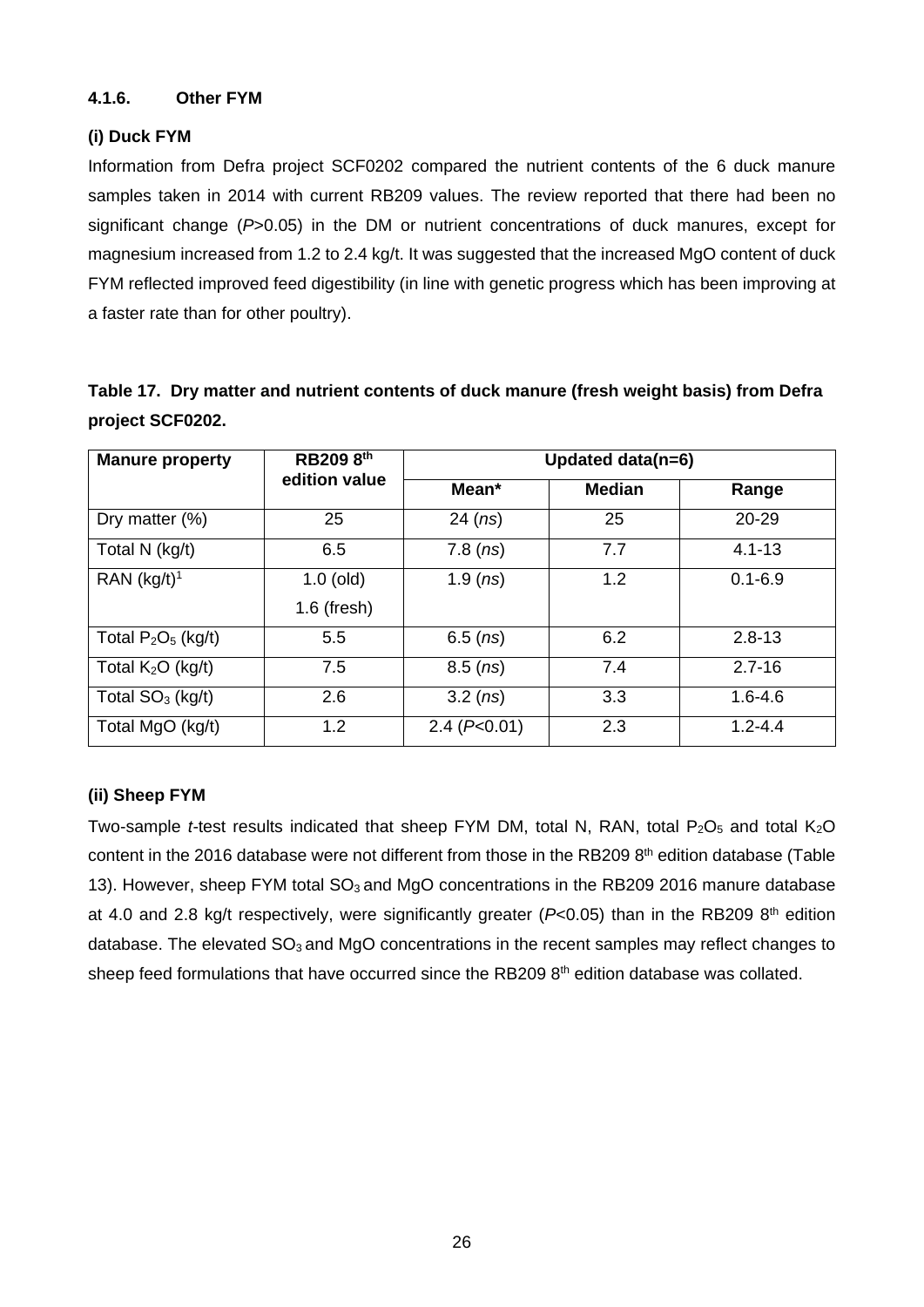| <b>Manure property</b> | RB209 8th                | 2016 database $(n=8)$ |               |              |  |
|------------------------|--------------------------|-----------------------|---------------|--------------|--|
|                        | edition value            | Mean*                 | <b>Median</b> | Range        |  |
| Dry matter (%)         | 25                       | $28.3$ (ns)           | 25.8          | 24.7-36.3    |  |
| Total N (kg/t)         | 7.0                      | $6.5$ ( $ns$ )        | 5.9           | $4.0 - 10.7$ |  |
| RAN $(kg/t)^1$         | $0.7$ (old) <sup>2</sup> | 0.5                   |               |              |  |
|                        | 1.4 (fresh) $3$          | 0.7                   |               |              |  |
| Total $P_2O_5$ (kg/t)  | 3.2                      | $4.7$ (ns)            | 4.1           | $2.5 - 9.4$  |  |
| Total $K2O$ (kg/t)     | 8.0                      | 14.1 $(ns)$           | 12.0          | $9.8 - 22.6$ |  |
| Total $SO3$ (kg/t)     | 3.0                      | 4.0 $(P<0.05)$        | 4.0           | $2.4 - 6.0$  |  |
| Total MgO (kg/t)       | 1.6                      | 2.8 (P<0.05)          | 2.9           | $2.0 - 3.7$  |  |

#### **Table 13. Dry matter and nutrient contents of sheep FYM (fresh weight basis).**

1RAN is the N in the ammonium-N and nitrate-N forms.

2Old FYM is FYM that has been stored for 3 months or more (5 samples); *t-*test comparison not undertaken. 3Fresh FYM is FYM that is spread straight from the building (3 samples); *t-*test comparison not undertaken. \*The *p* value (in brackets) indicates whether the updated mean value is significantly different from the current RB209 8th edition value; *ns*= not significant.

#### **(iii) Horse FYM**

Dry matter and nutrient content data from 6 horse FYM samples taken in this study were compared with values in the RB209 8<sup>th</sup> edition database (Table 14). It was not appropriate to carry out statistical analysis of datasets because of the small number of samples. However, a simple comparison suggests that there was difference in total N and  $P_2O_5$  content of horse manure. However, the dry matter content was lower and  $K_2O$  content was higher than the values included in the RB209 8<sup>th</sup> edition database. The elevated  $K<sub>2</sub>O$  content may reflect increased use of straw for bedding.

| <b>Manure</b>         | RB209 8 <sup>th</sup> edition | 2016 database $(n=6)$ |               |             |  |  |  |
|-----------------------|-------------------------------|-----------------------|---------------|-------------|--|--|--|
| property              |                               | <b>Mean</b>           | <b>Median</b> | Range       |  |  |  |
| Dry matter (%)        | 30                            | 22.5                  | 21.3          | 19.3-26.6   |  |  |  |
| Total N (kg/t)        | 5.0                           | 4.6                   | 4.6           | $3.5 - 5.8$ |  |  |  |
| RAN (kg/t)            | <b>ND</b>                     | 0.5                   | 0.4           | $0.1 - 1.0$ |  |  |  |
| Total $P_2O_5$ (kg/t) | 5.0                           | 4.9                   | 4.4           | $2.8 - 8.1$ |  |  |  |
| Total $K2O$ (kg/t)    | 3.0                           | 5.5                   | 5.7           | $2.4 - 8.8$ |  |  |  |
| Total $SO3$ (kg/t)    | <b>ND</b>                     | 1.6                   | 1.5           | $1.0 - 2.9$ |  |  |  |

Total MgO (kg/t) | ND | 1.5 | 1.3 | 0.7-2.6

**Table 14. Dry matter and nutrient contents of horse FYM (fresh weight basis).** 

The mean readily available N content of horse manure was only 0.5 kg/t (equivalent to 10% of total N) and similar to sheep and old cattle FYM. Horse FYM.  $SO<sub>3</sub>$  and MgO contents at 1.6.and 1.5 kg/t, respectively were lower than other straw based manures and probably reflected the feed consumed by the different livestock types.

#### **(iv) Goat FYM**

There was no information in the RB209 8<sup>th</sup> edition database on the nutrient content of goat FYM. Information from the 6 goat FYM samples taken as part of this project are reported in Table 15. Mean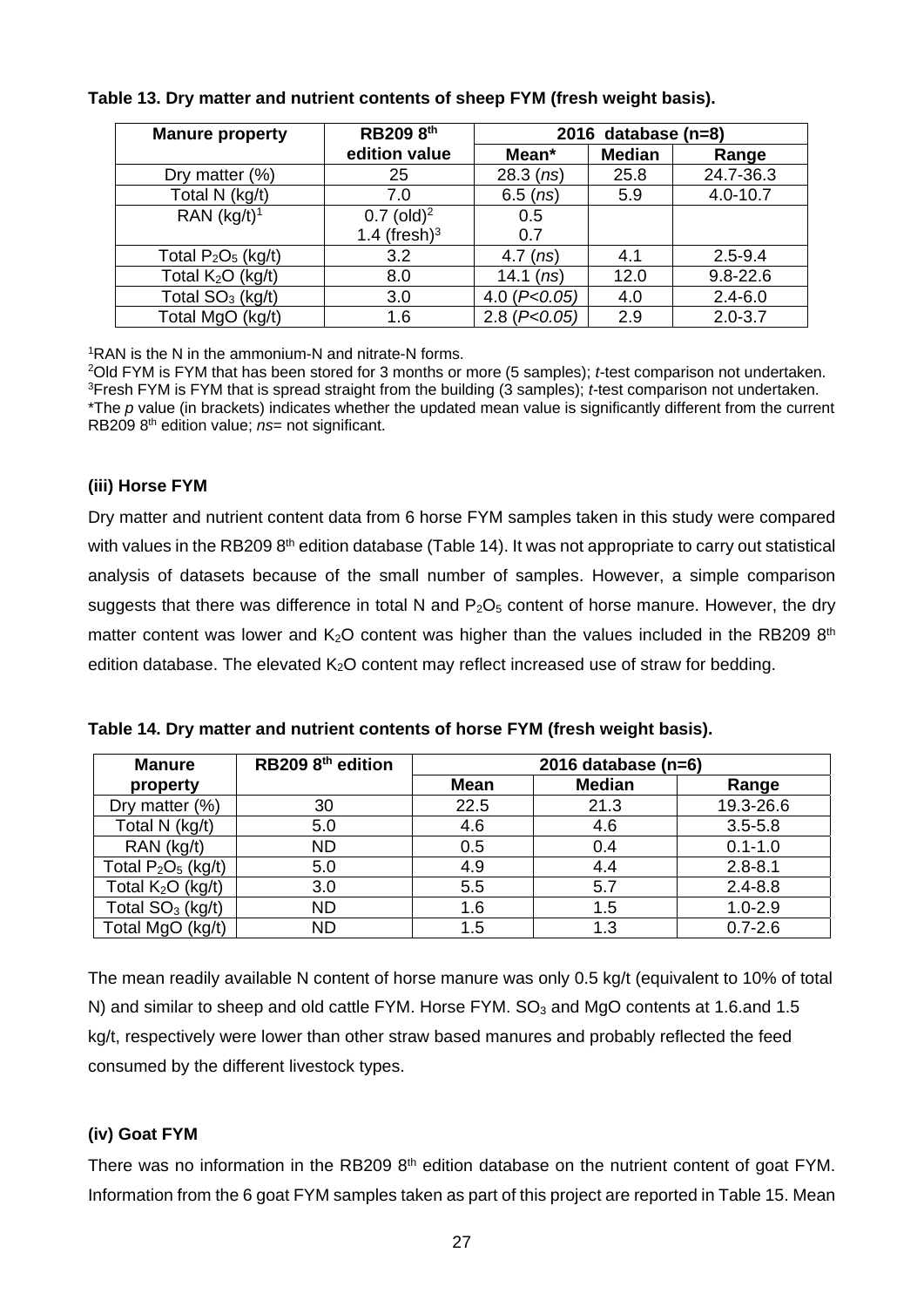dry matter content was 43.1% which was higher than all other straw based FYM and probably reflected a greater amount of bedding use. Total N,  $P_2O_5$  and  $K_2O$  contents at 9.5 kg/t, 4.5 kg/t and 12.2 kg/t, respectively were also higher than for other FYMs which reflected the high dry matter content. Mean total SO<sub>3</sub> and MgO contents were 2.8 kg/t and 1.9 kg/t respectively. Mean RAN content was particularly low at *c*.5% of total N (0.5 kg/t), which probably reflected the low N content of the goat's diet and high bedding use.

| <b>Manure</b>         | RB209 8 <sup>th</sup> edition | 2016 manure database (n=6) |               |              |  |  |
|-----------------------|-------------------------------|----------------------------|---------------|--------------|--|--|
| property              |                               | Mean*                      | <b>Median</b> | Range        |  |  |
| Dry matter (%)        | ND                            | 43.1                       | 40.9          | 22.5-73.6    |  |  |
| Total N (kg/t)        | ND                            | 9.5                        | 8.4           | 4.7-15.9     |  |  |
| RAN $(kg/t)^1$        | <b>ND</b>                     | 0.5                        | 0.4           | $0.1 - 0.9$  |  |  |
| Total $P_2O_5$ (kg/t) | <b>ND</b>                     | 4.5                        | 4.9           | $0.1 - 3.9$  |  |  |
| Total $K_2O$ (kg/t)   | <b>ND</b>                     | 12.2                       | 11.9          | $0.5 - 26.7$ |  |  |
| Total $SO3$ (kg/t)    | <b>ND</b>                     | 2.8                        | 2.3           | $0.1 - 6.6$  |  |  |
| Total MgO (kg/t)      | <b>ND</b>                     | 1.9                        | 1.8           | $0.1 - 4.0$  |  |  |

**Table 15. Dry matter and nutrient contents of goat FYM (fresh weight basis).** 

#### *Overall recommendations*

- Update total MgO contents for Duck FYM.
- Update total  $SO_3$  and MgO contents for sheep FYM.
- Replace existing information on the nutrient content of horse FYM with more robust information collected in Defra project WT1568.
- Include new information on the nutrient content of goat FYM from Defra project WT1568.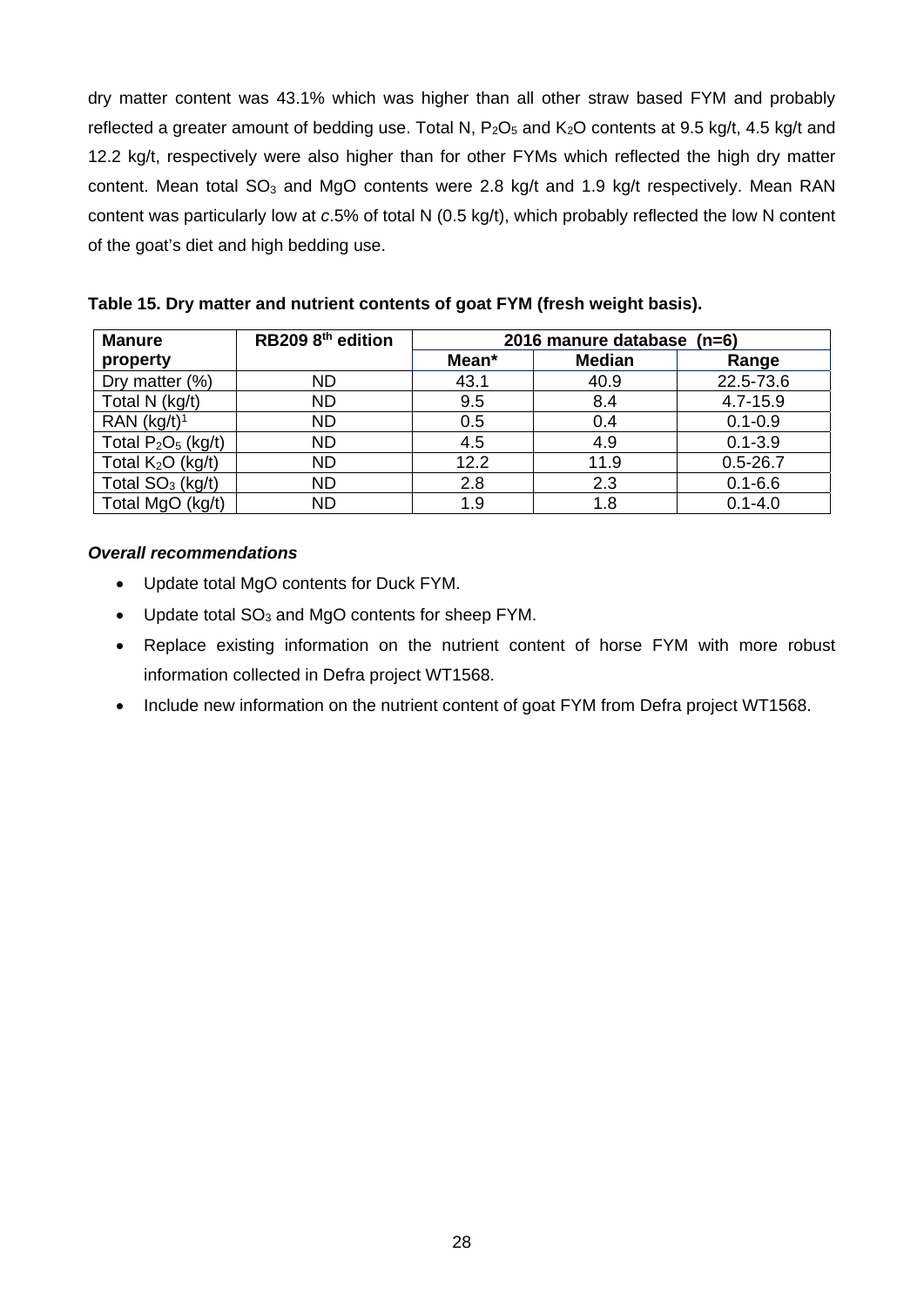## **4.2. Biosolids products**

The 8<sup>th</sup> edition of RB209 gives guidance on the dry matter and nutrient concentrations for a range of biosolids products (Table 21).

| <b>Product</b>     | Dry<br>matter<br>(%) | <b>Total N</b> | <b>Readily</b><br>available<br>N | <b>Total</b><br>$P_2O_5$    | <b>Total</b><br>K <sub>2</sub> O | <b>Total</b><br><b>MgO</b> | <b>Total</b><br>SO <sub>3</sub> |
|--------------------|----------------------|----------------|----------------------------------|-----------------------------|----------------------------------|----------------------------|---------------------------------|
|                    |                      |                |                                  | $(kg/m^3 \text{ or } kg/t)$ |                                  |                            |                                 |
| Digested<br>liquid | 4                    | 2.0            | 0.8                              | 3                           | 0.1                              | 0.3                        | 1.0                             |
| Digested<br>Cake   | 25                   | 11             | 1.6                              | 18                          | 0.6                              | 1.6                        | 6.0                             |
| Thermally<br>dried | 95                   | 40             | 2.0                              | 70                          | 2.0                              | 6.0                        | 23                              |
| Lime<br>stabilised | 40                   | 8.5            | 0.9                              | 26                          | 0.8                              | 2.4                        | 8.5                             |
| Composted          | 60                   | 11             | 0.6                              | 6.0                         | 3.0                              | 2.0                        | 2.6                             |

## Table 21. Guidance on dry matter and nutrient contents of biosolids products in the 8<sup>th</sup> edition **of RB209.**

Data from the UK Water industry's Biosolids Network (2013) suggests that biosolids applications of 786,000 tonnes dry solids (3.3 million tonnes fresh weight) are applied to agricultural land each year. Around 85% are conventionally treated and 15% enhanced treated to reduce the risks of microbial pathogen contamination (Table 22). Liquid biosolids products account for less than 1% and thermally dried products account for c.2% of total dry solids applications.

|  |  | Table 22. Biosolids products applied to agricultural land in England and Wales (Water UK). |  |  |
|--|--|--------------------------------------------------------------------------------------------|--|--|
|  |  |                                                                                            |  |  |

|                  | <b>Product type (tonnes dry solids)</b> |                   |          |            |                |                   |              |
|------------------|-----------------------------------------|-------------------|----------|------------|----------------|-------------------|--------------|
| <b>Treatment</b> | <b>Advanced</b>                         | <b>Mesophilic</b> | Liquid   | Lime       | <b>Thermal</b> | <b>Composting</b> | <b>Total</b> |
|                  | <b>AD</b>                               | <b>AD</b>         | digested | stabilised | drying         |                   |              |
| Conventional     | 70,000                                  | 404,000           | 1,000    | 114,000    | 8,000          | 71,000            | 668,000      |
| Enhanced         | 53,000                                  | 0                 | 3,000    | 56,000     | 6,000          | 0                 | 118,000      |
| Total            | 123,000                                 | 404,000           | 4,000    | 170,000    | 14,000         | 71,000            | 786,000      |

## **(i) Dry matter, total N and total P2O5**

UK Water Industry data summarising the dry matter total N, and total  $P_2O_5$  content of the contrasting biosolids products is shown in Table 23. The values are based on the analysis of a large number of samples form water companies across England and Wales and the nutrient content varies depending on the individual source and treatment process. There are no nutrient content data for liquid digested sludge because of the small quantities applied to land. Also, the UK water Industry's Biosolids network does not routinely collect information on biosolid RAN, total  $K_2O$ , total MgO and total  $SO_3$ contents.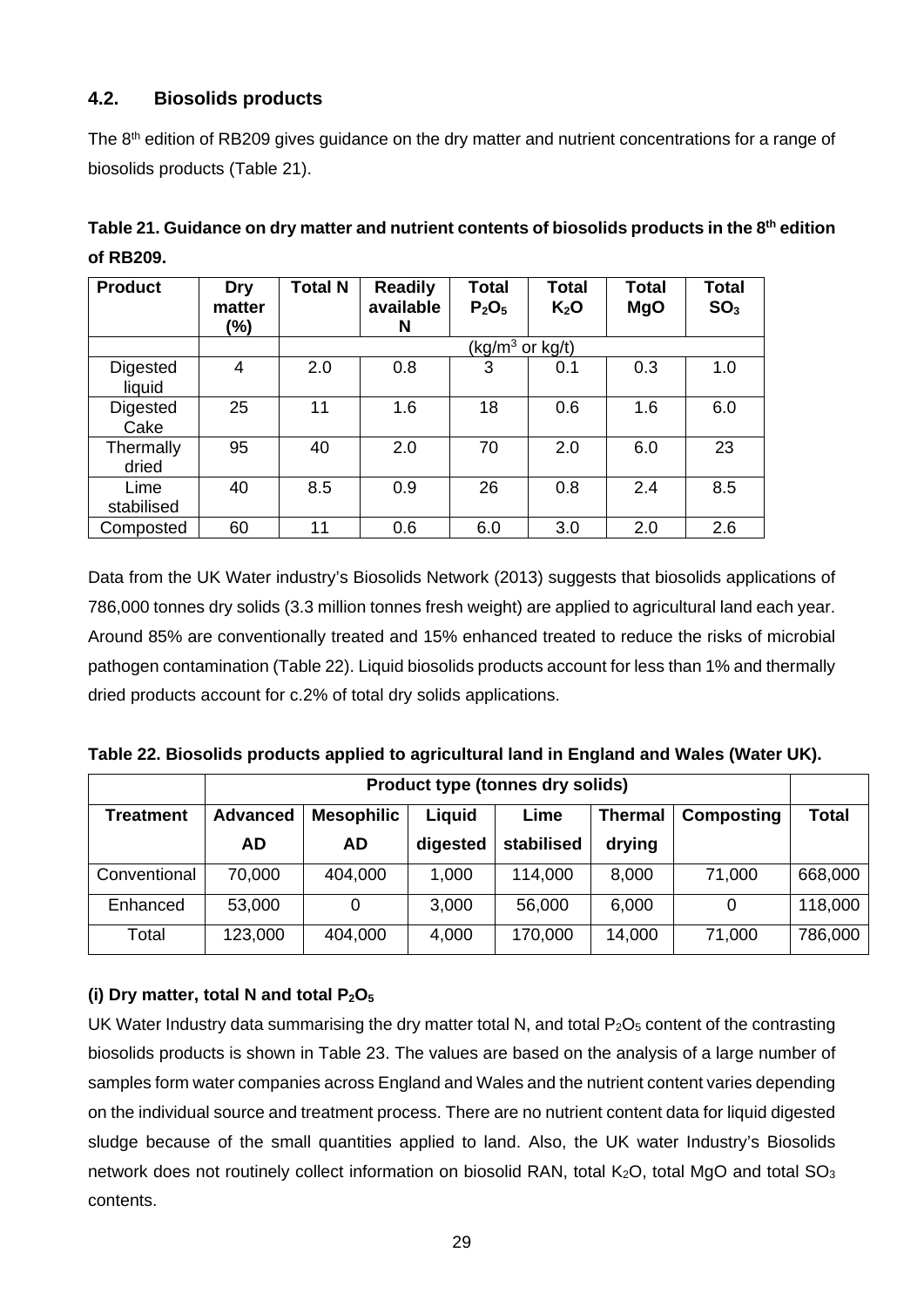Table 23. Dry matter, total N and total P<sub>2</sub>O<sub>5</sub> content of biosolids products applied to **agricultural land in England and Wales (Water UK, 2013).** 

|                          | <b>Biosolids product</b>            |                                      |                    |                           |                  |  |  |  |  |
|--------------------------|-------------------------------------|--------------------------------------|--------------------|---------------------------|------------------|--|--|--|--|
|                          | <b>Advanced</b><br>digested<br>cake | <b>Conventional</b><br>digested cake | Lime<br>stabilised | <b>Thermally</b><br>dried | <b>Composted</b> |  |  |  |  |
| Dry matter<br>(%)        | 24                                  | 22                                   | 25                 | 98                        | 40               |  |  |  |  |
| Total N (kg/t)           | 11                                  | 10                                   | 7.8                | 41                        | 10               |  |  |  |  |
| Total $P_2O_5$<br>(kg/t) | 15                                  | 11                                   | 7.3                | 55                        | 10               |  |  |  |  |

The data indicate that total N content of all the biosolids products in the  $8<sup>th</sup>$  edition of RB209 are similar to the more recent data supplied by the Water Industry. However, the dry matter content of composted (60%) and lime stabilised (40%) is greater than the latest data reported by the industry i.e. 40% for composted and 25% for lime stabilised (Table 23).

A comparison of the total  $P_2O_5$  contents of the biosolids products showed large differences between the 8<sup>th</sup> edition of RB209 and the recent Water Industry data. RB209 (8<sup>th</sup> edition) figures for digested cake, thermally dried and lime stabilised products were c. 30%, 20% and 70% higher than the Water Industry data, respectively. Total  $P_2O_5$  concentrations in composted biosolids were 60% higher in the Water Industry data compared with the 8<sup>th</sup> edition of RB209. The changes in biosolids total  $P_2O_5$ contents probably reflect changes in production technologies implemented since the  $8<sup>th</sup>$  edition of RB209 was published.

#### **(ii) Other nutrients**

Additional data on biosolids dry matter and nutrient contents from LINK project 0988 (Table 24), and the current Water Industry/AHDB funded OPTI-S project were reviewed to assess whether there was sufficient information available to include data on the nutrient contents of all the products currently supplied to land and to identify changes in biosolids nutrient and dry matter contents that may have occurred since the 8<sup>th</sup> edition of RB209 was published.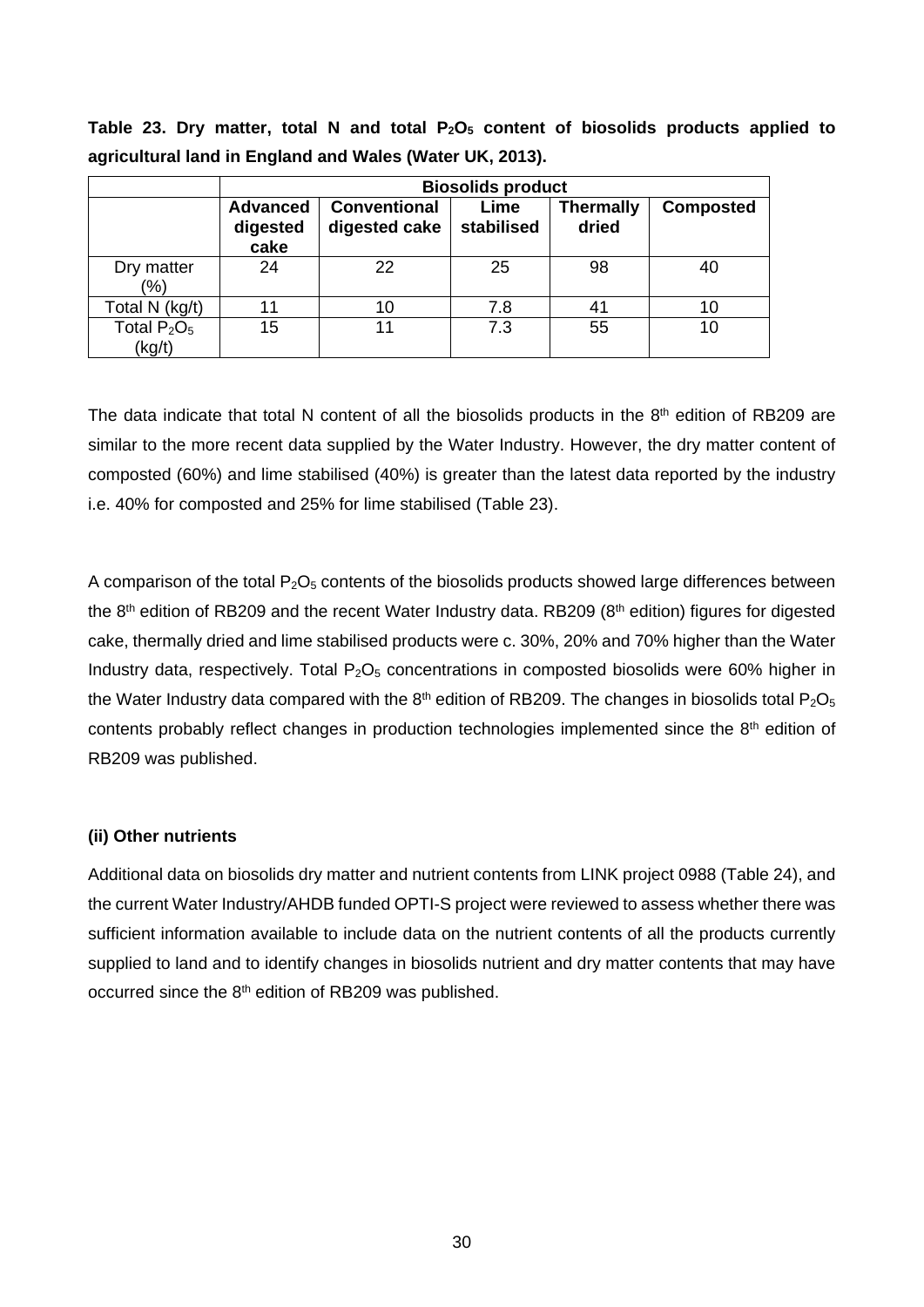#### **Table 24. Biosolids dry matter nutrient and concentrations in samples collected as part of LINK project 0988.**

| <b>Biosolids product</b> |        | <b>Dry</b><br>matter<br>$(\%)$ | <b>Total N</b><br>(kg/t) | <b>Total</b><br>P <sub>2</sub> O <sub>5</sub><br>(kg/t) | <b>Total</b><br>SO <sub>3</sub><br>(kg/t) | <b>Total</b><br>K <sub>2</sub> O<br>(kg/t) | <b>Total</b><br><b>MgO</b><br>(kg/t) | $NH_4-N$<br>(kg/t) | pH   |
|--------------------------|--------|--------------------------------|--------------------------|---------------------------------------------------------|-------------------------------------------|--------------------------------------------|--------------------------------------|--------------------|------|
| Composted N=31           | Mean   | 34.1                           | 9.4                      | 9.0                                                     | 6.1                                       | 1.1                                        | 2.0                                  | 0.7                | 6.9  |
|                          | Median | 30.9                           | 9.7                      | 8.8                                                     | 6.2                                       | 0.7                                        | 1.6                                  | 0.3                | 6.9  |
|                          | Min    | 23.7                           | 3.1                      | 1.7                                                     | 1.4                                       | 0.3                                        | 0.9                                  | 0.0                | 5.3  |
|                          | Max    | 62.7                           | 15.0                     | 18.9                                                    | 11.3                                      | 2.8                                        | 12.4                                 | 3.7                | 8.7  |
| Digested cake N=40       | Mean   | 23.8                           | 12.4                     | 14.2                                                    | 8.2                                       | 0.6                                        | 1.7                                  | 2.9                | 8.2  |
|                          | Median | 21.6                           | 12.1                     | 13.5                                                    | 7.5                                       | 0.5                                        | 1.5                                  | 2.9                | 8.3  |
|                          | Min    | 16.9                           | 8.8                      | 7.3                                                     | 5.9                                       | 0.3                                        | 0.6                                  | 1.5                | 7.6  |
|                          | Max    | 57.3                           | 29.9                     | 50.3                                                    | 19.0                                      | 1.9                                        | 8.6                                  | 4.4                | 8.6  |
| Digested liquid $N = 3$  | Mean   | 2.9                            | 1.9                      | 1.7                                                     | 0.8                                       | 0.1                                        | 0.2                                  | 0.9                | 7.3  |
|                          | Median | 3.4                            | 1.9                      | 1.8                                                     | 0.9                                       | 0.1                                        | 0.2                                  | 1.0                | 7.3  |
|                          | Min    | 2.0                            | 1.2                      | 0.9                                                     | 0.5                                       | 0.1                                        | 0.2                                  | 0.6                | 7.2  |
|                          | Max    | 3.4                            | 2.8                      | 2.3                                                     | 1.0                                       | 0.2                                        | 0.2                                  | 1.1                | 7.4  |
| Lime stabilised $N = 4$  | Mean   | 32.3                           | 8.0                      | 12.1                                                    | 7.4                                       | 0.7                                        | 1.5                                  | 1.1                | 11.3 |
|                          | Median | 34.1                           | 7.9                      | 11.8                                                    | 7.3                                       | 0.7                                        | 1.5                                  | 0.7                | 12.2 |
|                          | Min    | 18.7                           | 5.1                      | 11.0                                                    | 6.4                                       | 0.4                                        | 1.2                                  | 0.1                | 8.2  |
|                          | Max    | 42.4                           | 11.0                     | 14.0                                                    | 8.7                                       | 1.0                                        | 2.0                                  | 2.8                | 12.8 |
| Thermally dried $N = 4$  | Mean   | 88.0                           | 45.7                     | 56.1                                                    | 23.6                                      | 2.9                                        | 8.0                                  | 2.7                | 7.6  |
|                          | Median | 87.7                           | 46.2                     | 56.2                                                    | 22.9                                      | 2.9                                        | 7.5                                  | 2.7                | 7.6  |
|                          | Min    | 87.6                           | 44.1                     | 55.5                                                    | 22.0                                      | 2.7                                        | 7.4                                  | 2.6                | 7.5  |
|                          | Max    | 89.0                           | 46.5                     | 56.3                                                    | 26.3                                      | 3.0                                        | 9.8                                  | 2.9                | 7.7  |

The RAN content of the biosolids products at 23% of total N for digested cake, 6% for thermally dried, 3% for lime stabilised and 7% for composted biosolids were similar to those reported in RB209 (8th edition, i.e.14% for cake, 5% for thermally dried, 10% for lime stabilised and 5% for composted biosolids). Similarly, there was generally good agreement between MgO and  $K_2O$  values in the  $8<sup>th</sup>$ edition of RB209 and the more recent data for all biosolids products. However, total  $SO<sub>3</sub>$  contents of digested cake (6.0 kg/t) and composted biosolids (2.6 kg/t) were lower (8.2 kg/t for cake, and 6.1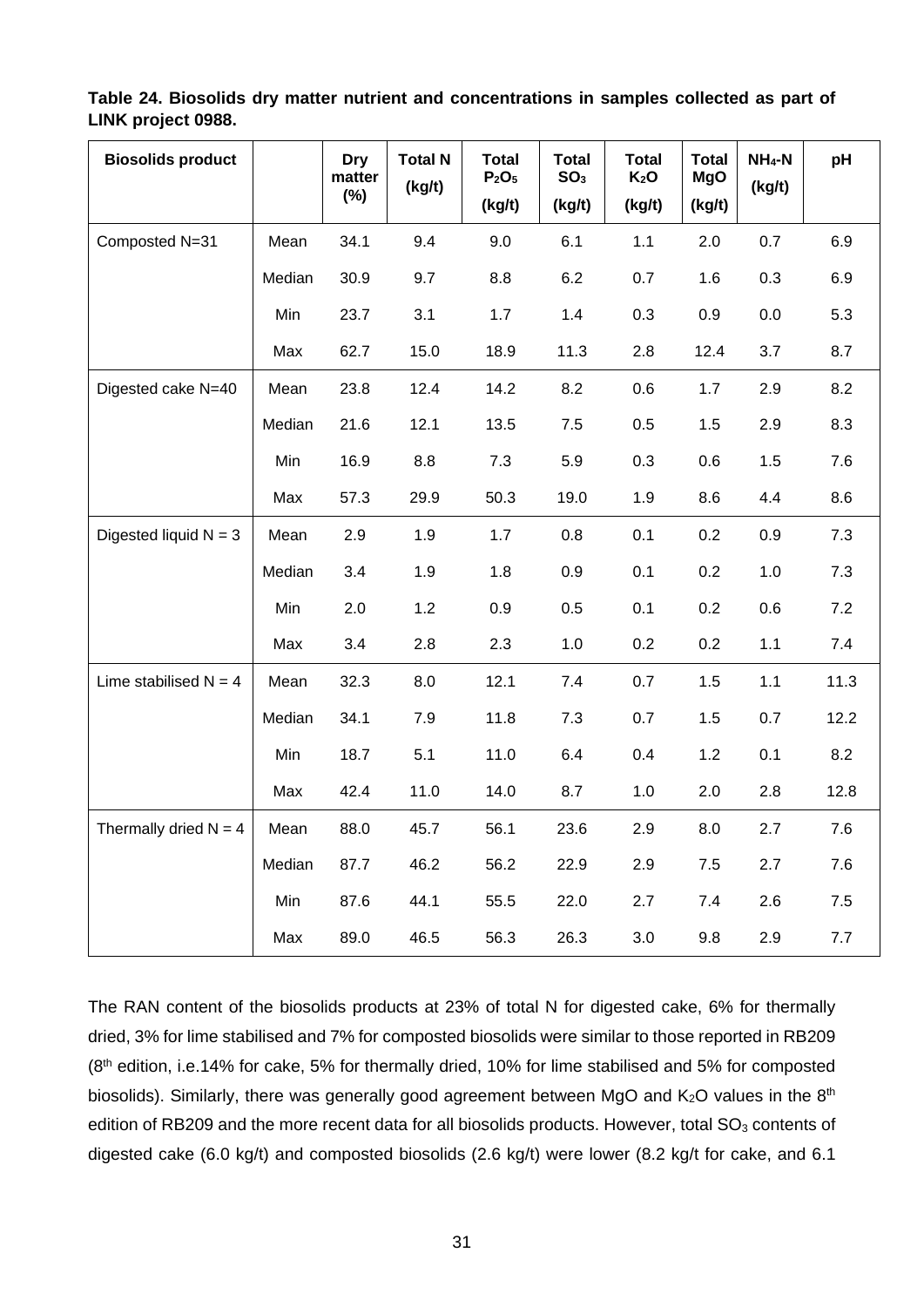kg/t for composted) than in the more recent data. There was generally good agreement between the  $8<sup>th</sup>$  edition RB209 and recent data for total SO<sub>3</sub> values in thermally dried and lime stabilised biosolids.

| <b>Treatment</b>                    |      | Dry<br>matter<br>$(\%)$ | <b>Total N</b>  | <b>Total</b><br>P <sub>2</sub> O <sub>5</sub> | <b>Total</b><br>$K_2O$ | <b>Total</b><br><b>MgO</b> | Total<br>SO <sub>3</sub> | $NH_4-N$ |
|-------------------------------------|------|-------------------------|-----------------|-----------------------------------------------|------------------------|----------------------------|--------------------------|----------|
|                                     |      |                         |                 | $Kg/m3$ or kg/t                               |                        |                            |                          |          |
| Conventional<br>cake $N = 6$        | Mean | 24                      | 10              | 18                                            | 0.4                    | 2.1                        | 6.5                      | 2.1      |
|                                     | Max  | 28                      | 12 <sub>2</sub> | 36                                            | 0.5                    | 3.5                        | 10                       | 3.4      |
|                                     | Min  | 21                      | 9               | 12                                            | 0.3                    | 1.4                        | 4.2                      | 0.6      |
| Enhanced<br>treated cake<br>$N = 2$ | Mean | 26                      | 13              | 15                                            | 0.3                    | 1.6                        | 8.1                      | 3.0      |
|                                     | Max  | 30                      | 15              | 16                                            | 0.4                    | 2.0                        | 10                       | 3.9      |
|                                     | Min  | 22                      | 11              | 14                                            | 0.3                    | 1.2                        | 6.9                      | 2.2      |

### **Table 25. Biosolids dry matter nutrient and concentrations of conventionally and enhanced treated sludge cake (Water Industry/AHDB funded OPTI- S project).**

Comparison of a limited amount of data from enhanced and conventionally treated biosolids products suggests that there is insufficient evidence to report the nutrient and dry matter contents of the products separately (Table 25).

## **Recommendations**

- Remove the standard values for liquid digested biosolids due to the small volume of material applied to land (less than 1% of total biosolids).
- Change dry matter and total  $P_2O_5$  content of all biosolids products to those reported by the UK Water Industry's Biosolids network (2013).
- Update figures for biosolids sulphur content with data from LINK project 0988.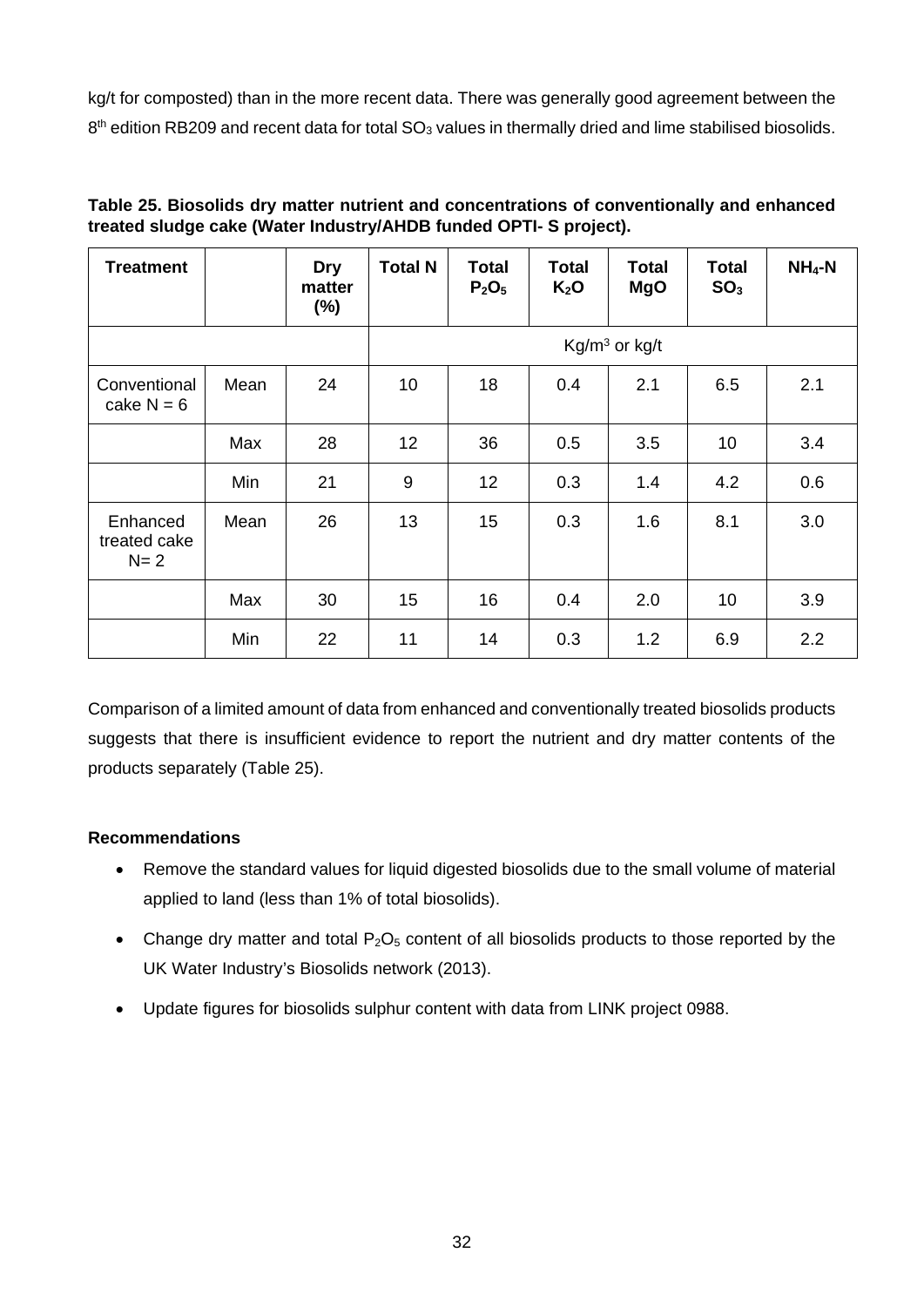## **4.3. Anaerobic digestate and composts**

#### **(i) Anaerobic digestate**

Data supplied by the Biofertiliser Certification Scheme and NRM laboratories were reviewed to provide indicative values for whole, separated liquor and separated fibre food-based digestate (Table 26) and whole, separated liquor and separated fibre farm-sourced digestate (Table 27). The values in the tables are the mean of the values from the dataset. The data for food -based and farm-sourced digestate were reported separately to reflect differences in the types (and nutrient contents) of the feedstocks. Separate data for whole, separated liquor and separated fibre reflected differences in the dry matter and distribution of nutrients between solid and liquid digestate fractions.

**Table 26. Indicative dry matter and nutrient contents for whole, separated liquid and separated fibre food-based digestate.** 

| <b>Type</b>                       | Dry<br>matter<br>$(\%)$ | <b>Total N</b> | <b>RAN</b> | <b>Total</b><br>P <sub>2</sub> O <sub>5</sub> | <b>Total</b><br>$K_2O$ | <b>Total</b><br><b>MgO</b> | Total SO <sub>3</sub> |
|-----------------------------------|-------------------------|----------------|------------|-----------------------------------------------|------------------------|----------------------------|-----------------------|
|                                   |                         |                |            |                                               | $kg/m3$ or kg/t        |                            |                       |
| Whole $(n=853)$                   | 4.1                     | 4.8            | 4.3        | 1.1                                           | 2.4                    | 0.2                        | 0.7                   |
| Separated<br>Liquor ( $n = 146$ ) | 3.8                     | 4.5            | 3.8        | 1.0                                           | 2.8                    | 0.2                        | 1.0                   |
| Separated<br>Fibre $(n=268)$      | 27                      | 8.9            | 2.6        | 10.2                                          | 3.0                    | 2.2                        | 4.1                   |

n = Number of data points used to derive the mean value

|  |                                        |  |  |  | Table 27. Indicative dry matter and nutrient contents for whole, separated liquid and |  |
|--|----------------------------------------|--|--|--|---------------------------------------------------------------------------------------|--|
|  | separated fibre farm-sourced digestate |  |  |  |                                                                                       |  |

| <b>Type</b>                      | Dry<br>matter<br>(%) | <b>Total N</b> | <b>RAN</b> | <b>Total</b><br>$P_2O_5$ | <b>Total</b><br>K <sub>2</sub> O | <b>Total</b><br><b>MgO</b> | Total SO <sub>3</sub> |
|----------------------------------|----------------------|----------------|------------|--------------------------|----------------------------------|----------------------------|-----------------------|
|                                  |                      |                |            |                          | $kg/m3$ or kg/t                  |                            |                       |
| Whole $(n=464)$                  | 5.6                  | 3.6            | 2.3        | 1.7                      | 4.4                              | 0.6                        | 0.8                   |
| Separated<br>Liquor ( $n = 17$ ) | 3.0                  | 1.9            | 1.3        | 0.6                      | 2.5                              | 0.4                        | < 0.1                 |
| Separated<br>Fibre $(n=275)$     | 24.0                 | 5.6            | 1.2        | 4.7                      | 6.0                              | 1.8                        | 2.1                   |

 $n =$  number of data points used to derive mean value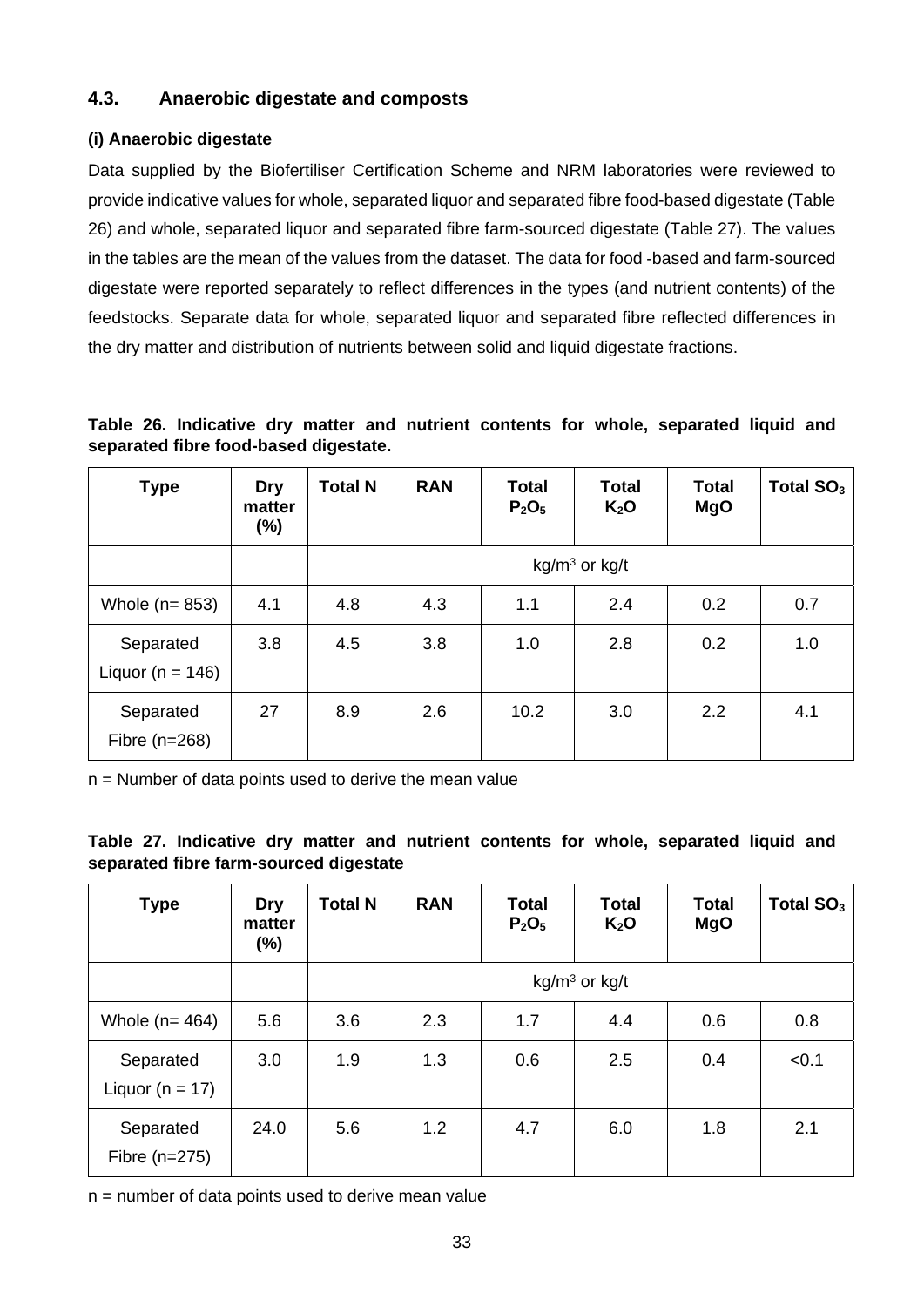The data demonstrate the importance of liquid digestate as a source of plant available nitrogen with the RAN contents of whole and separated liquor food-based digestate equivalent to c.90% and 85% total N, respectively. The RAN content of whole and separated liquor farm-sourced digestate expressed as a percentage of total N was c.65% and 70% of total N, respectively.

The dry matter content of the separated fibre fraction from both farm-sourced and food-based digestate was equivalent to  $c. 25%$  which was reflected in elevated total N and total  $P_2O_5$  contents and reduced RAN contents compared with the whole and separated liquor fractions. Notably, the average RAN content of separated fibre from farm-sourced digestate was equivalent to *c.*20% of total N, indicating that the material would not be subject to the closed spreading periods for high readily available N materials stipulated in the Nitrate Vulnerable Zone Action programme rules.

Information from the recently published DC-*Agri* project (Nicholson *et al.,* 2016) reported nitrogen use efficiency data for food-based digestate applications of *c.*10% of total N applied for autumn applications and *c.*55% of total N applied for spring application timings. Ammonia emissions were greater from applications of food-based digestates (*c*.40% of total N applied) than from livestock slurry (*c*.30% of total N applied); this is partly due to the higher ammonium content of the food-based digestate and partly to its elevated pH (mean 8.3).

The current version of MANNER-*NPK* uses ammonia emission and nitrate leaching loss algorithms derived from pig slurry to provide estimates of the crop available nitrogen supply from digestate applications. There is a need to update MANNER-*NPK* with ammonia volatilisation data from DC-*Agri* to provide more robust estimates of crop available N supply from digestate applications. There is insufficient experimental data to provide crop available nitrogen supply information for the separated digestate fibre.

#### **(ii) Composts**

Analysis data provided by the BioFertiliser Certification Scheme and NRM laboratories (Table 28) confirm that the standard values for the dry matter and most of the nutrients in green and green/food composts reflects the current products. Total  $P_2O_5$  and  $SO_3$  content of green food compost in the 2016 dataset were 1.1. kg/t and 1.7 kg/t greater, respectively than the figures in the  $8<sup>th</sup>$  edition of RB209. For green compost, the 2016 data suggest that increasing total  $K_2O$  content from 5.5 to 6.8 kg/t may be justified in the new version of RB209.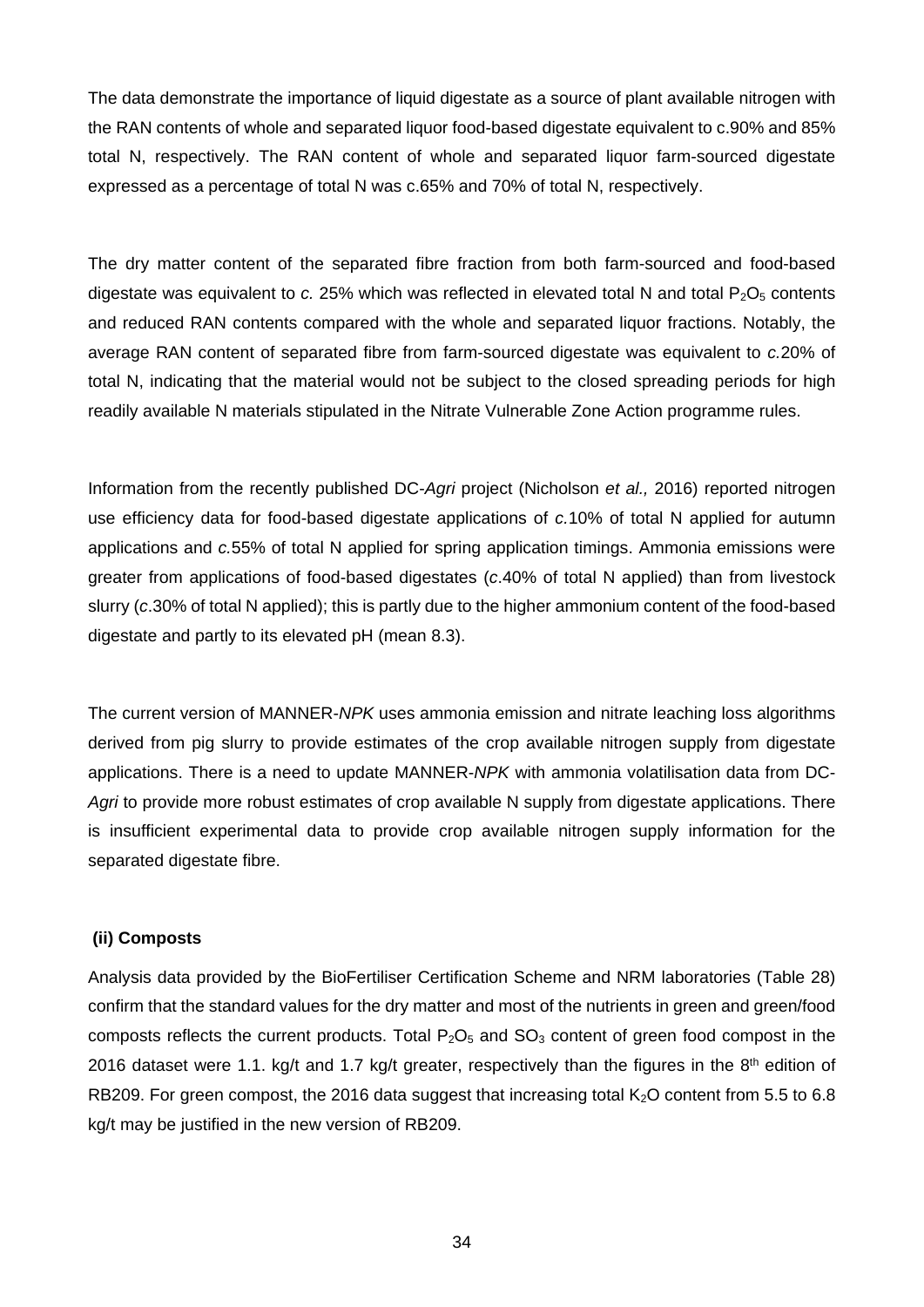**Table 28. Comparison of standard values from 8th edition of RB209 and recent Biofertiliser Certification Scheme data for dry matter and nutrient contents of green.** 

| <b>Type</b>                      | <b>Dry</b><br>matter<br>(%) | Total<br>N | <b>RAN</b> | Total<br>P <sub>2</sub> O <sub>5</sub> | <b>Total</b><br>K <sub>2</sub> O | <b>Total</b><br><b>MgO</b> | Total $SO3$ |  |
|----------------------------------|-----------------------------|------------|------------|----------------------------------------|----------------------------------|----------------------------|-------------|--|
|                                  |                             |            |            |                                        | $Kg/m3$ or kg/t                  |                            |             |  |
| Green compost                    |                             |            |            |                                        |                                  |                            |             |  |
| 2016 data                        | 60                          | 8.3        | 0.2        | 3.4                                    | 6.8                              | 2.6                        | 3.4         |  |
| 8 <sup>th</sup> edition RB209    | 60                          | 7.5        | < 0.2      | 3.0                                    | 5.5                              | 2.6                        | 3.4         |  |
|                                  | Green/food compost          |            |            |                                        |                                  |                            |             |  |
| 2016 data                        | 60                          | 11         | 0.6        | 4.9                                    | 8.0                              | 3.8                        | 5.1         |  |
| 8 <sup>th</sup><br>edition RB209 | 60                          | 11         | 0.6        | 3.8                                    | 8.0                              | 3.4                        | 3.4         |  |

#### **Recommendation:**

- Update RB209 with values for the dry matter and nutrient content for anaerobic digestate according to feedstock and treatment.
- Provide clear explanations of what is meant by food-based and farm-sourced digestates.
- Stress the importance of digestate (and other organic material) analysis and good sampling practice.
- Provide information on the crop available nitrogen supply from contrasting digestate application timings, either by providing tables based on current MANNER-*NPK* estimates, which use pig slurry ammonia emission algorithms to estimate digestate crop available N supply, or by providing more detailed guidance in the text based on DC-*Agri* project findings.
- Update total  $P_2O_5$  and  $SO_3$  values for green/food and  $K_2O$  values in green compost to reflect the higher values reported by the 2016 dataset.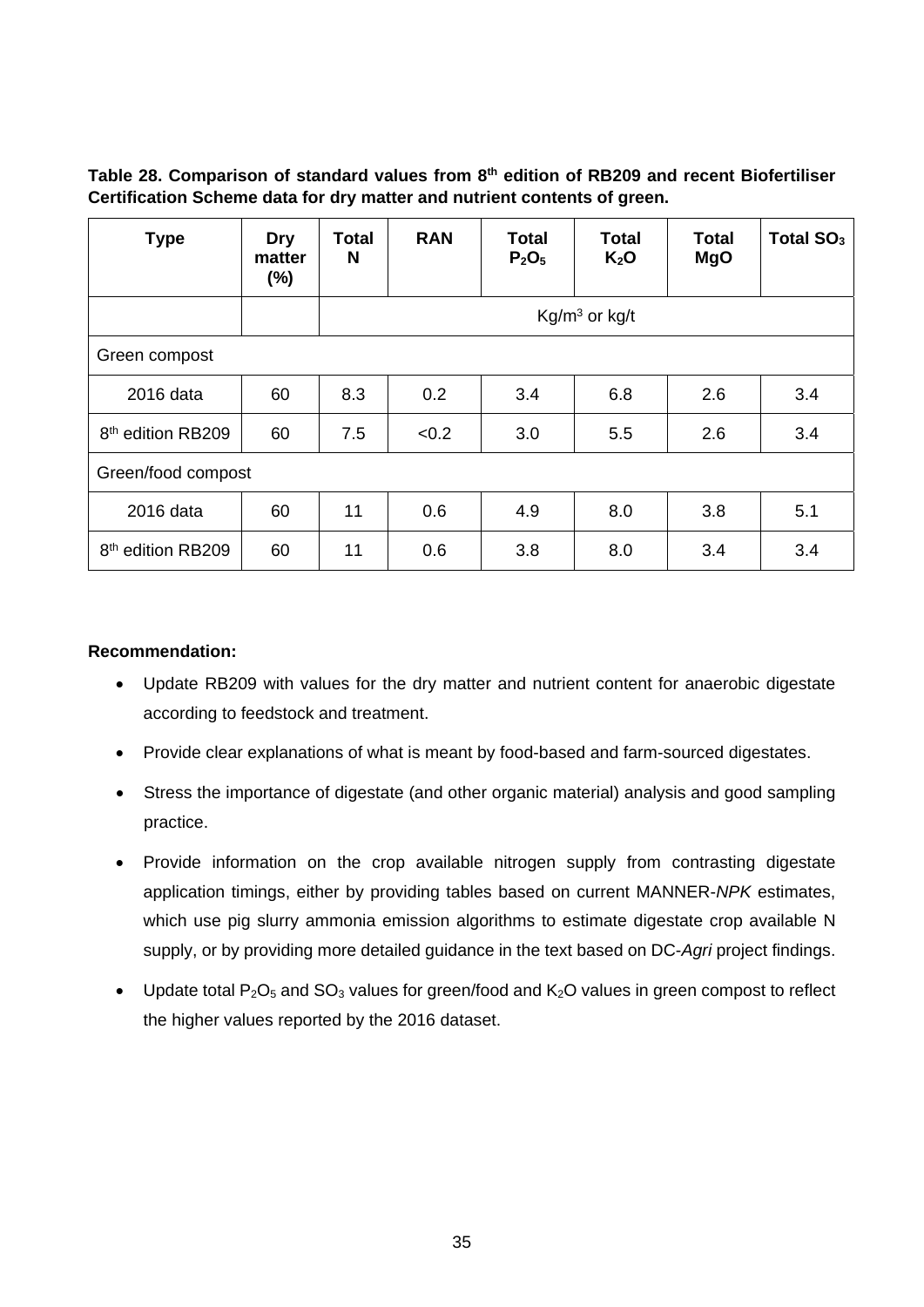### **4.4. Organic material sulphur supply**

A comprehensive review and field experiments carried out in AHDB and water Industry project RD-2008-3606 quantified factors controlling plant available sulphur supply from applications of a range of organic materials, including livestock manures and biosolids products. The work identified that organic material sulphur supply was influenced by the extractable sulphur content of the applied manures and application timing.

The project quantified differences in the amount of extractable sulphur between manure types with broiler litter and livestock slurry containing more extractable sulphur expressed as a percentage of total sulphur content (Table 29). Generally, sulphur use efficiency from autumn applied manures is less than from spring application timings, because a proportion of the sulphur applied in autumn is lost by overwinter leaching.

**Table 29. A comparison of extractable sulphur contents and sulphur supply from spring application timings for contrasting organic materials.** 

| <b>Organic material</b>  | % total SO <sub>3</sub><br>available |  |  |  |  |  |
|--------------------------|--------------------------------------|--|--|--|--|--|
| <b>Autumn applied</b>    |                                      |  |  |  |  |  |
| <b>Livestock manures</b> | 5-10%                                |  |  |  |  |  |
| <b>Biosolids</b>         | 10-20%                               |  |  |  |  |  |
| <b>Spring applied</b>    |                                      |  |  |  |  |  |
| <b>Cattle FYM</b>        | 15%                                  |  |  |  |  |  |
| Pig FYM                  | 25%                                  |  |  |  |  |  |
| <b>Broiler litter</b>    | 60%                                  |  |  |  |  |  |
| Cattle/pig slurry        | 35%                                  |  |  |  |  |  |
| <b>Biosolids</b>         | 20%                                  |  |  |  |  |  |

#### **Recommendation**

• Update RB209 to include information on sulphur supply from contrasting manure types and application timings that is currently available in AHDB Cereals & Oilseeds Information sheet 28.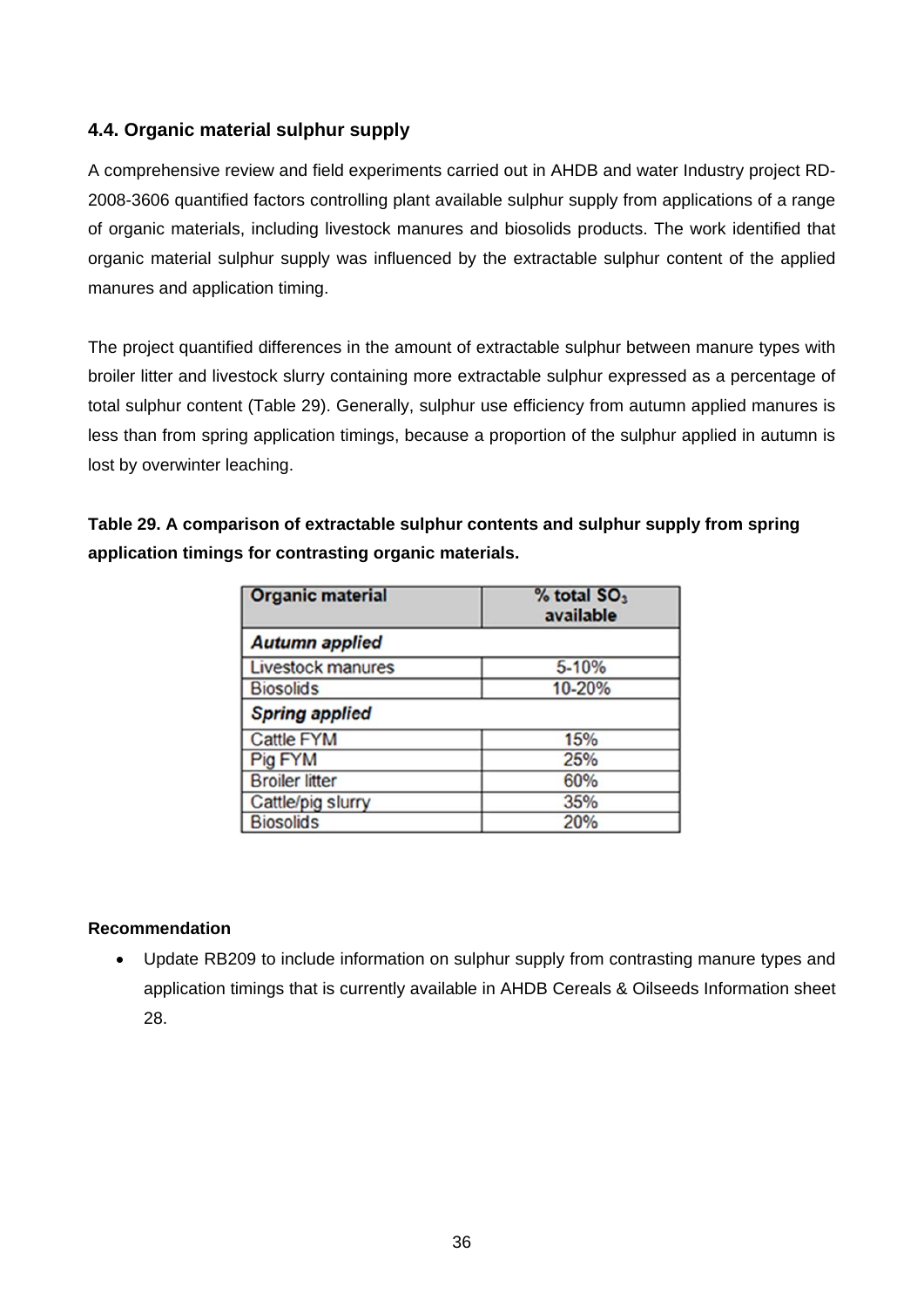## **5. Gaps in knowledge and future research required**

- There is a need to update MANNER-NPK to include material specific nitrate leaching and ammonia volatilisation algorithms based on the data from the DC-*Agri* project to improve the guidance on crop available N supply from digestate applications.
- MANNER-*NPK* will also need updating to reflect changes in the typical nutrient content of manures.
- Further experimentation is required to establish crop available nutrient supply from separated digestate fibre and liquid fractions.
- There is a need to carry out further research to provide up-to-date information on nutrient use efficiency that reflect changes in poultry manure management systems. In particular changes to poultry manure composition (i.e. increased dry matter and uric acid-N content and reduced phosphorous content) from recent changes in housing configuration and diets.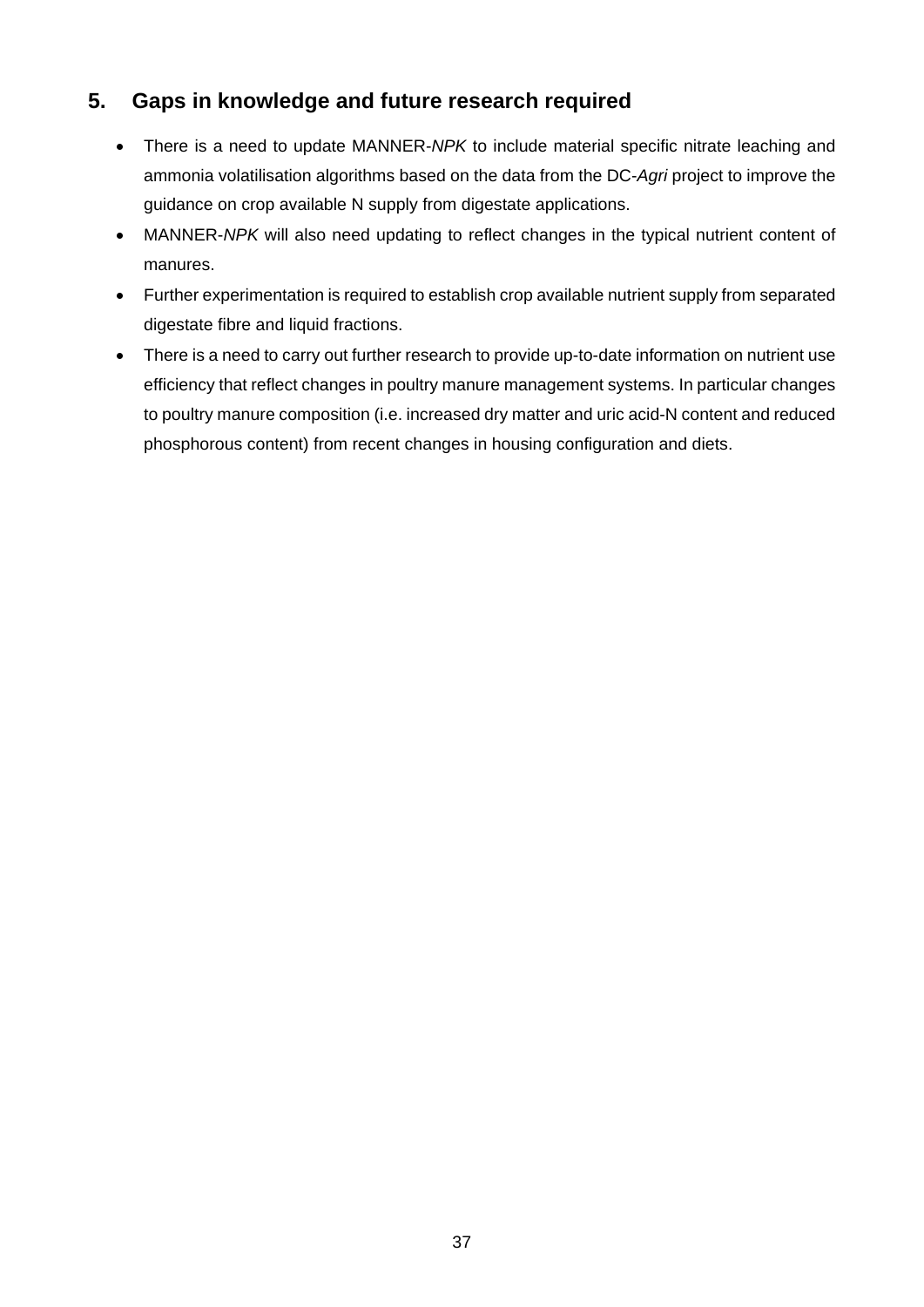## **6. References**

Anon (2010). The Fertiliser manual (RB209) www.defra.gov.uk

Defra (2008). The national inventory and map of livestock manure loadings to agricultural land (Manures-GIS)

Nicholson, F.A. Taylor, M.J., Bhogal, A., Rollett, A.J., Williams, J.R., Newell-Price, J.P., Chambers, B.J., Becvar, A., Wood, M., LIitterick, A., Crooks, B., Knox, O., Misselbrook, T., Cardenas, L., Chadwick, D., Lewis, P. and Else, M. (2016). *DC-Agri;* field experiments for quality digestate and compost in agriculture. Work Package 1 report: Effect of repeated digestate and compost applications on soil and crop quality. WRAP OMK001-001/WR1212

UKWIR (2011) 'Integrated Waste Management' report (Report Ref: No. 11/SL/12/2) WRAP (2013) *A Survey of the UK organics recycling industry in 2012*. WRAP RAK005-002 WRAP (2014). *A survey of the UK Anaerobic Digestion industry in 2013*. WRAP.

Data sources:

(i) Defra projects:

AC0116 GHG Platforms. Measurements of greenhouse gas emissions from soils

AC0213. Potential for nitrification inhibitors and fertiliser nitrogen application timing strategies to reduce direct and indirect nitrous oxide emissions from UK agriculture.

SCF0202 Analysing the characteristics of UK pig and poultry manures and slurries

SP0530 Organic Manure and Crop Organic Carbon Returns - Effects on Soil Quality (Soil-QC)

WQ0118 Understanding the behaviour of livestock manure multiple pollutants through contrasting cracking clay soils

WQ0140 Minimising the environmental impacts of maize cultivation

WT1568 Pollutant Losses from Solid Manure Applications and From Solid Manures Stored in Temporary Field Heaps

(ii) Industry projects

Link project LK0988 Reducing the risk of diffuse pollution by improved assessment of the nutrient content in farm manures and biosolids via Near Infrared Reflectance Spectroscopy (NIRS)

AHDB Cereals & Oilseeds Project Report 522 Quantifying the sulphur supply of organic manures to winter wheat crops

AHDB Cereals & Oilseeeds Project 216-0007 Optimising sulphur management to maximise oilseed rape yields and farm profitability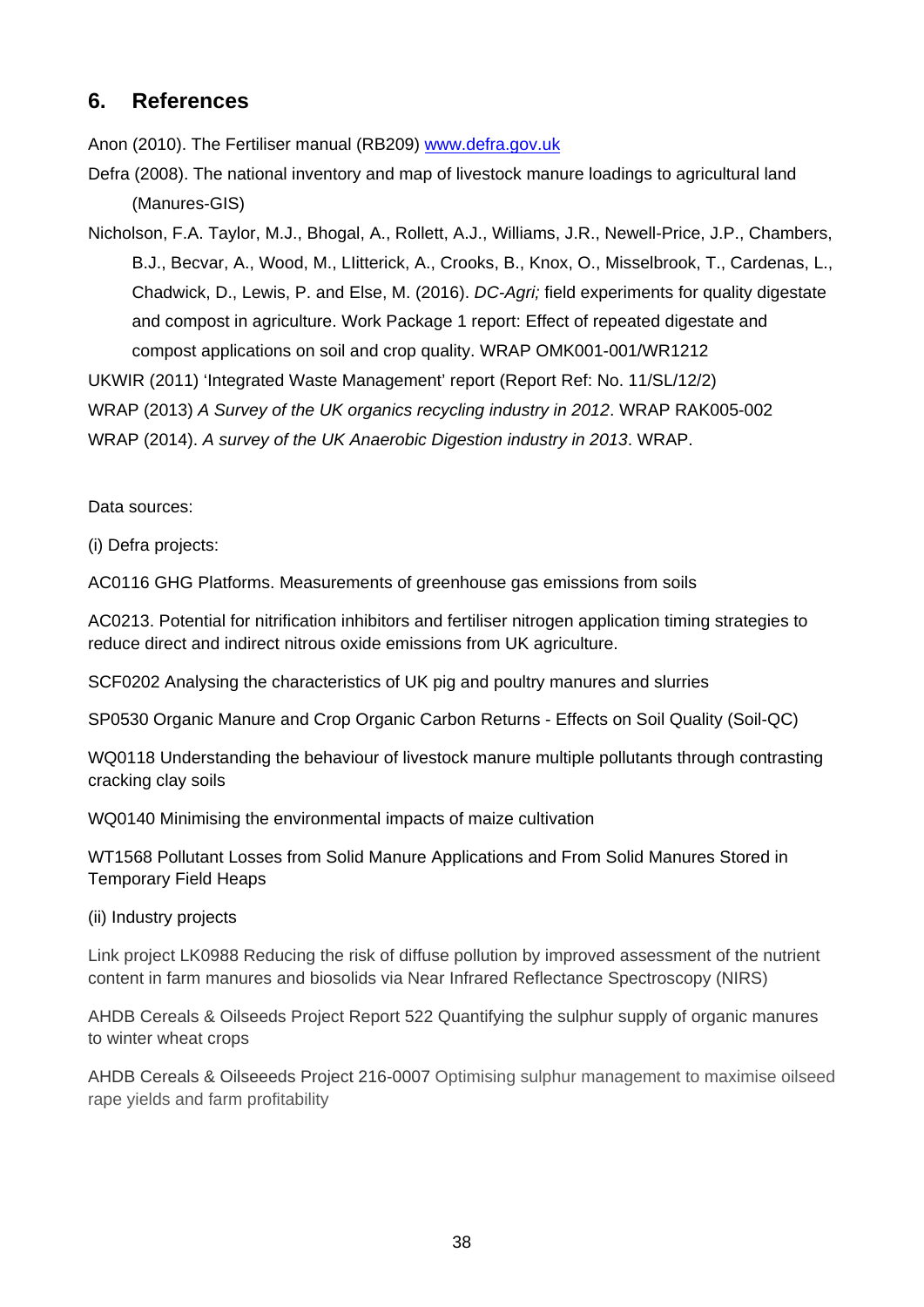# **7. Acknowledgements**

The contributions of Sean Stevenson and Duncan Rose from NRM Laboratories, Giles Dadd from SlurryWise, Ciaran Burns and Jeremy Jacobs from the Biofertiliser Certification Scheme, Doug Grieve and Lancrop laboratories are gratefully acknowledged.